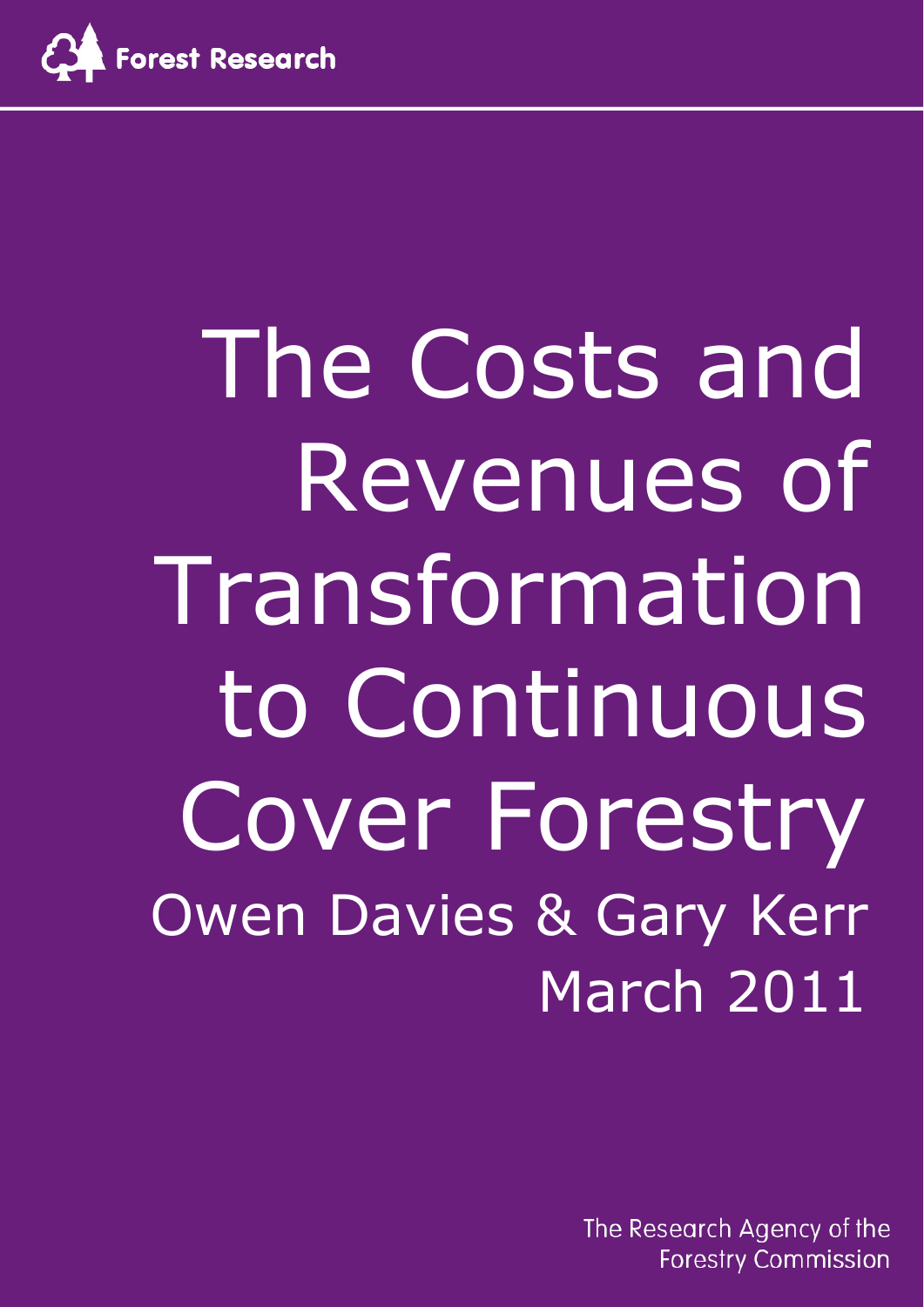# The costs and revenues of transformation to continuous cover forestry: Modelling silvicultural options with Sitka spruce

# Owen Davies\* & Gary Kerr†

\* Current address: Llanymddyfri Forest District, Llanfair Road, Llandovery. SA20 0AL † Forest Research, Alice Holt Lodge, Farnham, Surrey. GU10 4LH

# Executive summary

Forest Research was asked by the Forestry Commission Working Group on continuous cover forestry to examine the cost and revenue implications of transformation.

This study presents four different management scenarios for a stand of Sitka spruce (GYC 14):

- SS1 Clearfell and replant
- SS2 Transformation to a simple structure using natural regeneration
- SS3 Transformation to a simple structure using underplanting after the failure of natural regeneration
- SS4 Transformation to a complex structure

The M1 yield model, which is more flexible than the Booklet 48 yield tables, has been used to predict growing stock and harvesting yields for programmes of thinnings which follow current guidance on transformation.

Detailed information on the costs of operations in all four scenarios has been collected from work study reports, England Woodland Grant Scheme standard costs and Forestry Commission staff. Cost and revenue assumptions are given in full in the report. These include higher overhead costs of management for transformation to a simple structure (150 %) and to a complex structure (200 %) relative to clearfell and replant, to reflect most managers' relative inexperience of these approaches to management.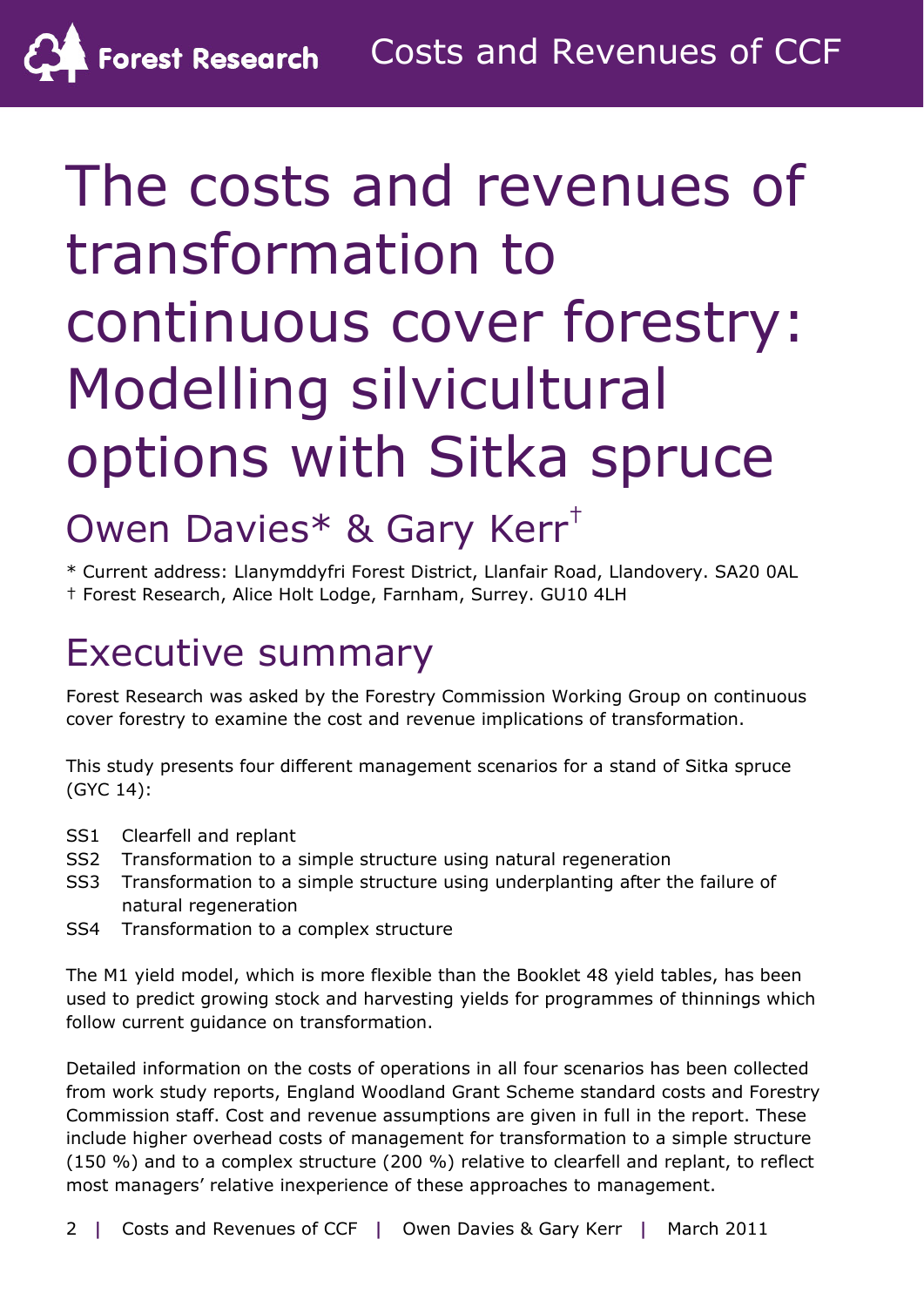Economic comparisons begin at a stand age of 25 years, when management practices begin to diverge. They cover three time periods; 20 years, 100 years, and the infinite series of rotations typically used in economic comparisons to account for the effects of, for example, different rotation lengths. The results below are presented in terms of net present values (NPVs) at a declining discount rate starting at 3.5 %.

| Scenario        | Net present value per hectare considering cash flows |              |               |  |  |
|-----------------|------------------------------------------------------|--------------|---------------|--|--|
|                 | to 20 years                                          | to 100 years | in perpetuity |  |  |
| SS <sub>1</sub> | -£724                                                | £3,790       | £4,689        |  |  |
| SS <sub>2</sub> | -£600                                                | £3,611       | £5,621        |  |  |
| SS <sub>3</sub> | -£600                                                | £1,653       | £2,802        |  |  |
| SS4             | -£651                                                | £1,465       | £4,293        |  |  |

Transformation (SS2-4) is less costly than conventional management (SS1) over a 20 year period because of high initial thinning returns. Over 100 years scenario SS2 has a similar NPV to conventional practice (SS1), and it has the highest NPV in perpetuity because even with respacing costs natural regeneration is cheaper than artificial regeneration, and the establishment of each successor crop under an existing stand shortens the delay before thinning and felling revenues are realised relative to clearfelling and replanting (SS1). Even with unfavourable management cost assumptions, the NPV in perpetuity for transformation to a complex structure (SS4) is close to that for conventional practice (SS1). The importance of obtaining successful natural regeneration during transformation is emphasized by the relatively poor performance of SS3.

The results are examined for their sensitivity to changes in the level of management overheads, product prices and discount rate. The changes investigated have relatively little effect on the ranking of scenarios in terms of NPV, although low discount rates favour SS2 and SS4 and high rates favour SS1.

An important outcome of this study is the creation of an analysis spreadsheet used to calculate the NPVs for each scenario. This is available to practitioners and policy makers to allow them to investigate the effects of local conditions on results. While users cannot change the schedule of operations in each scenario, they do have complete freedom to change all inputs in terms of costs, product specifications, roadside prices and the discount rate, which will immediately update the NPV outputs.

Forest managers face many uncertainties when they embark upon the transformation of even-aged stands to continuous cover forestry. It is hoped that, by quantifying the possible cost and revenue implications, this report may help to relieve concerns that transformation is a costly option compared with conventional practice of clearfell and replant.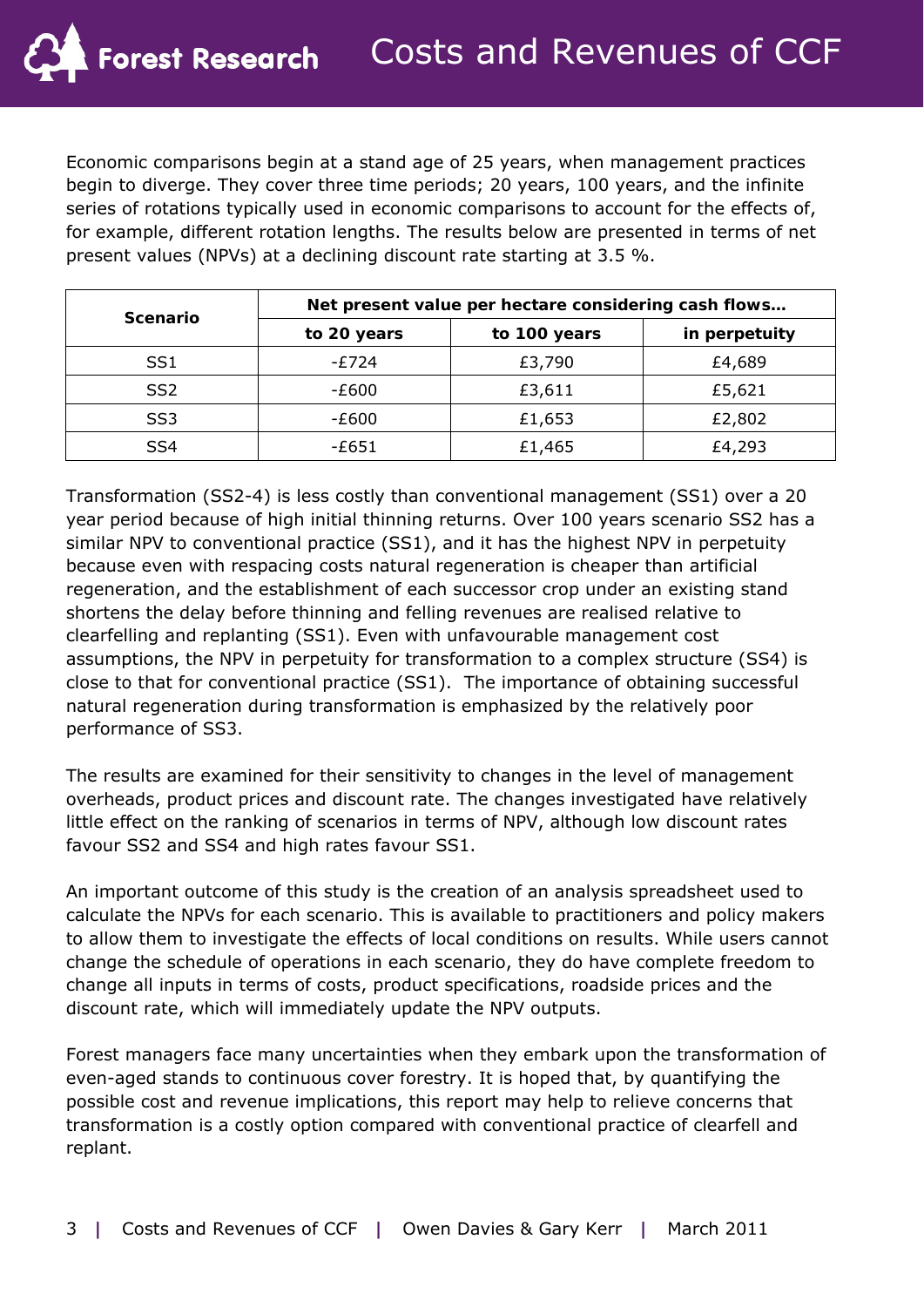

# Contents

| 1              |         |  |
|----------------|---------|--|
|                |         |  |
| $\overline{2}$ |         |  |
|                | 2.1     |  |
|                | 2.1.1   |  |
|                | 2.1.2   |  |
|                | 2.1.3   |  |
|                | 2.1.4   |  |
|                | 2.2     |  |
|                | 2.3     |  |
|                | 2.3.1   |  |
|                | 2.3.1.1 |  |
|                | 2.3.1.2 |  |
|                | 2.3.1.3 |  |
|                | 2.3.2   |  |
|                | 2.3.2.1 |  |
|                | 2.3.2.2 |  |
|                | 2.3.2.3 |  |
|                | 2.3.2.4 |  |
|                | 2.3.2.5 |  |
|                | 2.3.2.6 |  |
|                | 2.3.2.7 |  |
|                | 2.3.2.8 |  |
|                | 2.3.3   |  |
|                | 2.3.3.1 |  |
|                | 2.3.3.2 |  |
|                | 2.3.3.3 |  |
|                | 2.3.3.4 |  |
|                | 2.3.3.5 |  |
|                | 2.3.4   |  |
|                | 2.3.4.1 |  |
|                | 2.3.4.2 |  |
|                | 2.3.4.3 |  |
|                | 2.4     |  |
|                | 2.4.1   |  |
|                | 2.4.2   |  |
|                | 2.4.3   |  |
|                | 2.5     |  |
|                | 2.5.1   |  |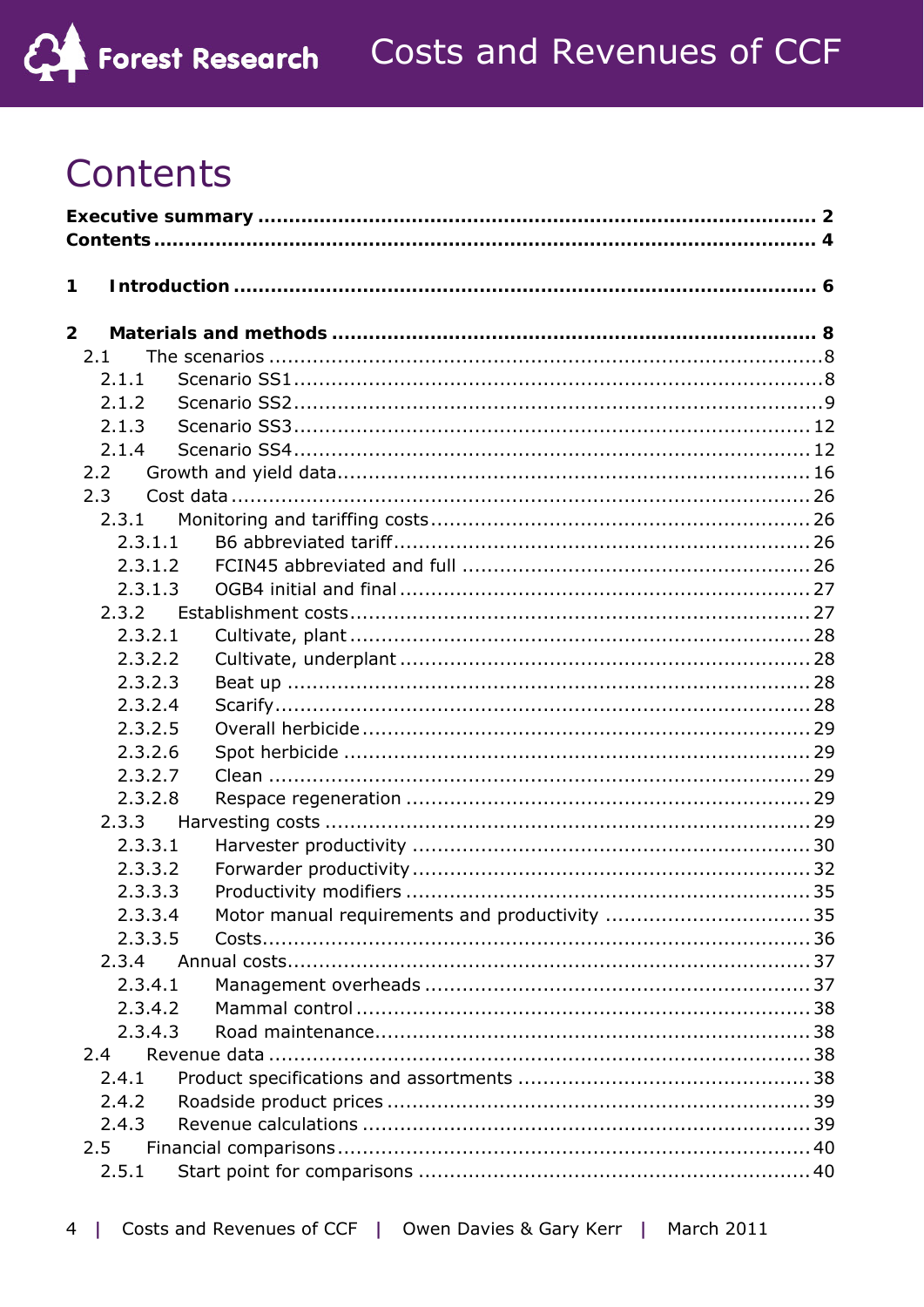|   | 2.5.2 |  |
|---|-------|--|
|   | 2.5.3 |  |
|   | 2.5.4 |  |
|   | 2.6   |  |
|   | 2.6.1 |  |
|   | 2.6.2 |  |
|   | 2.6.3 |  |
|   | 2.7   |  |
|   | 2.7.1 |  |
|   | 2.7.2 |  |
|   | 2.7.3 |  |
|   |       |  |
| 3 |       |  |
|   | 3.1   |  |
|   | 3.2   |  |
|   | 3.3   |  |
|   | 3.3.1 |  |
|   | 3.3.2 |  |
|   | 3.3.3 |  |
|   |       |  |
| 4 |       |  |
|   | 4.1   |  |
|   | 4.2   |  |
|   | 4.3   |  |
|   |       |  |
| 5 |       |  |
|   |       |  |
|   |       |  |
|   |       |  |
|   |       |  |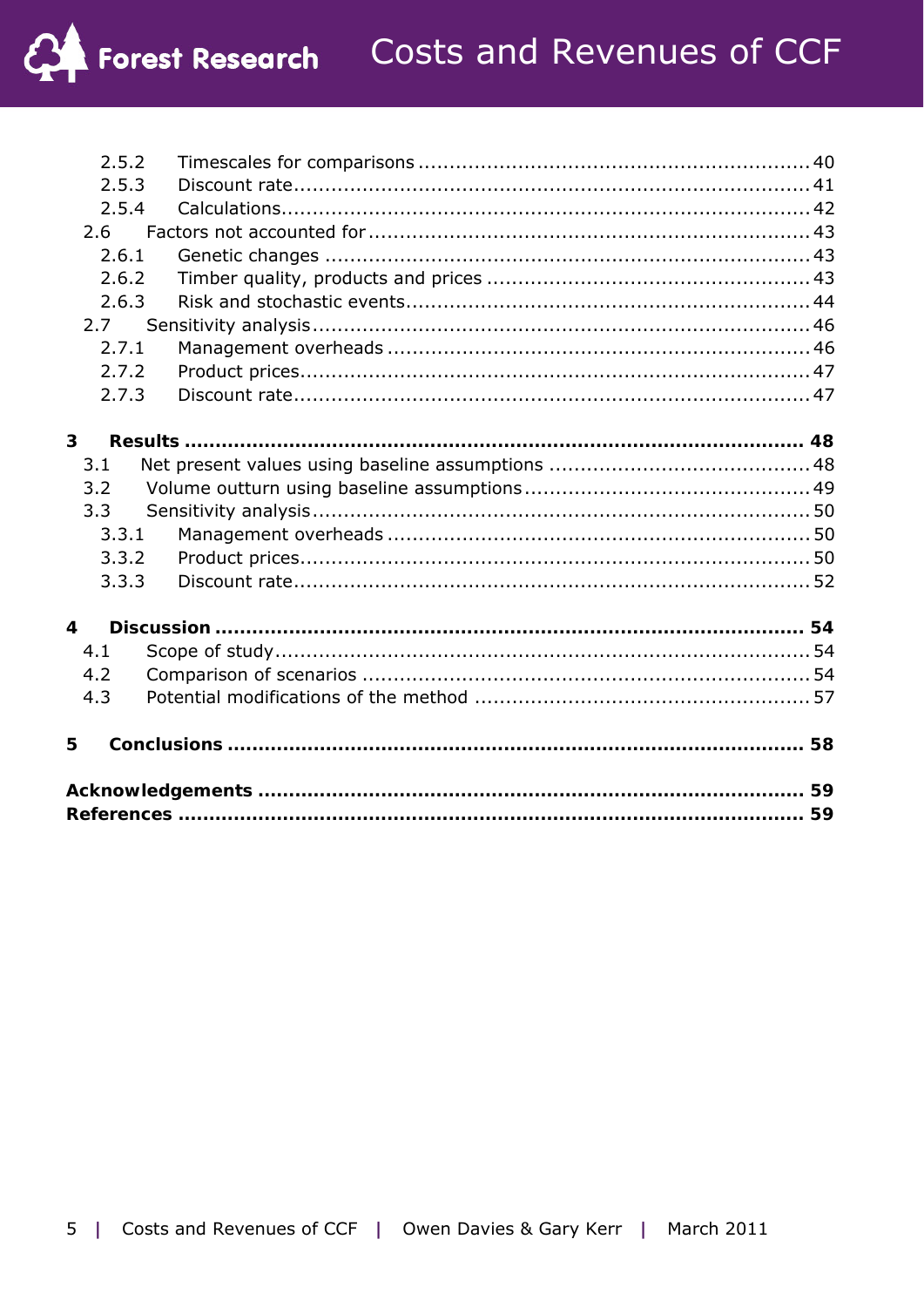# 1 Introduction

While interest in Britain in the concept of continuous cover forestry (CCF) is longstanding (Troup, 1927), it is only in relatively recent years that it has begun to feature strongly in British forestry policy as a favoured management approach. Explicit mention of CCF is made in the *UK Forestry Standard* (Forestry Commission, 2004) and *Woodlands for Wales* (Welsh Assembly Government, 2009), and both the *Scottish Forestry Strategy*  (Scottish Executive, 2006) and the *UK Woodland Assurance Standard* (UKWAS, 2008) favour lower impact silvicultural systems which include CCF. Although the perceived importance of CCF in meeting policy objectives is clear, experience of silvicultural alternatives to patch clearfelling is limited in Britain and the consequences of transforming stands to CCF management, particularly in terms of costs, remain uncertain (Mason *et al*., 1999). This uncertainty could be a significant barrier to implementation.

In this context, the main aim of this study is to quantify as accurately as possible the costs, timber yields and associated revenues for three realistic transformation scenarios, and to compare them with those from a clearfell and replant scenario representing common current practice. As the study was requested by the Forestry Commission's Working Group on Continuous Cover Forestry, the definitions and terminology used are those of the Forestry Commission (Mason *et al*., 1999; Mason and Kerr, 2004) as are the practices and standards. No attempt has been made to quantify the changes in the provision of ecosystem services (Krieger, 2001) which may arise from the various scenarios, which could be positive or negative (Price, 2003; Price and Price, 2008). As such the comparison is a financial rather than an economic cost-benefit analysis (*sensu* Price and Price, 2008), and as the non-market benefits arising from the proposed management changes are not quantified it is not possible to suggest whether any additional costs are justified. Discounted cash flows are presented for three different timescales, namely 20 years, 100 years and in perpetuity. Although the third timescale, the infinite series of rotations, is the more traditional approach to comparing silvicultural alternatives (e.g. Andreassen and Øyen, 2002), it is considered pertinent in the light of ongoing government spending reviews to ask what will be the short term costs, if any, of implementing the changes to management practice advocated by national forestry policies.

It will be appreciated that this case study approach cannot provide any indication of the financial consequences of changes in forest management at a national scale. Indeed it is the authors' contention that no meaningful indication of the consequences at such a scale can be produced, as for every species on every site type there will be different silvicultural approaches, different degrees of success, and unknown consequences for stand development and timber yields. Furthermore, accurate cost data for many operations simply do not exist at the present time. The current approach has been chosen so that the assumptions made in each scenario are clear and can be scrutinised accordingly. Important British studies have investigated the effects of, for example,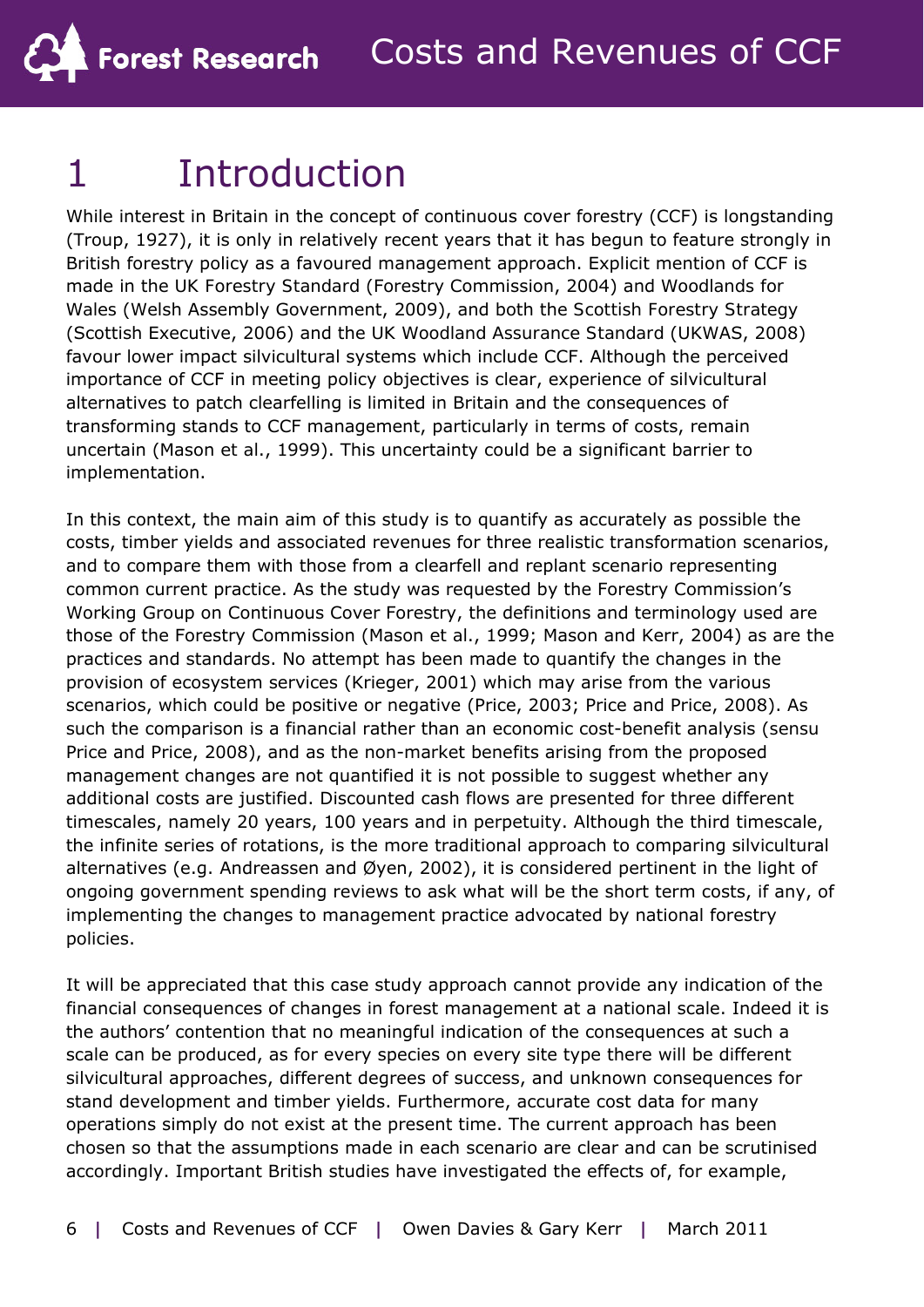different harvesting and establishment costs on the relative profitability of silvicultural scenarios, with the aim of illustrating the relative important of such factors (Price, 2003; Price and Price, 2008). While other studies have to a greater or lesser extent provided sources and details of cost, revenue, growth and yield assumptions (e.g. Hubert *et al*., 2000; Tarp *et al*., 2000; Hanewinkel, 2001, 2002; Knoke and Plusczyk, 2001; Knoke *et al*., 2001; Andreassen and Øyen, 2002; Price and Price, 2006; Tahvonen *et al*., 2010), in this study it is hoped to explore exactly why costs and revenues might differ between scenarios and to what extent by providing complete details of all assumptions regarding operations and the growth of stands. An important outcome of the study is the creation of an analysis spreadsheet which allows users to adjust all of the cost and revenue assumptions to match their own local conditions to determine what the cash flow consequences might be. It is hoped that this will prove useful to practitioners considering the implications of changes to management practices when local factors are quite different to those presented in this report.

**The reader should be aware that much of this document is made up of detailed accounts of the assumptions made in constructing and analysing the scenarios investigated. Section 2.1 gives an outline of each scenario which should be sufficient to furnish a broad understanding of the forestry practice involved. Unless specific operations or details of calculations are of interest, the general reader is advised to omit the remainder of section 2 and proceed to the results, discussion and conclusions in sections 3, 4 and 5.**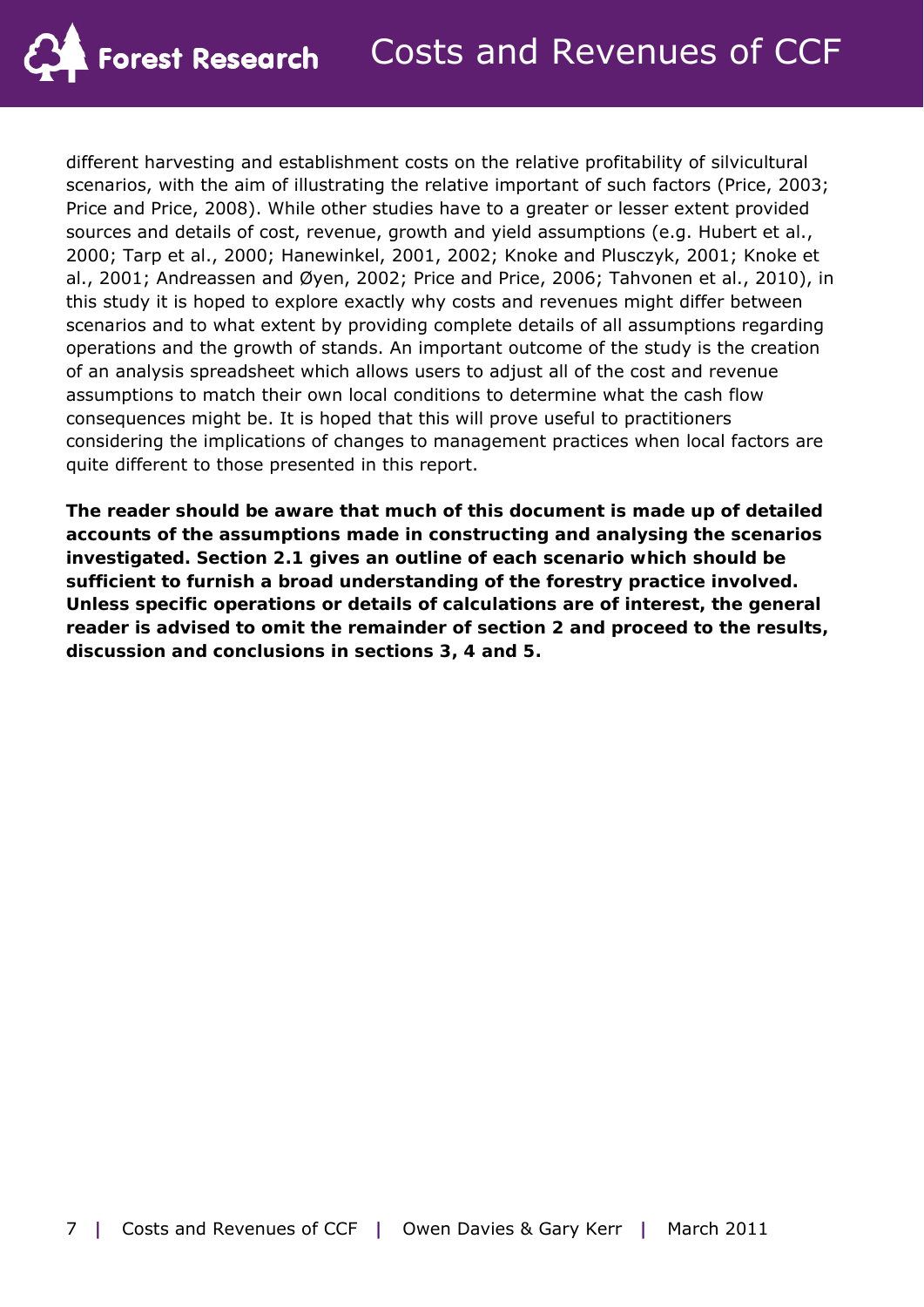# 2 Materials and methods

### 2.1 The scenarios

The starting point for all of the scenarios is a stand of Sitka spruce (*Picea sitchensis*  (Bong.) Carrière) planted at 2 m square spacing and growing at yield class 14, i.e. the maximum mean annual increment expected under conventional management is  $14 \text{ m}^3$ per hectare per year (Edwards and Christie, 1981). Sitka spruce was chosen as it is the most common species in British forestry, accounting for approximately 29 % of woodland by area (Smith and Gilbert, 2003). Establishment at 2 m spacing gives an initial stocking density of 2,500 stems per ha, the minimum requirement in Forestry Commission guidance (Forestry Commission, 2010). The yield class of 14 is the average for the species in Forestry Commission forests (Justin Gilbert, pers. comm.). Cash flows and yields are expressed on a per hectare basis but some costs depend on total stand area, which affects, for example, the intensity of sampling required in monitoring operations. For these purposes, the total stand area is assumed to be 10 ha. Management of this initial stand is assumed to be identical for all four scenarios up to and including a first line thinning at age 23 years, so the detailed scheduling of operations and cash flows begins at age 25 after which the scenarios begin to diverge. The first thinning age was chosen to coincide with the standard thinning age for yield class 14 Sitka spruce at 2 m spacing (Rollinson, 1985), the earliest age at which thinning can occur without sacrificing cumulative volume production. Line thinning removing one row in seven is assumed.

#### 2.1.1 Scenario SS1 - Clearfell and replant

This is the baseline scenario representing current conventional practice. After the first thinning at age 23, thinning interventions are carried out on a seven year cycle. This assumes that managers will aim for a five year cycle but that various delays in planning and executing operations will effectively extend the thinning cycle. Thinnings at age 30, 37, 44 and 51 are intermediate in type and remove volume at the marginal thinning intensity (Rollinson, 1985). Clearfelling, preceded by a B6 abbreviated tariff (Matthews and Mackie, 2006) two years earlier, is at age 58 when the stand reaches its maximum mean annual increment (see section 2.2). The rotation length is therefore based on maximising volume production rather than an economic optimum, which might vary with, for example, product assortments, prices and the discount rate (Price, 1989). It should be noted that none of the scenarios has been economically optimised, but represents the form that management might be expected to take given current norms. Thinning and felling operations for this scenario are outlined in Table 1.

Restocking by planting occurs after a five year fallow period primarily intended to minimise the risk of damage from the large pine weevil, *Hylobius abietis* (Moore, 2004). The fallow period means that there are no direct costs of weevil control, but there are issues with weed control. The restocking site receives an overall herbicide spray four years after clearfelling, and is cultivated and planted the following year. Spot spraying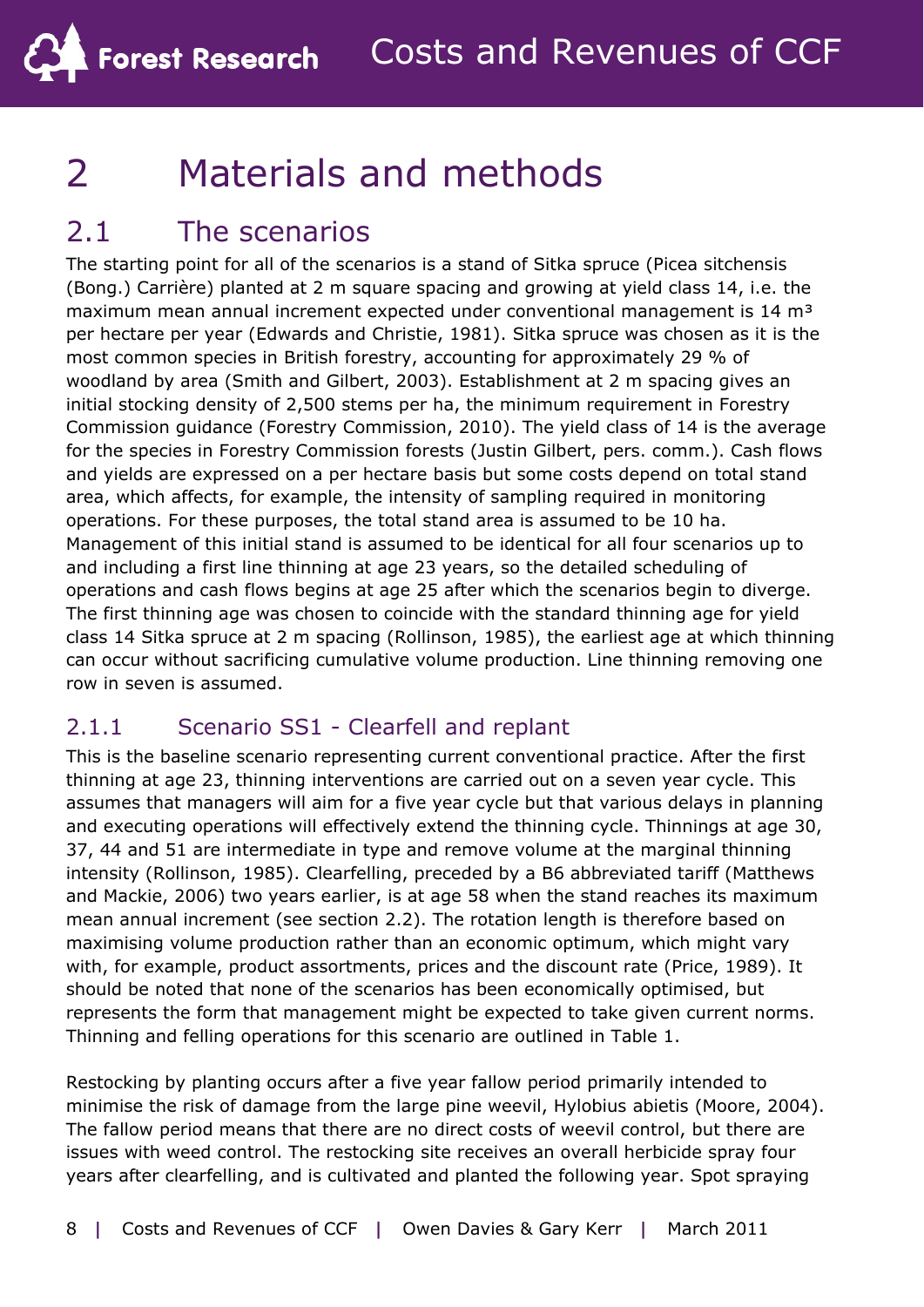around planted trees is carried out annually for the next three years. Beating up is carried out two years after planting in accordance with *Operational Guidance Booklet 4* (OGB4, Forestry Commission, 2010), which also requires assessments of stocking at one and four years after planting. Cleaning of the crop takes place ten years after planting, and when the trees reach 23 years of age the cycle of thinnings and other operations is repeated. The schedule of operations during the first 100 years of the scenario is outlined in Table 2. Full details of all the assumptions made in specifying and costing operations are given in section 2.3.

|          | <b>Scenario SS1</b>     |                                           |                         | <b>Scenario SS2</b>                       |                         | <b>Scenario SS3</b>                       |  |
|----------|-------------------------|-------------------------------------------|-------------------------|-------------------------------------------|-------------------------|-------------------------------------------|--|
| Crop age | <b>Thinning</b><br>type | <b>Thinning</b><br>intensity <sup>a</sup> | <b>Thinning</b><br>type | <b>Thinning</b><br>intensity <sup>a</sup> | <b>Thinning</b><br>type | <b>Thinning</b><br>intensity <sup>a</sup> |  |
| 23       | Line                    | 1 row in $7$                              | Line                    | 1 row in 7                                | Line                    | 1 row in 7                                |  |
| 30       | Intermediate            | 100 % MTI                                 | Crown                   | 120 % MTI                                 | Crown                   | 120 % MTI                                 |  |
| 37       | Intermediate            | 100 % MTI                                 | Crown                   | 120 % MTI                                 | Crown                   | 120 % MTI                                 |  |
| 44       | Intermediate            | 100 % MTI                                 | Crown                   | 140 % MTI                                 | Crown                   | 140 % MTI                                 |  |
| 51       | Intermediate            | 100 % MTI                                 | Intermediate            | 160 % MTI                                 | Intermediate            | 160 % MTI                                 |  |
| 58       | Fell                    |                                           | Low                     | 200 % MTI                                 | Low                     | 200 % MTI                                 |  |
| 65       |                         |                                           | Fell                    |                                           | Low                     | 200 % MTI                                 |  |
| 72       |                         |                                           |                         |                                           | Fell                    |                                           |  |

| Table 1 |  |  | Summary of thinning and felling operations in scenarios SS1-3. |
|---------|--|--|----------------------------------------------------------------|
|         |  |  |                                                                |

a MTI = Marginal Thinning Intensity (Edwards and Christie, 1981; Rollinson, 1985).

#### 2.1.2 Scenario SS2 - Transformation to a simple structure using natural regeneration

This scenario represents transformation to a simple structure (*sensu* Mason and Kerr, 2004). Heavier thinning than in scenario SS1 is used to promote the establishment of natural regeneration throughout the stand. After a brief period where the structure of the stand is two-storeyed, the overstorey is removed and the natural regeneration is allowed to grow on to form a stand that is eventually regenerated in the same way. This management may be considered to represent a more or less uniform shelterwood (Matthews, 1989).

Thinning operations are summarised in Table 1. After the first line thinning, thinnings are based on the guidance of Mason and Kerr (2004) that early thinnings should be crown thinnings 10-20 % heavier than marginal intensity, aiming for 100-200 stems per ha at the start of regeneration. Thinnings at ages 30 and 37 are at 120 % of marginal thinning intensity. To achieve reductions in basal area to or below the threshold of 30 m² per ha assumed to be required for natural regeneration of Sitka spruce(Hale, 2004), the subsequent thinnings are increasingly heavy and, as the dominants are assumed to have been thinned to leave only desired seed trees/final crop trees by this stage, move from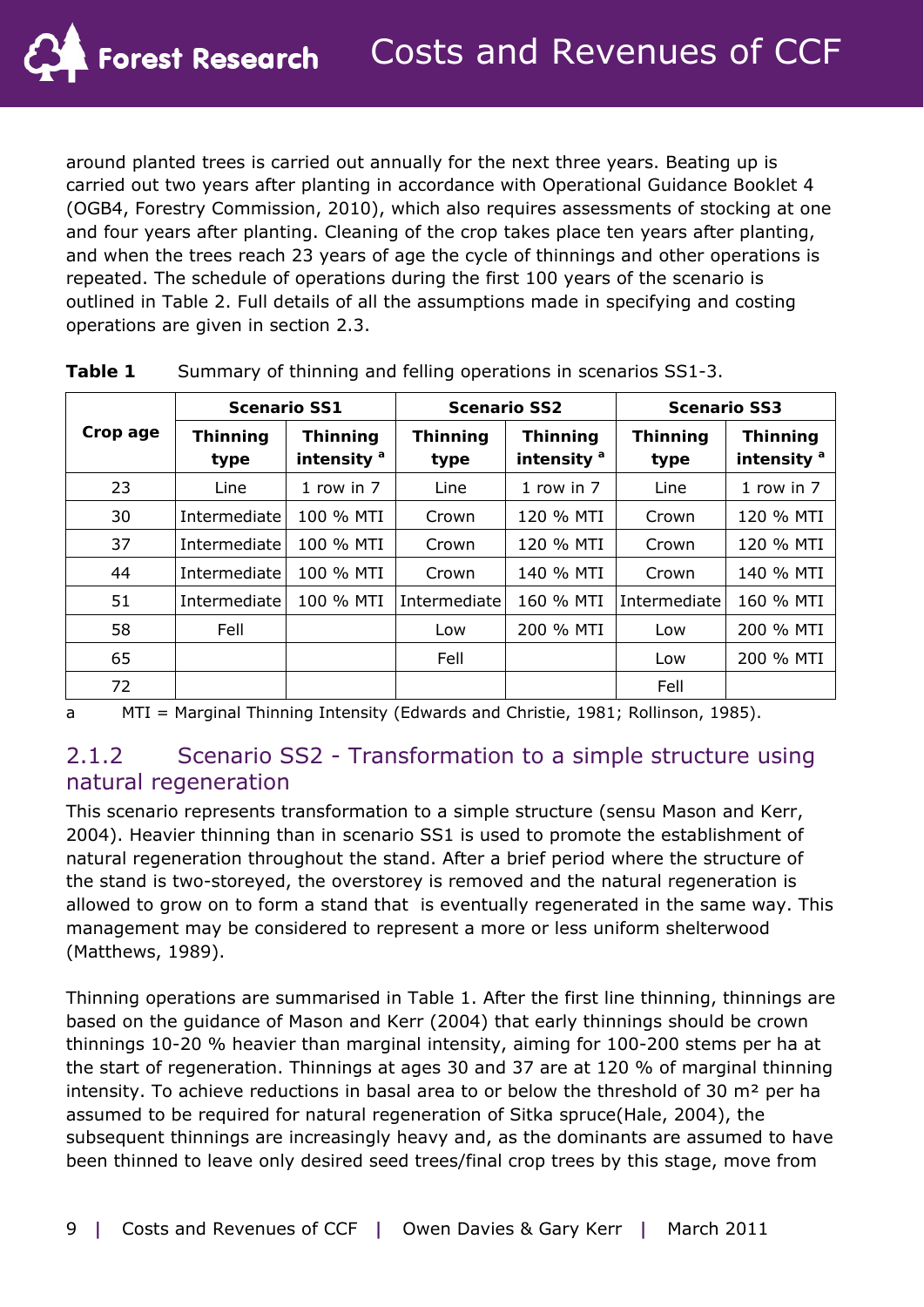crown to intermediate to low in type. The final thinning at age 58 leaves 216 stems per ha at a basal area of 26.2 m<sup>2</sup> per ha (see section 2.2).

Adequate levels of natural regeneration are assumed to arise at age 55, well beyond the age at which adequate levels of seeding can be expected (Matthews, 1955). Various levels of regeneration could be assumed which would have different consequences for future management. On the basis of experience in forests such as Clocaenog in North Wales it is assumed that regeneration is dense and relatively uniform over the entire stand. This affects visibility in harvesting operations and also means that there is a requirement for respacing the regeneration. Felling of the overstorey at age 65 attracts a harvesting penalty (see section 2.3.3.3) because of the restrictions on visibility and the extra care required to minimise damage to regeneration.

| Year | Crop<br>age    | <b>Harvesting</b> | Other operations & notes     |
|------|----------------|-------------------|------------------------------|
| 6    | 30             | Thin              |                              |
| 13   | 37             | Thin              |                              |
| 20   | 44             | Thin              |                              |
| 27   | 51             | Thin              |                              |
| 32   | 56             |                   | B6 tariff                    |
| 34   | 58             | Clearfell         |                              |
| 38   |                |                   | Overall herbicide            |
| 39   | $\pmb{0}$      |                   | Cultivate, plant             |
| 40   | 1              |                   | Spot herbicide, OGB4 initial |
| 41   | $\overline{2}$ |                   | Spot herbicide, beat up      |
| 42   | 3              |                   | Spot herbicide               |
| 43   | $\overline{4}$ |                   | OGB4 final                   |
| 49   | 10             |                   | Clean                        |
| 62   | 23             | Thin              |                              |
| 69   | 30             | Thin              |                              |
| 76   | 37             | Thin              |                              |
| 83   | 44             | Thin              |                              |
| 90   | 51             | Thin              |                              |
| 95   | 56             |                   | B6 tariff                    |
| 97   | 58             | Clearfell         |                              |

**Table 2** Summary of operations during the first 100 years of scenario SS1.

Monitoring operations and the respacing of natural regeneration are shown alongside harvesting operations in Table 3. Monitoring of regeneration and stand basal area follows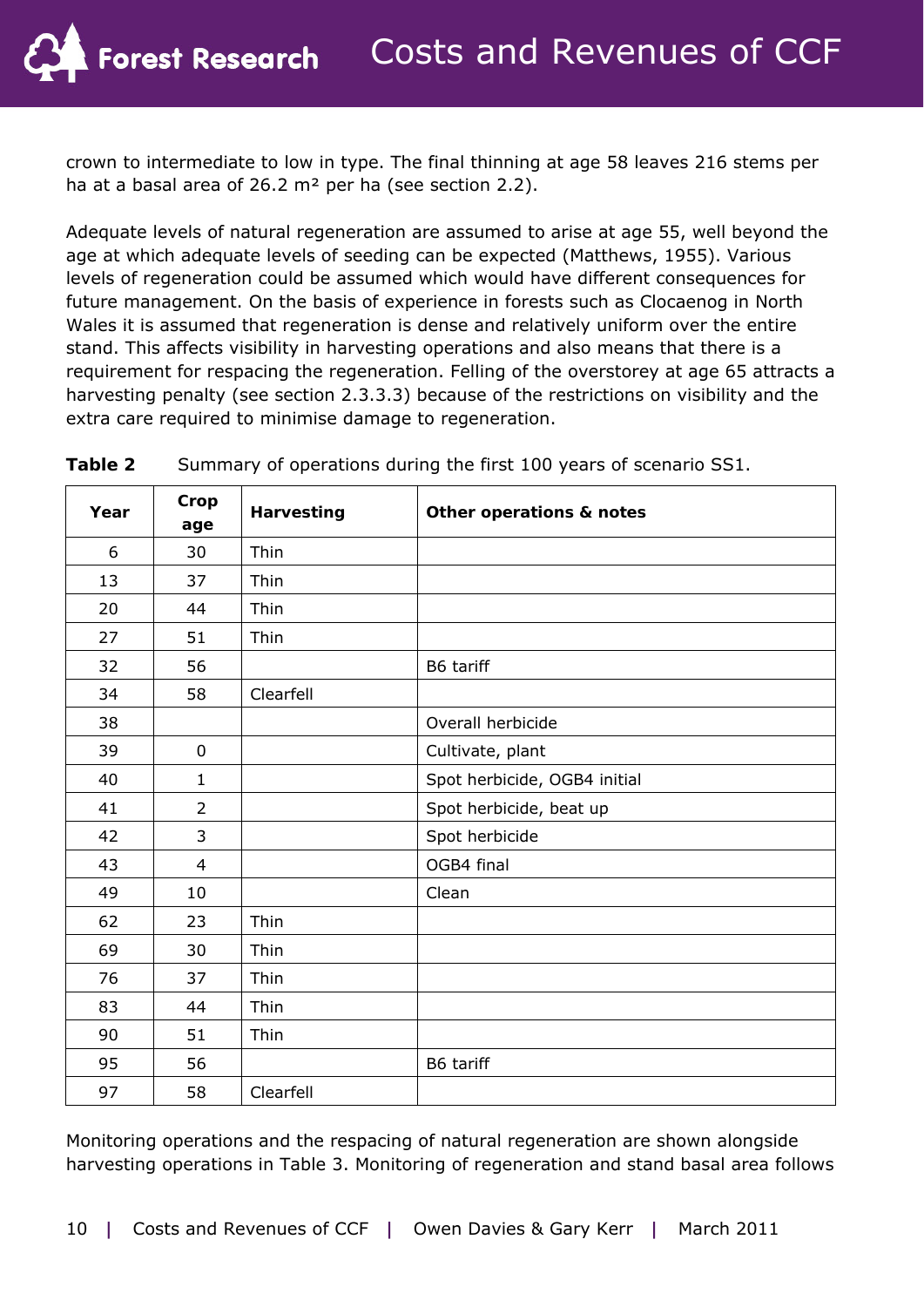guidance in *Forestry Commission Information Note 45* (FCIN45, Kerr *et al*., 2002); the distinction between abbreviated and full FCIN45 monitoring is explained in section 2.3.1.2. The respacing of regeneration occurs when the saplings reach age ten, at the upper limit of the likely optimal age range suggested by Nixon and Worrell (1999), having been delayed until after the final felling of the overstorey to allow any harvesting damage to be taken into account. Studies in dense Sitka spruce regeneration in Fernworthy and Clocaenog forests have shown that following one harvesting operation there can still be around 1,900 undamaged saplings greater than 2 m in height and around 12,000 undamaged seedlings and saplings between 0.5 and 2 m in height, alongside even greater numbers of damaged stems (Stokes *et al*., 2009). After respacing, the naturally regenerated crop is managed as per the initial stand.

| Year | Crop age    |                  | Harvesting <sup>a</sup> | Other operations & notes                |
|------|-------------|------------------|-------------------------|-----------------------------------------|
| 6    | 30          |                  | Thin                    |                                         |
| 13   | 37          |                  | Thin                    |                                         |
| 20   | 44          |                  | Thin                    |                                         |
| 24   | 48          |                  |                         | FCIN45 abbreviated                      |
| 27   | 51          |                  | Thin                    |                                         |
| 31   | 55          | $\boldsymbol{0}$ |                         | FCIN45 abbreviated, regeneration occurs |
| 34   | 58          | 3                | Thin                    |                                         |
| 39   | 63          | 8                |                         | B6 tariff                               |
| 41   | 65          | 10               | Fell                    |                                         |
| 42   |             | 11               |                         | FCIN45 abbreviated                      |
| 43   |             | 12               |                         | Respace regeneration                    |
| 54   |             | 23               | Thin                    |                                         |
| 61   |             | 30               | Thin                    |                                         |
| 68   |             | 37               | Thin                    |                                         |
| 75   |             | 44               | Thin                    |                                         |
| 79   |             | 48               |                         | FCIN45 abbreviated                      |
| 82   |             | 51               | Thin                    |                                         |
| 86   | $\mathbf 0$ | 55               |                         | FCIN45 abbreviated, regeneration occurs |
| 89   | 3           | 58               | Thin                    |                                         |
| 94   | 8           | 63               |                         | B6 tariff                               |
| 96   | 10          | 65               | Fell                    |                                         |
| 97   | 11          |                  |                         | FCIN45 abbreviated                      |
| 98   | 12          |                  |                         | Respace regeneration                    |

| <b>Table 3</b> |  |  | Summary of operations during the first 100 years of scenario SS2. |
|----------------|--|--|-------------------------------------------------------------------|
|                |  |  |                                                                   |

a Harvesting operations in bold attract a productivity/cost penalty.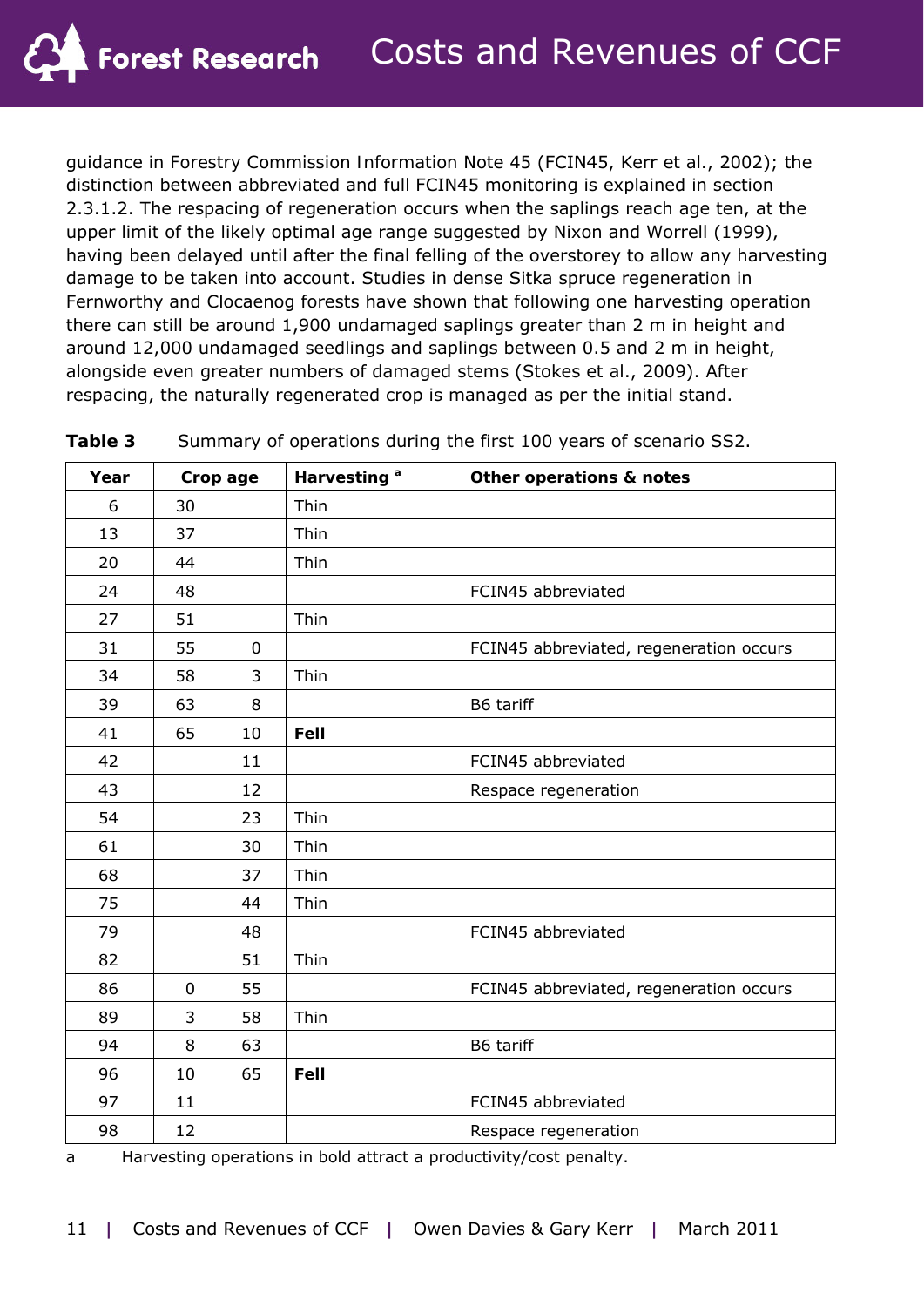#### 2.1.3 Scenario SS3 - Transformation to a simple structure using underplanting after the failure of natural regeneration

This scenario is very similar to SS2 except that heavy thinning fails to result in adequate natural regeneration and, after unsuccessful attempts to encourage regeneration by spraying weeds and scarifying the ground, the stand is eventually underplanted. The overstorey is removed shortly afterwards to minimise damage to the underplanting.

Up to a crop age of 55 years, the schedule of operations is the same as for scenario SS2 (Table 4). As the FCIN45 survey at this time shows that there is inadequate natural regeneration, weeds are sprayed off at age 56 and at age 57 the ground is scarified to improve seed bed conditions (Nixon and Worrell, 1999). Following thinning and another FCIN45 survey again showing inadequate regeneration, ground treatments are repeated, before a final thinning as per Table 1, and cultivation and planting as per Table 4. Postplanting treatment is as per scenario SS1, except that sporadic natural regeneration is assumed to remove the necessity for beating up, and the overstorey is felled two years after underplanting with a productivity penalty. Management of the successor crop is as per the initial stand.

#### 2.1.4 Scenario SS4 - Transformation to a complex structure

The fourth scenario represents transformation to a complex structure (*sensu* Mason and Kerr, 2004), which requires that the stand have three or more canopy layers. Such a structure may be achieved in practice by adopting an irregular shelterwood system or a single tree or group selection system (Matthews, 1989; Mason and Kerr, 2004). The development of such a structure is represented in a simplified way in this study, because of the nature of the growth and yield model available (discussed in section 2.2) and the lack of knowledge of the silviculture of complex structures in Britain. Where areas of felling and areas of regeneration are described below, no assumptions are made about their spatial arrangement, which may be in groups of various sizes. The crucial point is that, from the end of the transformation period, there are always at least three cohorts or canopy layers coexisting at the stand level. The precise spatial arrangement of cohorts might have an effect on harvesting efficiency, but it is hoped that this is accounted for by a productivity modifier (see section 2.3.3.3) and in any case it is assumed that machines must travel the entire site to intervene in all size classes.

The initial stand (Table 5) is assumed to be managed on an extended rotation during the transformation period, with felling of final crop trees at 107 years. The seven year thinning cycle is retained, as experience in one of very few stands with a complex structure managed by the Forestry Commission, at Faskally, has shown that this cycle gives an acceptable yield of log material in each intervention (Charlie Taylor, pers. comm.). Thinnings from age 30 to 72 aim to maintain stand basal area at around 30  $m<sup>2</sup>$ per ha, while crown thinnings from 79 to 100 years are intended to represent target diameter harvesting. Regeneration is assumed to occur at age 56, forming a second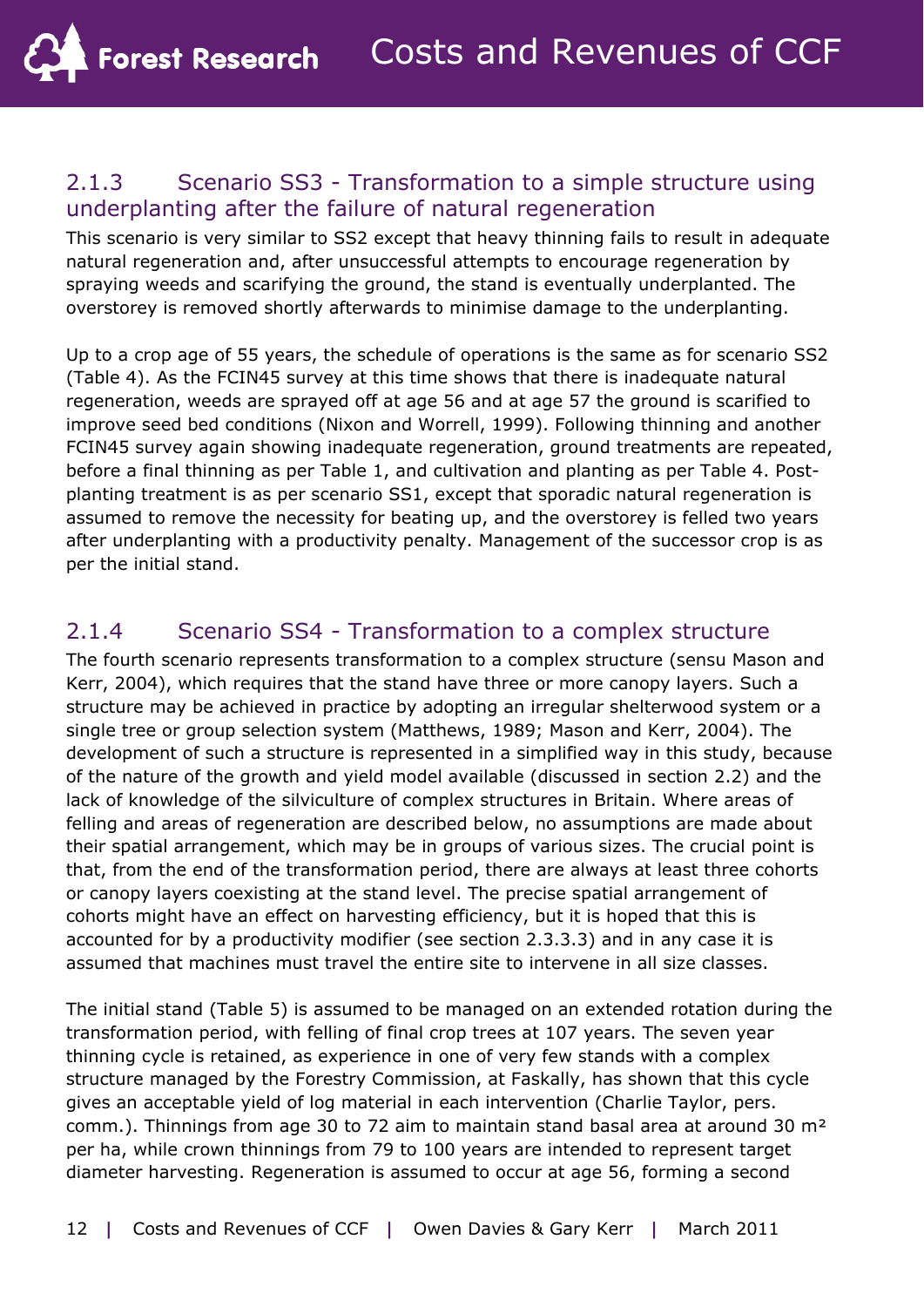canopy layer, and 20 % of the initial stand is felled at age 65 to accommodate this layer. A third canopy layer is assumed to establish when the initial stand is 77 years old, and a further 20 % of the initial stand is felled when it is 86 years old. A fourth canopy layer arises at age 98, effectively completing the replacement of the initial stand. Thinning and felling from age 65 to final felling at 107 attract a harvesting productivity penalty.

| Year | Crop age             | Harvesting <sup>a</sup> | Other operations & notes         |
|------|----------------------|-------------------------|----------------------------------|
| 6    | 30                   | Thin                    |                                  |
| 13   | 37                   | Thin                    |                                  |
| 20   | 44                   | Thin                    |                                  |
| 24   | 48                   |                         | FCIN45 abbreviated               |
| 27   | 51                   | Thin                    |                                  |
| 31   | 55                   |                         | FCIN45 abbreviated               |
| 32   | 56                   |                         | Overall herbicide                |
| 33   | 57                   |                         | Scarify                          |
| 34   | 58                   | Thin                    |                                  |
| 38   | 62                   |                         | FCIN45 abbreviated               |
| 39   | 63                   |                         | Overall herbicide                |
| 40   | 64                   |                         | Scarify                          |
| 41   | 65                   | Thin                    |                                  |
| 46   | 70<br>$\mathbf 0$    |                         | Cultivate, underplant, B6 tariff |
| 47   | 71<br>$\mathbf{1}$   |                         | Spot herbicide, OGB4 initial     |
| 48   | 72<br>$\overline{2}$ | Fell                    | Spot herbicide                   |
| 50   | $\overline{4}$       |                         | OGB4 final                       |
| 56   | 10                   |                         | Clean                            |
| 69   | 23                   | Thin                    |                                  |
| 76   | 30                   | Thin                    |                                  |
| 83   | 37                   | Thin                    |                                  |
| 90   | 44                   | Thin                    |                                  |
| 94   | 48                   |                         | FCIN45 abbreviated               |
| 97   | 51                   | Thin                    |                                  |

**Table 4** Summary of operations during the first 100 years of scenario SS3.

a Harvesting operations in bold attract a productivity/cost penalty.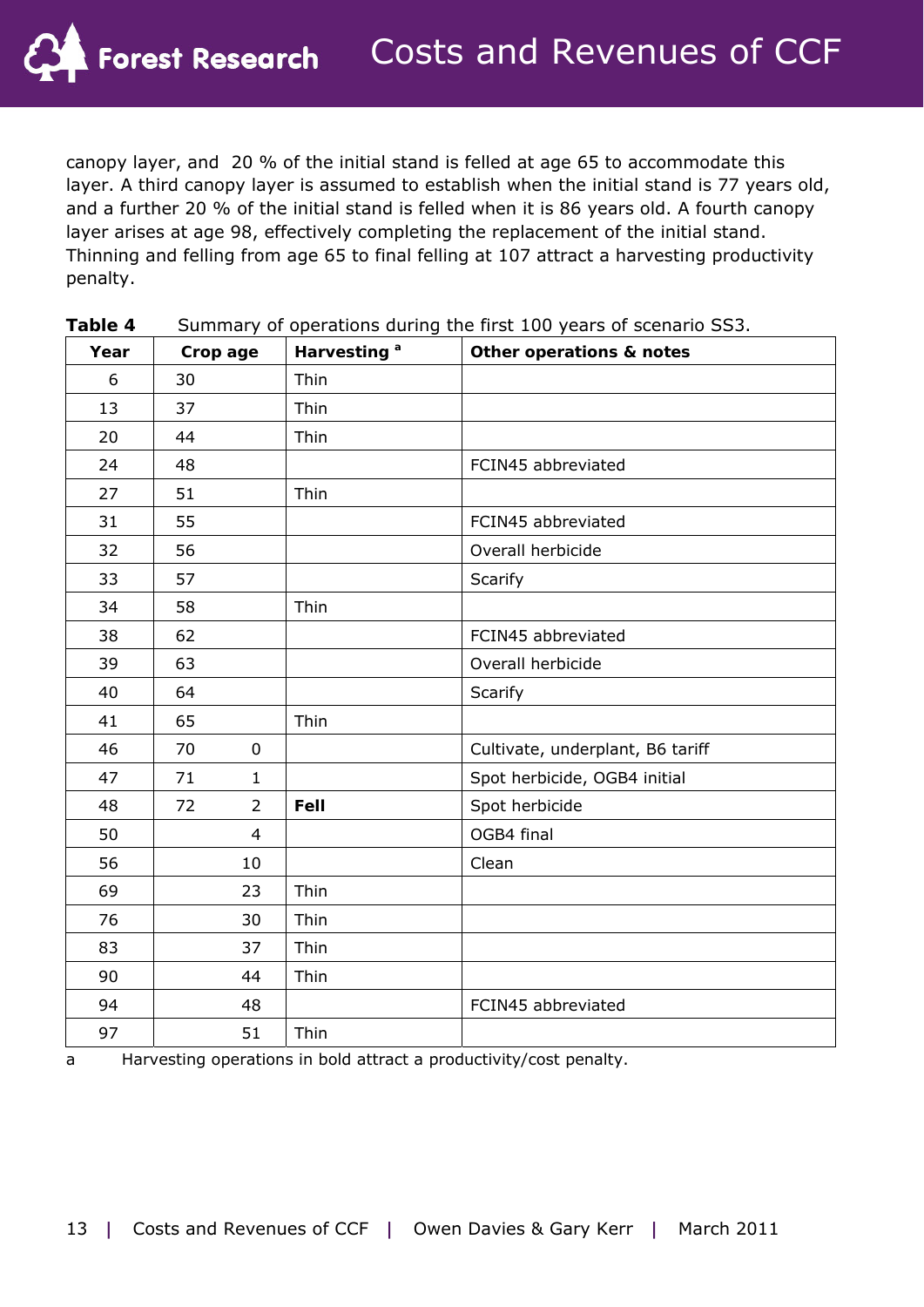|          |                             | <b>Initial stand</b>                      | Second and subsequent cohorts |                                           |  |
|----------|-----------------------------|-------------------------------------------|-------------------------------|-------------------------------------------|--|
| Crop age | <b>Thinning type</b>        | <b>Thinning</b><br>intensity <sup>a</sup> | <b>Thinning type</b>          | <b>Thinning</b><br>intensity <sup>a</sup> |  |
| 23       | Line                        | 1 row in 7                                | Intermediate                  | 60 % MTI                                  |  |
| 30       | Crown                       | 140 % MTI                                 | Crown                         | 120 % MTI                                 |  |
| 37       | Crown                       | 140 % MTI                                 | Crown                         | 120 % MTI                                 |  |
| 44       | Crown                       | 120 % MTI                                 | Crown                         | 120 % MTI                                 |  |
| 51       | Intermediate                | 120 % MTI                                 | Intermediate                  | 120 % MTI                                 |  |
| 58       | Intermediate                | 120 % MTI                                 | Intermediate                  | 120 % MTI                                 |  |
| 65       | Intermediate<br>& fell 20 % | 100 % MTI                                 | Intermediate                  | 100 % MTI                                 |  |
| 72       | Intermediate                | 100 % MTI                                 | Intermediate                  | 100 % MTI                                 |  |
| 79       | Crown                       | 100 % MTI                                 | Fell                          |                                           |  |
| 86       | Crown<br>& fell 20 %        | 100 % MTI                                 |                               |                                           |  |
| 93       | Crown                       | 100 % MTI                                 |                               |                                           |  |
| 100      | Crown                       | 100 % MTI                                 |                               |                                           |  |
| 107      | Fell                        |                                           |                               |                                           |  |

| Table 5 |  |  | Summary of thinning and felling operations in scenario SS4. |
|---------|--|--|-------------------------------------------------------------|
|         |  |  |                                                             |

**Forest Research** 

a MTI = Marginal Thinning Intensity (Edwards and Christie, 1981; Rollinson, 1985).

Starting with the second cohort, a new cohort is recruited every 21 years, and for modelling purposes each is managed on a 79 year 'rotation' (Table 5). In reality management would be on the basis of tree size, and the 79 year rotation simulates target diameter harvesting at approximately 55 cm dbh (diameter at breast height, 1.3 m). The first thinning at age 23 is intermediate rather than line on the assumption that respacing of regeneration and operations in other canopy layers would have maintained racks; rather than establishing access to the stand, this thinning is assumed to remove poorly formed or damaged stems. Each canopy layer is assumed to be replaced by regeneration occurring at age 63. Thinning and felling from age 72 attract a harvesting productivity penalty.

From the establishment of the third canopy layer there are always at least three layers present. Second and subsequent canopy layers are each taken to occupy 40 % of the stand area, on the assumption that there will always be some overlap of younger layers into the understorey of older cohorts.

Harvesting and other operations are summarised in Table 6. Abbreviated FCIN45 surveys are carried out at ages 48, 55 and 62 of the initial stand. Full FCIN45 surveys are carried out on a ten year cycle from age 72 and are continued through all subsequent cohorts. Regeneration is respaced 12 years after establishment.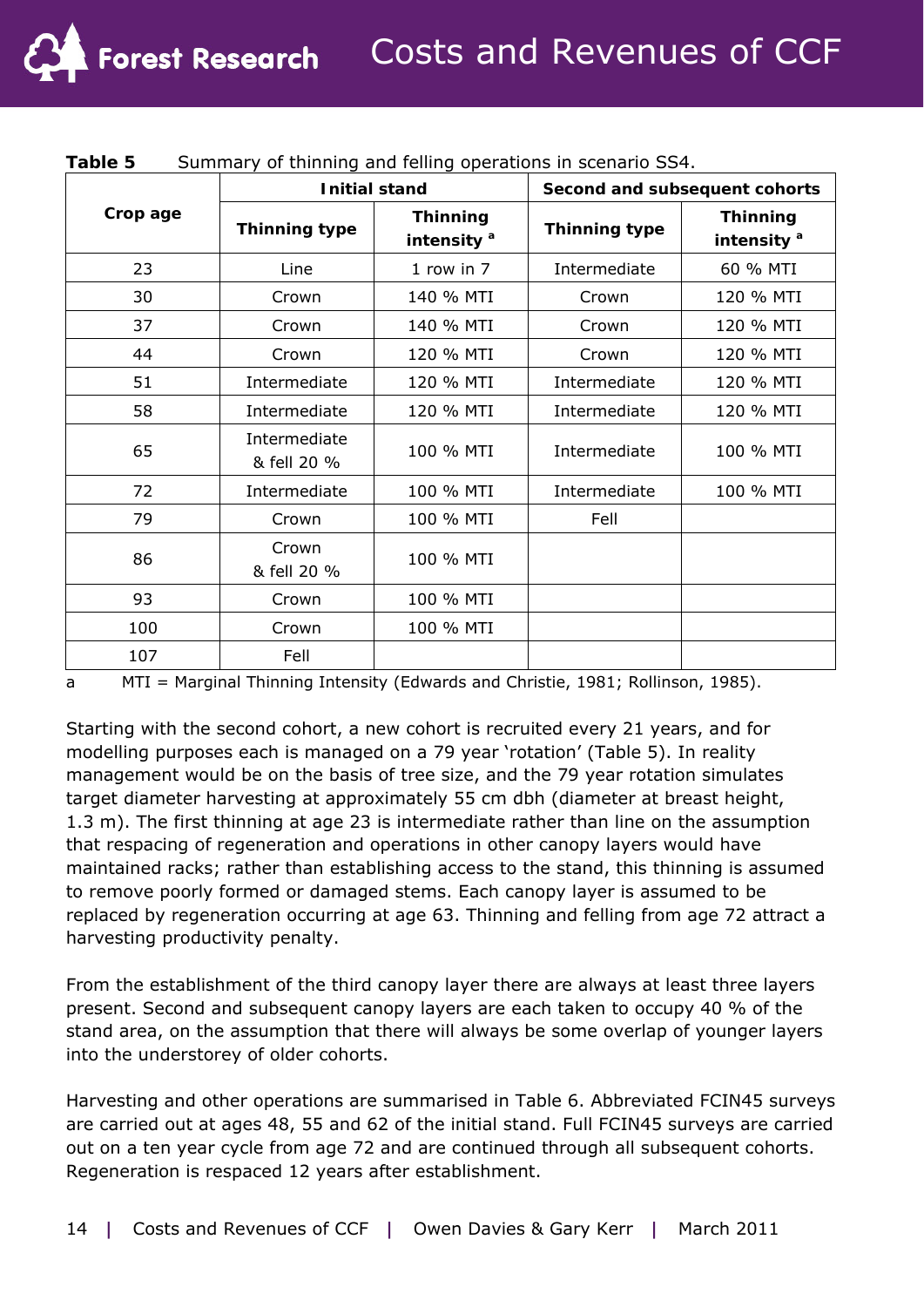| Year |                | Crop age       |                |                | Harvesting <sup>a</sup>                   | Other operations & notes |
|------|----------------|----------------|----------------|----------------|-------------------------------------------|--------------------------|
| 6    | 30             |                |                |                | Thin cohort 1                             |                          |
| 13   | 37             |                |                |                | Thin cohort 1                             |                          |
| 20   | 44             |                |                |                | Thin cohort 1                             |                          |
| 24   | 48             |                |                |                |                                           | FCIN45 abbreviated       |
| 27   | 51             |                |                |                | Thin cohort 1                             |                          |
| 31   | 55             |                |                |                |                                           | FCIN45 abbreviated       |
| 32   | 56             | $\pmb{0}$      |                |                |                                           | Cohort 2 arises          |
| 34   | 58             | $\overline{2}$ |                |                | Thin cohort 1                             |                          |
| 38   | 62             | 6              |                |                |                                           | FCIN45 abbreviated       |
| 41   | 65             | 9              |                |                | Fell 20 % cohort 1,<br>thin cohort 1      |                          |
| 44   | 68             | 12             |                |                |                                           | Respace cohort 2         |
| 48   | 72             | 16             |                |                | Thin cohort 1                             | FCIN45 full              |
| 53   | 77             | 21             | 0              |                |                                           | Cohort 3 arises          |
| 55   | 79             | 23             | $\overline{2}$ |                | Thin cohorts 1 & 2                        |                          |
| 58   | 82             | 26             | 5              |                |                                           | FCIN45 full              |
| 62   | 86             | 30             | 9              |                | Fell 20 % cohort 1,<br>thin cohorts 1 & 2 |                          |
| 65   | 89             | 33             | 12             |                |                                           | Respace cohort 3         |
| 68   | 92             | 36             | 15             |                |                                           | FCIN45 full              |
| 69   | 93             | 37             | 16             |                | Thin cohorts 1 & 2                        |                          |
| 74   | 98             | 42             | 21             | 0              |                                           | Cohort 4 arises          |
| 76   | 100            | 44             | 23             | 2              | Thin cohorts 1, 2 & 3                     |                          |
| 78   | 102            | 46             | 25             | $\overline{4}$ |                                           | FCIN45 full              |
| 83   | 107            | 51             | 30             | 9              | Fell cohort 1,<br>thin cohorts 2 & 3      |                          |
| 86   |                | 54             | 33             | 12             |                                           | Respace cohort 4         |
| 88   |                | 56             | 35             | 14             |                                           | FCIN45 full              |
| 90   |                | 58             | 37             | 16             | Thin cohorts 2 & 3                        |                          |
| 95   | 0              | 63             | 42             | 21             |                                           | Cohort 5 arises          |
| 97   | $\overline{2}$ | 65             | 44             | 23             | Thin cohorts 2, 3 & 4                     |                          |
| 98   | 3              | 66             | 45             | 24             |                                           | FCIN45 full              |

**Table 6** Summary of operations during the first 100 years of scenario SS4.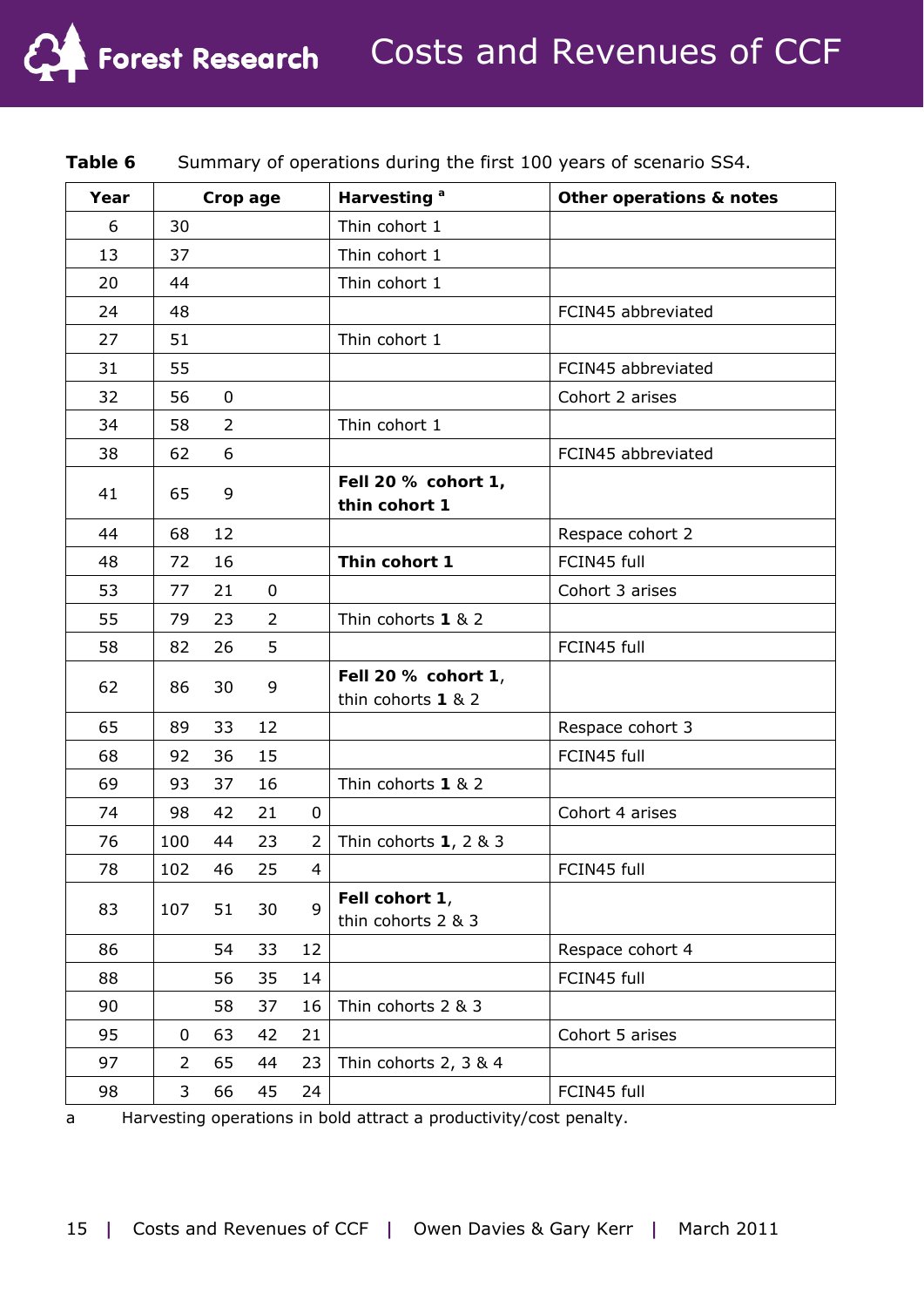### 2.2 Growth and yield data

Previous attempts to model continuous cover forestry scenarios in Britain (e.g. Price and Price, 2006) have been limited in some respects by their reliance on the relatively inflexible growth and yield models available in this country (Edwards and Christie, 1981). These are in tabular form, showing for various combinations of species, yield class and initial spacing the post-thinning stand characteristics and harvested timber yield for thinnings of a specified type repeated on a five year cycle. There is no scope for modelling different thinning cycles or intensities, or changes in thinning type. A major step forward in modelling silvicultural scenarios more flexibly has been the development by Forest Research of the M1 growth and yield model (currently only available for use within Forest Research). It combines features of the M1 and M2 model types in the classification of Matthews and Methley (1998). Like the tabular models of Edwards and Christie (1981), M1 is a stand level model for even-aged single species crops and cannot readily be used to predict the growth of uneven-aged stands with intimate mixtures of tree ages and species. Crucially for the current work, however, it does allow the user a great deal of flexibility in specifying growth rate (as yield class), initial spacing, and the timing, type and intensity of thinning operations.

Thinnings for the four scenarios were specified in M1 as per Tables 1 and 5. Model output is summarised in Tables 7-11, which show stand characteristics at 15 years, the earliest available from the model, and harvesting yields and post-harvesting stand characteristics for every year in which interventions are made. The M1 model also produces growing stock data for all intermediate years, but these are omitted for brevity. The first thinnings in scenarios SS1-3 and the first canopy layer of SS4 (Tables 7-10) are identical line thinnings, and it is only after this point that management diverges. As noted previously, clearfelling in scenario SS1 occurs at the age of maximum mean annual increment (Table 7). The maximum of 13.7  $m<sup>3</sup>$  per ha per year approximates the yield class of 14. Thinnings in scenario SS2 and SS3 are identical up to stand age 58, after which the stand is felled in SS2 (Table 8) but undergoes a further thinning before felling in SS3 (Table 9).

Tables 10 and 11 show data for the various canopy layers in scenario SS4 without any adjustment of the M1 output, i.e. the per hectare values assume that each canopy layer occupies the entire area. Tables 12 and 13 show the same data adjusted for the area occupancy of each layer. In the initial stand (Table 12), this is reflected in additional harvested volume from the 20 % fellings at ages 65 and 86 which reduce the growing stock to 80 % and then 60 % of that shown in Table 10. In the second and subsequent canopy layers (Table 13), the growing stock and harvesting yields are reduced uniformly to 40 % of those in Table 11. Using the figures in Tables 12 and 13, the growing stock and yields of all canopy layers can be summed to calculate the total per hectare for the stand. Figures 1 and 2 show the development of the total basal area and standing volume of the stand over the first 100 years of all four scenarios.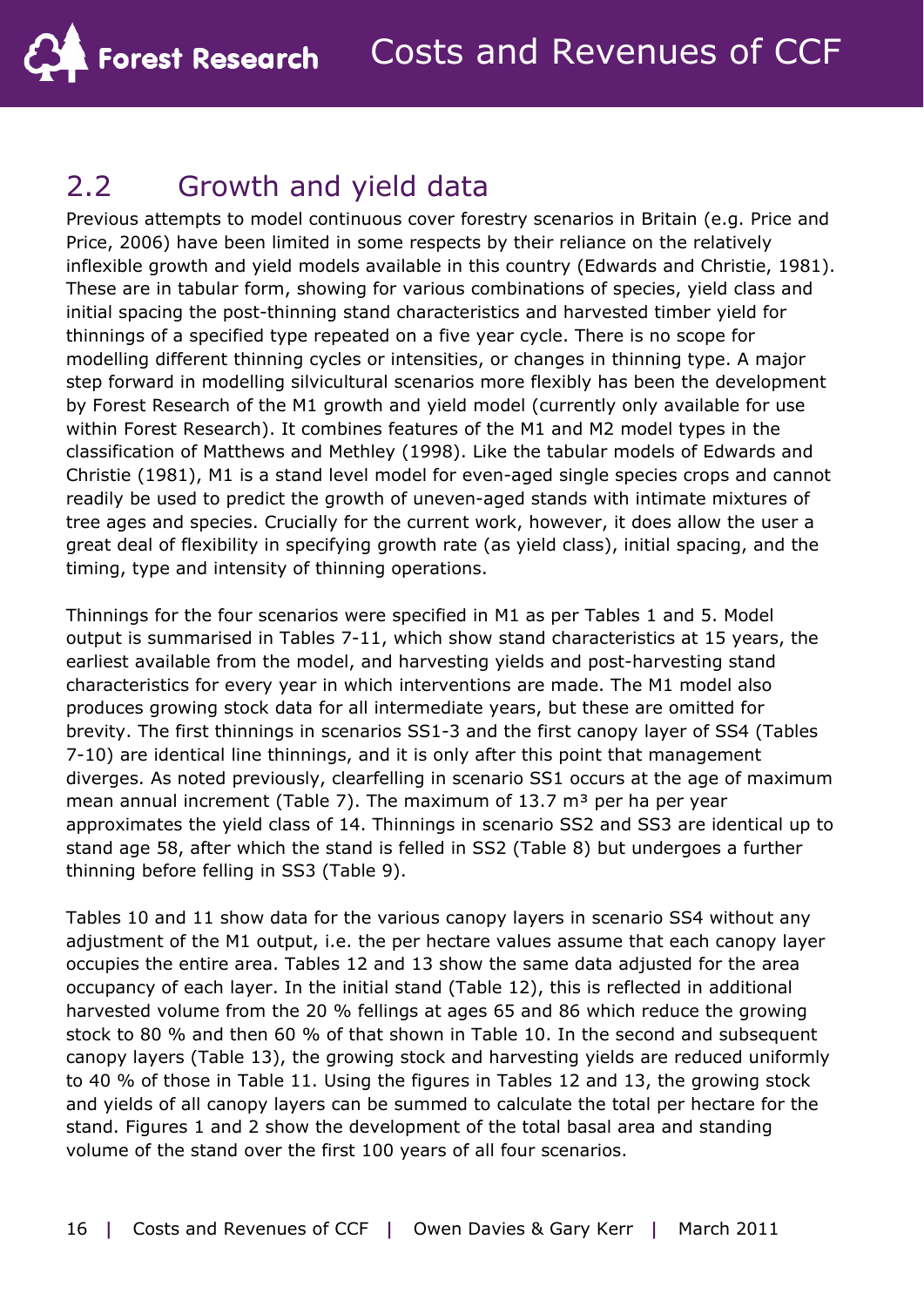

|     |                 |                                           | Thinning/felling yields (per ha) |                                     |                                             | Stand after thinning and mortality (per ha) | MAI <sup>a</sup>                          |                     |                                     |                                             |                             |
|-----|-----------------|-------------------------------------------|----------------------------------|-------------------------------------|---------------------------------------------|---------------------------------------------|-------------------------------------------|---------------------|-------------------------------------|---------------------------------------------|-----------------------------|
| Age | No. of<br>stems | <b>Basal</b><br>area<br>(m <sup>2</sup> ) | Mean<br>dbh<br>(cm)              | Mean<br>volume<br>(m <sup>3</sup> ) | <b>Total</b><br>volume<br>(m <sup>3</sup> ) | No. of<br>stems                             | <b>Basal</b><br>area<br>(m <sup>2</sup> ) | Mean<br>dbh<br>(cm) | Mean<br>volume<br>(m <sup>3</sup> ) | <b>Total</b><br>volume<br>(m <sup>3</sup> ) | (m <sup>3</sup> /ha/<br>yr) |
| 15  | ۰               | $\overline{\phantom{a}}$                  |                                  | $\overline{\phantom{0}}$            | $\sim$                                      | 2311.0                                      | 15.3                                      | 9.2                 | 0.01                                | 29.3                                        | 2.0                         |
| 23  | 385.2           | 5.9                                       | 13.9                             | 0.06                                | 23.2                                        | 1925.8                                      | 29.3                                      | 13.9                | 0.06                                | 115.9                                       | 6.0                         |
| 30  | 780.3           | 13.1                                      | 14.6                             | 0.09                                | 68.6                                        | 1145.6                                      | 30.7                                      | 18.5                | 0.16                                | 181.1                                       | 9.1                         |
| 37  | 343.4           | 9.6                                       | 18.8                             | 0.20                                | 68.6                                        | 802.2                                       | 34.0                                      | 23.2                | 0.32                                | 260.1                                       | 11.4                        |
| 44  | 192.1           | 7.8                                       | 22.7                             | 0.36                                | 68.6                                        | 610.1                                       | 36.4                                      | 27.6                | 0.55                                | 334.6                                       | 12.8                        |
| 51  | 111.2           | 6.0                                       | 26.2                             | 0.54                                | 60.5                                        | 498.9                                       | 38.3                                      | 31.3                | 0.80                                | 399.9                                       | 13.5                        |
| 58  | 498.9           | 44.7                                      | 33.8                             | 1.01                                | 506.1                                       |                                             | $\overline{\phantom{a}}$                  |                     | $\overline{\phantom{a}}$            | $\overline{\phantom{a}}$                    | 13.7                        |

| Table 7 | M1 model output for one rotation in scenario SS1. |  |  |  |
|---------|---------------------------------------------------|--|--|--|
|---------|---------------------------------------------------|--|--|--|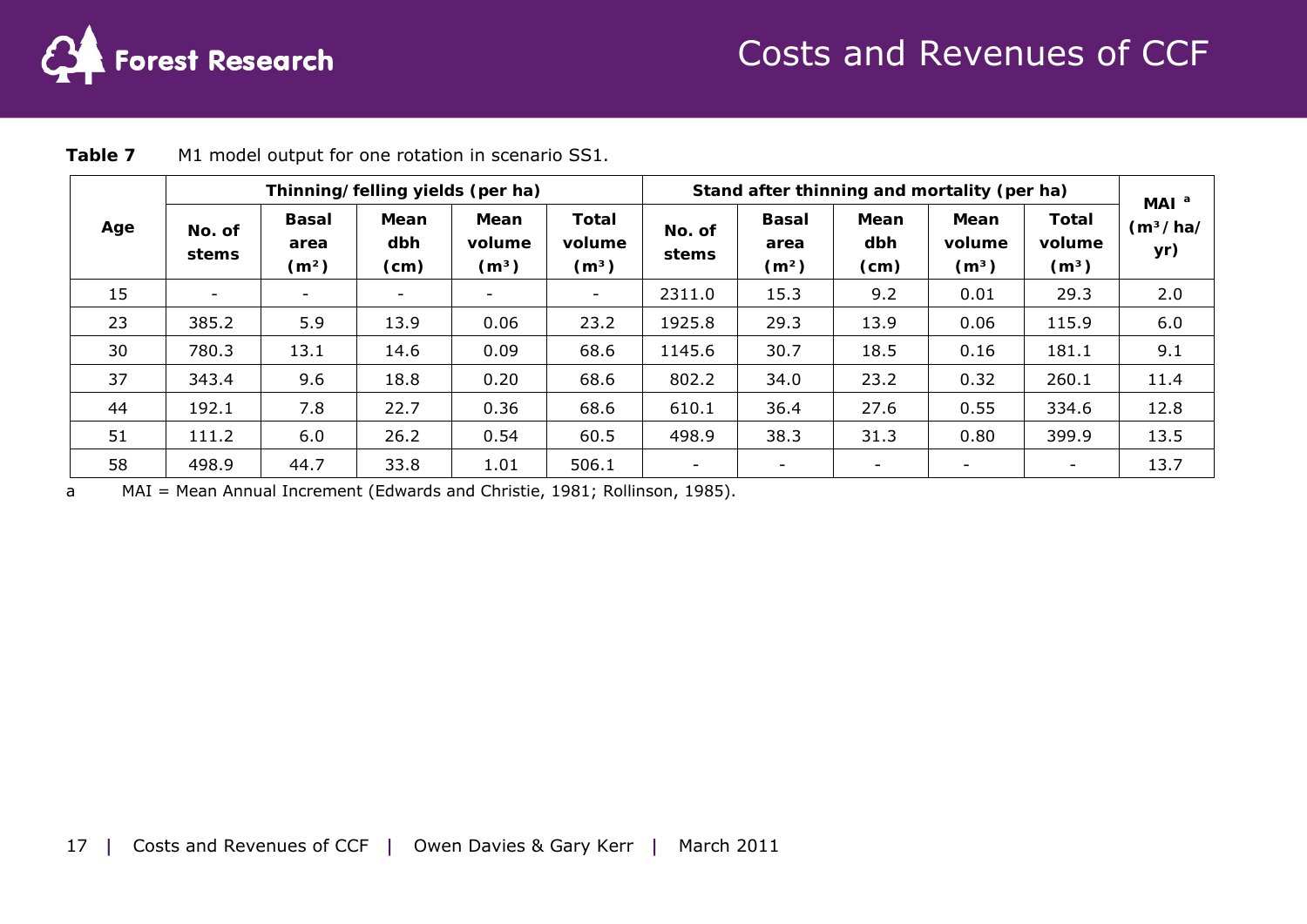

|     |                 |                                           |                          | Thinning/felling yields (per ha)    |                                             |                 |                                           |                          | Stand after thinning and mortality (per ha) |                                             | MAI <sup>a</sup>            |
|-----|-----------------|-------------------------------------------|--------------------------|-------------------------------------|---------------------------------------------|-----------------|-------------------------------------------|--------------------------|---------------------------------------------|---------------------------------------------|-----------------------------|
| Age | No. of<br>stems | <b>Basal</b><br>area<br>(m <sup>2</sup> ) | Mean<br>dbh<br>(cm)      | Mean<br>volume<br>(m <sup>3</sup> ) | <b>Total</b><br>volume<br>(m <sup>3</sup> ) | No. of<br>stems | <b>Basal</b><br>area<br>(m <sup>2</sup> ) | Mean<br>dbh<br>(cm)      | Mean<br>volume<br>(m <sup>3</sup> )         | <b>Total</b><br>volume<br>(m <sup>3</sup> ) | (m <sup>3</sup> /ha/<br>yr) |
| 15  | -               | $\overline{\phantom{a}}$                  | $\overline{\phantom{a}}$ | $\overline{\phantom{a}}$            | $\sim$                                      | 2311.0          | 15.3                                      | 9.2                      | 0.01                                        | 29.3                                        | 2.0                         |
| 23  | 385.2           | 5.9                                       | 13.9                     | 0.06                                | 23.2                                        | 1925.8          | 29.3                                      | 13.9                     | 0.06                                        | 115.9                                       | 6.0                         |
| 30  | 825.1           | 14.4                                      | 14.9                     | 0.10                                | 82.3                                        | 1100.7          | 29.4                                      | 18.4                     | 0.15                                        | 167.4                                       | 9.1                         |
| 37  | 404.8           | 11.0                                      | 18.6                     | 0.20                                | 82.3                                        | 695.9           | 31.2                                      | 23.9                     | 0.33                                        | 232.6                                       | 11.4                        |
| 44  | 239.3           | 10.6                                      | 23.7                     | 0.40                                | 96.0                                        | 456.6           | 30.8                                      | 29.3                     | 0.61                                        | 279.6                                       | 12.8                        |
| 51  | 145.2           | 9.4                                       | 28.8                     | 0.67                                | 96.8                                        | 311.4           | 29.0                                      | 34.4                     | 0.98                                        | 304.6                                       | 13.4                        |
| 58  | 94.9            | 8.4                                       | 33.5                     | 1.00                                | 94.8                                        | 216.4           | 26.2                                      | 39.3                     | 1.40                                        | 302.1                                       | 13.4                        |
| 65  | 216.4           | 29.8                                      | 41.9                     | 1.68                                | 364.3                                       |                 | $\overline{\phantom{0}}$                  | $\overline{\phantom{0}}$ | $\overline{\phantom{0}}$                    | $\overline{\phantom{a}}$                    | 12.9                        |

| Table 8 | M1 model output for one rotation in scenario SS2. |  |
|---------|---------------------------------------------------|--|
|---------|---------------------------------------------------|--|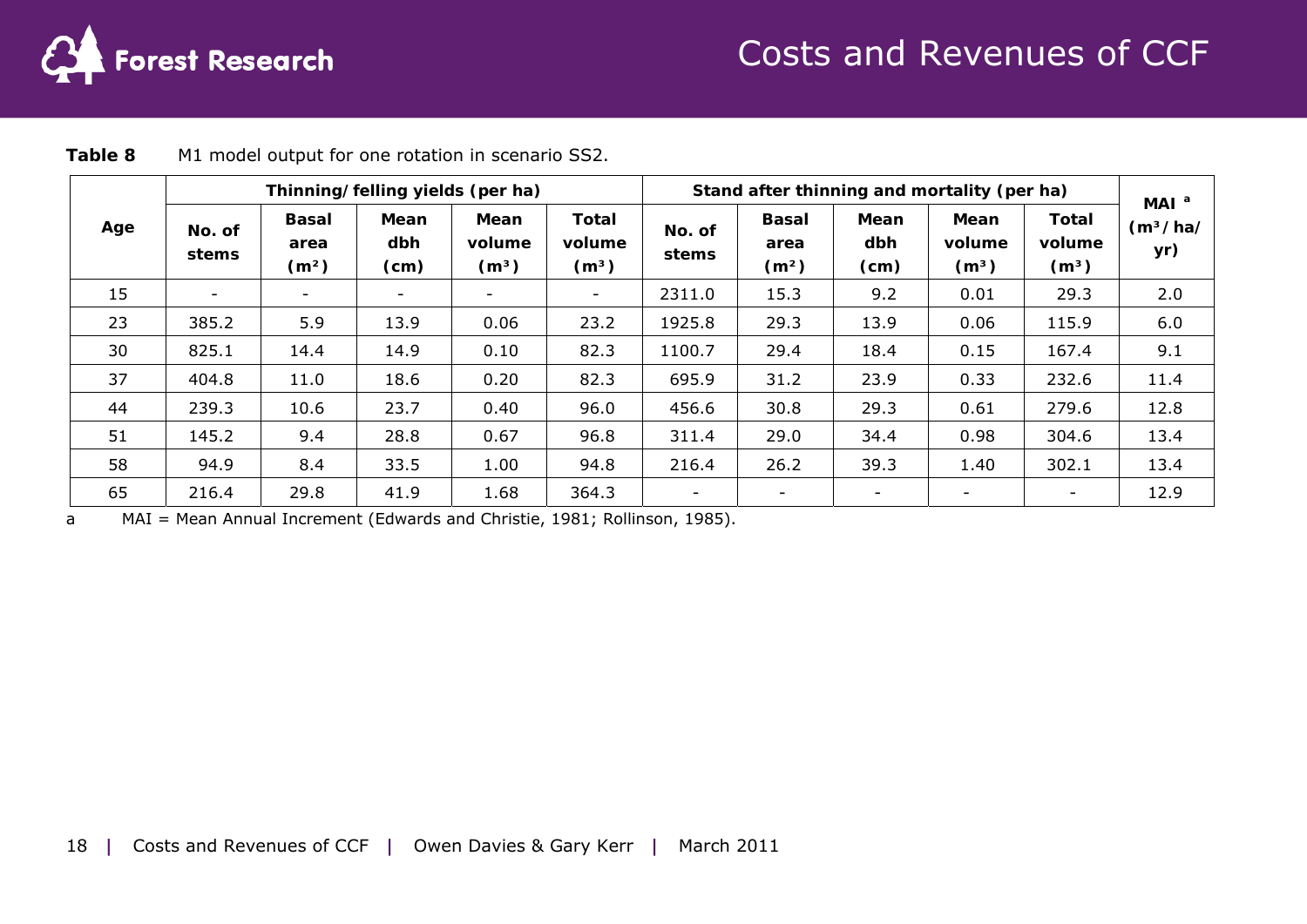

|     |                          |                                           |                          | Thinning/felling yields (per ha)    |                                             | Stand after thinning and mortality (per ha) | MAI <sup>a</sup>                          |                     |                                     |                                             |                             |
|-----|--------------------------|-------------------------------------------|--------------------------|-------------------------------------|---------------------------------------------|---------------------------------------------|-------------------------------------------|---------------------|-------------------------------------|---------------------------------------------|-----------------------------|
| Age | No. of<br>stems          | <b>Basal</b><br>area<br>(m <sup>2</sup> ) | Mean<br>dbh<br>(cm)      | Mean<br>volume<br>(m <sup>3</sup> ) | <b>Total</b><br>volume<br>(m <sup>3</sup> ) | No. of<br>stems                             | <b>Basal</b><br>area<br>(m <sup>2</sup> ) | Mean<br>dbh<br>(cm) | Mean<br>volume<br>(m <sup>3</sup> ) | <b>Total</b><br>volume<br>(m <sup>3</sup> ) | (m <sup>3</sup> /ha/<br>yr) |
| 15  | $\overline{\phantom{a}}$ | $\overline{\phantom{0}}$                  | $\overline{\phantom{a}}$ | $\overline{\phantom{a}}$            | $\sim$                                      | 2311.0                                      | 15.3                                      | 9.2                 | 0.01                                | 29.3                                        | 2.0                         |
| 23  | 385.2                    | 5.9                                       | 13.9                     | 0.06                                | 23.2                                        | 1925.8                                      | 29.3                                      | 13.9                | 0.06                                | 115.9                                       | 6.0                         |
| 30  | 825.1                    | 14.4                                      | 14.9                     | 0.10                                | 82.3                                        | 1100.7                                      | 29.4                                      | 18.4                | 0.15                                | 167.4                                       | 9.1                         |
| 37  | 404.8                    | 11.0                                      | 18.6                     | 0.20                                | 82.3                                        | 695.9                                       | 31.2                                      | 23.9                | 0.33                                | 232.6                                       | 11.4                        |
| 44  | 239.3                    | 10.6                                      | 23.7                     | 0.40                                | 96.0                                        | 456.6                                       | 30.8                                      | 29.3                | 0.61                                | 279.6                                       | 12.8                        |
| 51  | 145.2                    | 9.4                                       | 28.8                     | 0.67                                | 96.8                                        | 311.4                                       | 29.0                                      | 34.4                | 0.98                                | 304.6                                       | 13.4                        |
| 58  | 94.9                     | 8.4                                       | 33.5                     | 1.00                                | 94.8                                        | 216.4                                       | 26.2                                      | 39.3                | 1.40                                | 302.1                                       | 13.4                        |
| 65  | 59.3                     | 6.7                                       | 37.8                     | 1.36                                | 80.6                                        | 157.1                                       | 23.1                                      | 43.3                | 1.80                                | 283.6                                       | 12.9                        |
| 72  | 157.1                    | 25.6                                      | 45.6                     | 2.09                                | 328.3                                       | $\overline{\phantom{a}}$                    | $\overline{\phantom{a}}$                  | -                   | $\overline{\phantom{a}}$            | $\overline{\phantom{a}}$                    | 12.3                        |

| M1 model output for one rotation in scenario SS3.<br>Table 9 |  |
|--------------------------------------------------------------|--|
|--------------------------------------------------------------|--|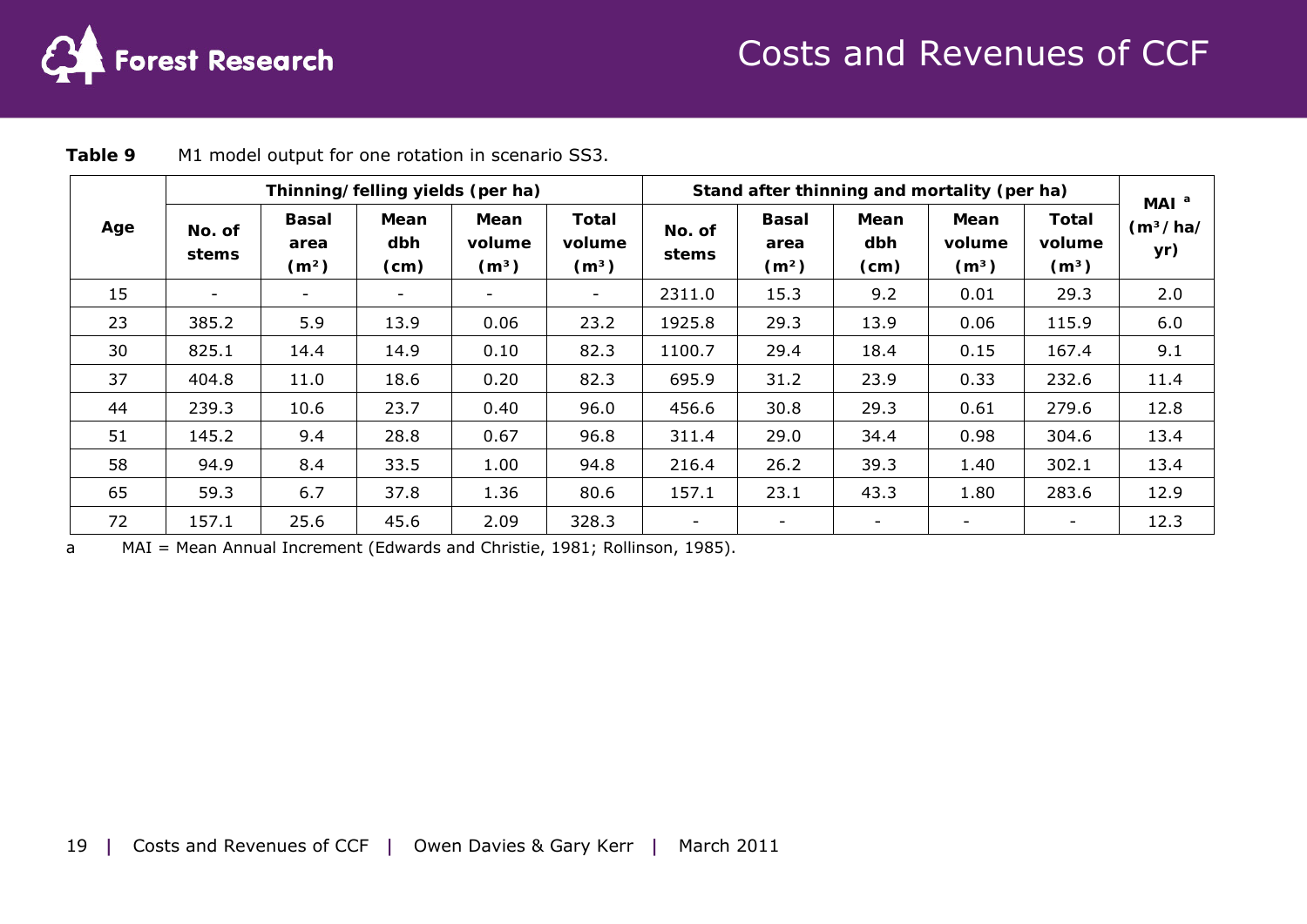

|     |                 |                                           | Thinning/felling yields (per ha) |                                     |                                             | Stand after thinning and mortality (per ha) | MAI <sup>a</sup>                          |                          |                                     |                                             |                             |
|-----|-----------------|-------------------------------------------|----------------------------------|-------------------------------------|---------------------------------------------|---------------------------------------------|-------------------------------------------|--------------------------|-------------------------------------|---------------------------------------------|-----------------------------|
| Age | No. of<br>stems | <b>Basal</b><br>area<br>(m <sup>2</sup> ) | Mean<br>dbh<br>(cm)              | Mean<br>volume<br>(m <sup>3</sup> ) | <b>Total</b><br>volume<br>(m <sup>3</sup> ) | No. of<br>stems                             | <b>Basal</b><br>area<br>(m <sup>2</sup> ) | Mean<br>dbh<br>(cm)      | Mean<br>volume<br>(m <sup>3</sup> ) | <b>Total</b><br>volume<br>(m <sup>3</sup> ) | (m <sup>3</sup> /ha/<br>yr) |
| 15  | ۰               | $\overline{\phantom{0}}$                  |                                  | $\overline{\phantom{a}}$            | $\sim$                                      | 2311.0                                      | 15.3                                      | 9.2                      | 0.01                                | 29.3                                        | 2.0                         |
| 23  | 385.2           | 5.9                                       | 13.9                             | 0.06                                | 23.2                                        | 1925.8                                      | 29.3                                      | 13.9                     | 0.06                                | 115.9                                       | 6.0                         |
| 30  | 949.2           | 16.9                                      | 15.0                             | 0.10                                | 96.0                                        | 976.6                                       | 27.0                                      | 18.8                     | 0.16                                | 153.7                                       | 9.1                         |
| 37  | 428.1           | 12.7                                      | 19.4                             | 0.22                                | 96.0                                        | 548.6                                       | 27.1                                      | 25.1                     | 0.37                                | 205.0                                       | 11.4                        |
| 44  | 171.5           | 8.9                                       | 25.7                             | 0.48                                | 82.3                                        | 377.0                                       | 28.0                                      | 30.7                     | 0.69                                | 259.7                                       | 12.7                        |
| 51  | 95.7            | 6.9                                       | 30.4                             | 0.76                                | 72.6                                        | 281.3                                       | 28.2                                      | 35.8                     | 1.07                                | 302.2                                       | 13.2                        |
| 58  | 52.3            | 4.9                                       | 34.7                             | 1.09                                | 56.9                                        | 229.1                                       | 28.8                                      | 40.0                     | 1.47                                | 336.8                                       | 13.2                        |
| 65  | 28.8            | 3.3                                       | 38.1                             | 1.40                                | 40.3                                        | 200.2                                       | 29.6                                      | 43.4                     | 1.83                                | 365.9                                       | 12.8                        |
| 72  | 20.4            | 2.7                                       | 41.0                             | 1.69                                | 34.4                                        | 179.8                                       | 30.1                                      | 46.2                     | 2.16                                | 389.1                                       | 12.4                        |
| 79  | 13.9            | 2.2                                       | 45.3                             | 2.16                                | 30.0                                        | 165.9                                       | 30.3                                      | 48.3                     | 2.45                                | 406.7                                       | 11.9                        |
| 86  | 11.1            | 1.9                                       | 47.1                             | 2.40                                | 26.6                                        | 154.8                                       | 30.4                                      | 50.0                     | 2.70                                | 418.3                                       | 11.4                        |
| 93  | 8.8             | 1.6                                       | 48.6                             | 2.61                                | 22.9                                        | 146.0                                       | 30.3                                      | 51.4                     | 2.92                                | 426.5                                       | 10.8                        |
| 100 | 7.3             | 1.4                                       | 49.9                             | 2.80                                | 20.3                                        | 138.8                                       | 30.1                                      | 52.5                     | 3.11                                | 431.8                                       | 10.3                        |
| 107 | 138.8           | 31.0                                      | 53.4                             | 3.26                                | 452.7                                       |                                             | $\overline{\phantom{a}}$                  | $\overline{\phantom{a}}$ | $\overline{\phantom{a}}$            | $\overline{\phantom{a}}$                    | 9.9                         |

| Table 10 | M1 model output for the first cohort in scenario SS4. |
|----------|-------------------------------------------------------|
|----------|-------------------------------------------------------|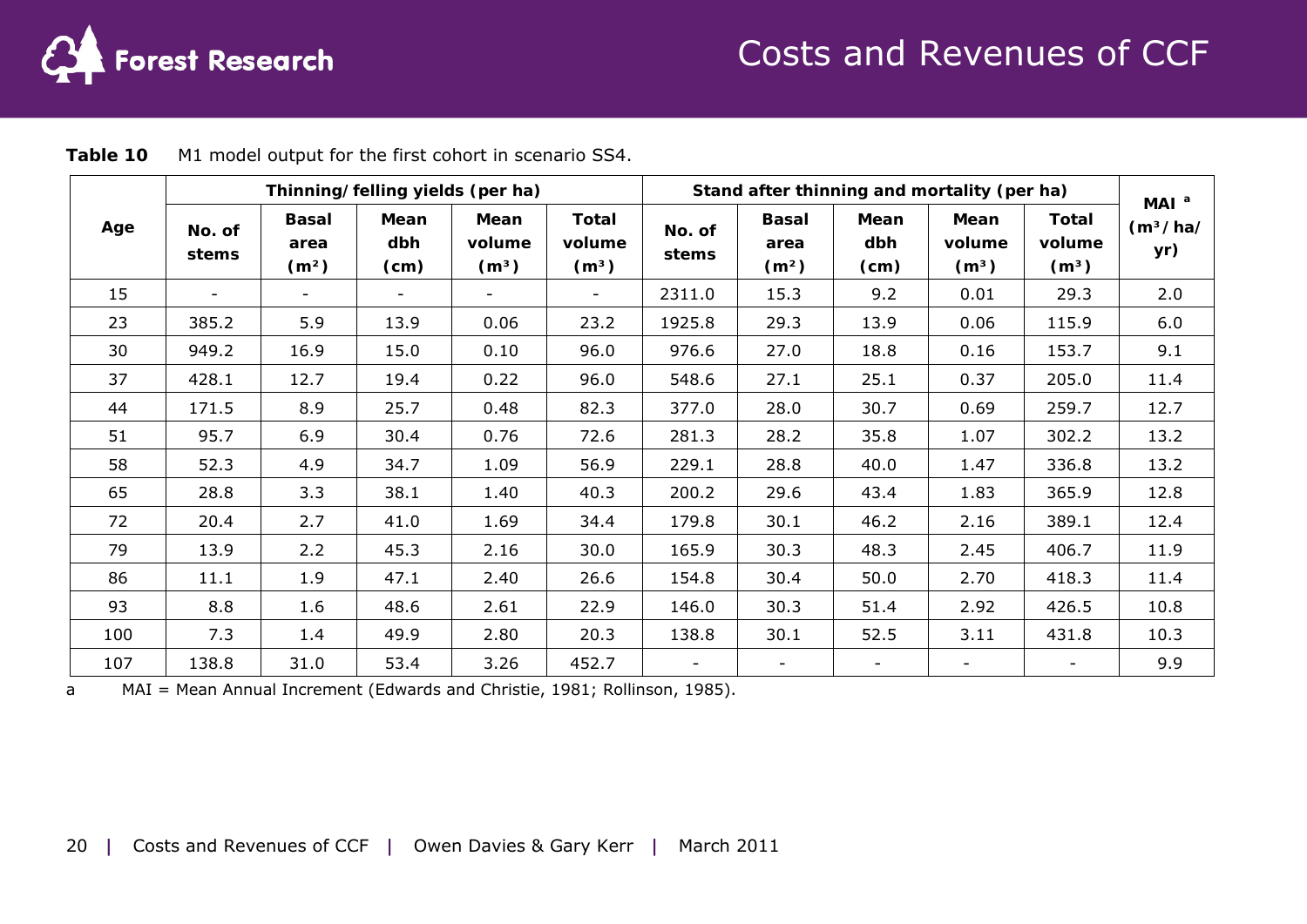

|     |                 |                                           | Thinning/felling yields (per ha) |                                     |                                             | Stand after thinning and mortality (per ha) | MAI <sup>a</sup>                          |                     |                                     |                                             |                             |
|-----|-----------------|-------------------------------------------|----------------------------------|-------------------------------------|---------------------------------------------|---------------------------------------------|-------------------------------------------|---------------------|-------------------------------------|---------------------------------------------|-----------------------------|
| Age | No. of<br>stems | <b>Basal</b><br>area<br>(m <sup>2</sup> ) | Mean<br>dbh<br>(cm)              | Mean<br>volume<br>(m <sup>3</sup> ) | <b>Total</b><br>volume<br>(m <sup>3</sup> ) | No. of<br>stems                             | <b>Basal</b><br>area<br>(m <sup>2</sup> ) | Mean<br>dbh<br>(cm) | Mean<br>volume<br>(m <sup>3</sup> ) | <b>Total</b><br>volume<br>(m <sup>3</sup> ) | (m <sup>3</sup> /ha/<br>yr) |
| 15  |                 | ۰                                         |                                  | $\overline{\phantom{a}}$            | $\overline{\phantom{a}}$                    | 2311.0                                      | 15.3                                      | 9.2                 | 0.01                                | 29.3                                        | 2.0                         |
| 23  | 1020.1          | 11.5                                      | 12.0                             | 0.04                                | 41.2                                        | 1290.9                                      | 23.7                                      | 15.3                | 0.08                                | 97.9                                        | 6.0                         |
| 30  | 626.0           | 13.6                                      | 16.6                             | 0.13                                | 82.3                                        | 664.9                                       | 24.6                                      | 21.7                | 0.22                                | 149.4                                       | 9.1                         |
| 37  | 245.5           | 10.4                                      | 23.2                             | 0.34                                | 82.3                                        | 419.4                                       | 27.0                                      | 28.6                | 0.51                                | 213.9                                       | 11.3                        |
| 44  | 121.4           | 8.6                                       | 30.0                             | 0.68                                | 82.3                                        | 298.0                                       | 28.4                                      | 34.8                | 0.91                                | 271.5                                       | 12.7                        |
| 51  | 71.0            | 6.7                                       | 34.8                             | 1.02                                | 72.6                                        | 227.0                                       | 29.1                                      | 40.4                | 1.40                                | 318.4                                       | 13.3                        |
| 58  | 39.2            | 4.8                                       | 39.6                             | 1.45                                | 56.9                                        | 187.8                                       | 30.1                                      | 45.2                | 1.91                                | 358.0                                       | 13.4                        |
| 65  | 21.8            | 3.2                                       | 43.5                             | 1.85                                | 40.3                                        | 166.0                                       | 31.1                                      | 48.9                | 2.36                                | 391.5                                       | 13.1                        |
| 72  | 15.5            | 2.6                                       | 46.6                             | 2.22                                | 34.4                                        | 150.5                                       | 31.9                                      | 52.0                | 2.78                                | 418.7                                       | 12.7                        |
| 79  | 150.5           | 34.6                                      | 54.1                             | 3.12                                | 470.0                                       |                                             |                                           |                     |                                     | $\overline{\phantom{a}}$                    | 12.2                        |

|  | <b>Table 11</b> M1 model output for the second and subsequent cohorts in scenario SS4. |  |  |  |
|--|----------------------------------------------------------------------------------------|--|--|--|
|--|----------------------------------------------------------------------------------------|--|--|--|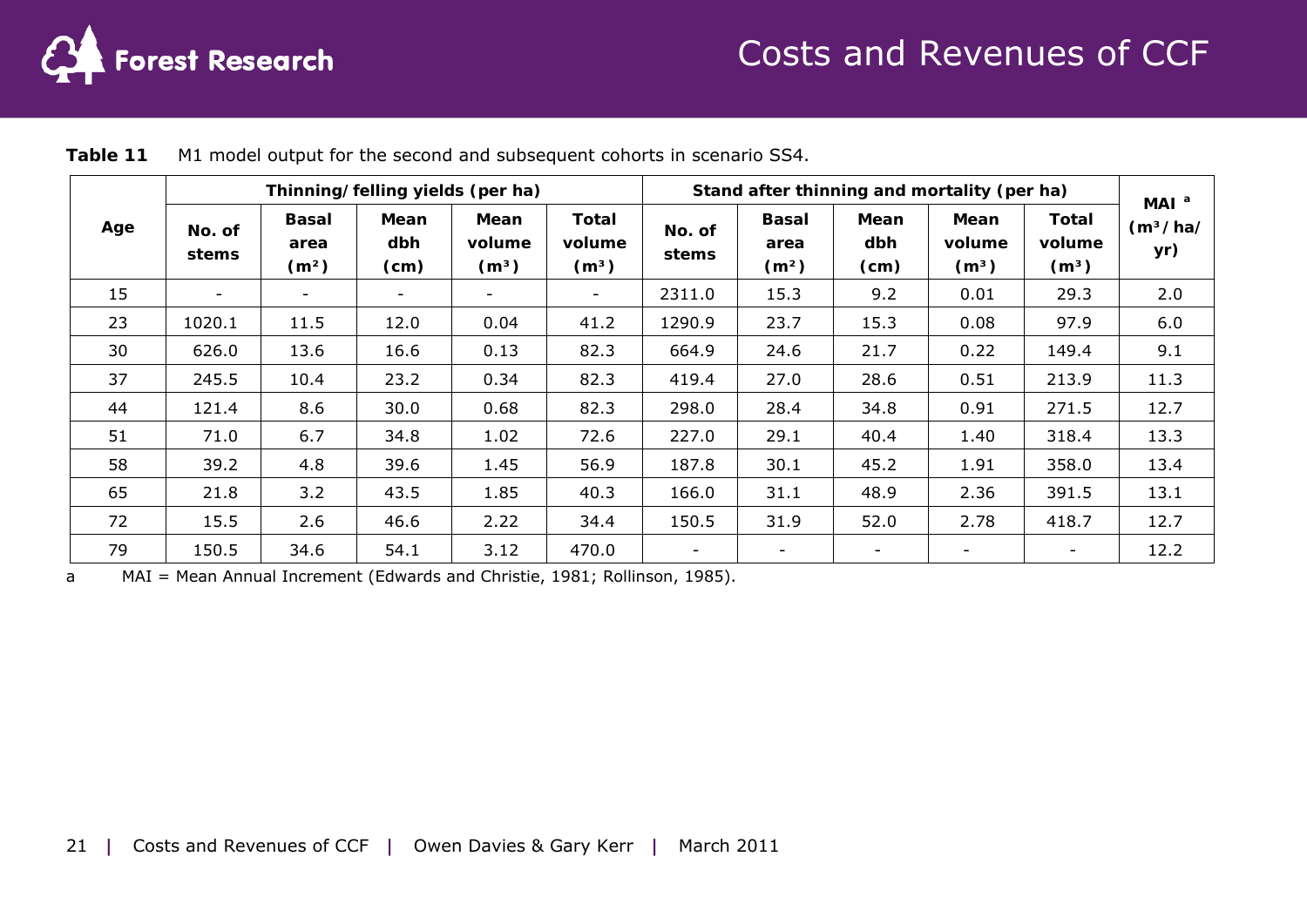

|     |                 |                             | Thinning/felling yields (per ha) |                                     |                                      |                 | Stand after thinning and mortality (per ha) |                          |                                     |                                             |
|-----|-----------------|-----------------------------|----------------------------------|-------------------------------------|--------------------------------------|-----------------|---------------------------------------------|--------------------------|-------------------------------------|---------------------------------------------|
| Age | No. of<br>stems | <b>Basal</b><br>area $(m2)$ | Mean dbh<br>(cm)                 | Mean<br>volume<br>(m <sup>3</sup> ) | Total<br>volume<br>(m <sup>3</sup> ) | No. of<br>stems | <b>Basal</b><br>area $(m2)$                 | Mean dbh<br>(cm)         | Mean<br>volume<br>(m <sup>3</sup> ) | <b>Total</b><br>volume<br>(m <sup>3</sup> ) |
| 15  |                 |                             |                                  |                                     |                                      | 2311.0          | 15.3                                        | 9.2                      | 0.01                                | 29.3                                        |
| 23  | 385.2           | 5.9                         | 13.9                             | 0.06                                | 23.2                                 | 1925.8          | 29.3                                        | 13.9                     | 0.06                                | 115.9                                       |
| 30  | 949.2           | 16.9                        | 15.0                             | 0.10                                | 96.0                                 | 976.6           | 27.0                                        | 18.8                     | 0.16                                | 153.7                                       |
| 37  | 428.1           | 12.7                        | 19.4                             | 0.22                                | 96.0                                 | 548.6           | 27.1                                        | 25.1                     | 0.37                                | 205.0                                       |
| 44  | 171.5           | 8.9                         | 25.7                             | 0.48                                | 82.3                                 | 377.0           | 28.0                                        | 30.7                     | 0.69                                | 259.7                                       |
| 51  | 95.7            | 6.9                         | 30.4                             | 0.76                                | 72.6                                 | 281.3           | 28.2                                        | 35.8                     | 1.07                                | 302.2                                       |
| 58  | 52.3            | 4.9                         | 34.7                             | 1.09                                | 56.9                                 | 229.1           | 28.8                                        | 40.0                     | 1.47                                | 336.8                                       |
| 65  | 68.9            | 9.2                         | 41.3                             | 1.65                                | 113.5                                | 160.2           | 23.6                                        | 43.4                     | 1.83                                | 292.7                                       |
| 72  | 16.3            | 2.2                         | 41.0                             | 1.69                                | 27.5                                 | 143.8           | 24.1                                        | 46.2                     | 2.16                                | 311.3                                       |
| 79  | 11.1            | 1.8                         | 45.3                             | 2.16                                | 24.0                                 | 132.7           | 24.3                                        | 48.3                     | 2.45                                | 325.4                                       |
| 86  | 39.8            | 7.6                         | 49.3                             | 2.63                                | 104.9                                | 92.9            | 18.2                                        | 50.0                     | 2.70                                | 251.0                                       |
| 93  | 5.3             | 1.0                         | 48.6                             | 2.61                                | 13.8                                 | 87.6            | 18.2                                        | 51.4                     | 2.92                                | 255.9                                       |
| 100 | 4.4             | 0.8                         | 49.9                             | 2.80                                | 12.2                                 | 83.3            | 18.0                                        | 52.5                     | 3.11                                | 259.1                                       |
| 107 | 83.3            | 18.6                        | 53.4                             | 3.26                                | 271.6                                |                 |                                             | $\overline{\phantom{a}}$ | ۰.                                  |                                             |

**Table 12** M1 model output for the first cohort in scenario SS4 adjusted for partial fellings at ages 65 and 86.

Post-harvesting number of stems, basal area and total volume are multiplied by 0.8 at ages 65-85 and by 0.6 at ages 86-106. Thinning/clearfell yield number of stems, basal area and total volume are multiplied by 0.8 at ages 72-86 and by 0.6 at ages 97-107. Additional yield from 20 % fellings calculated by multiplying post-harvest number of stems, basal area and total volume by 0.2 at ages 65 and 86. Number of stems, basal area and total volume summed with those from thinning yields, mean dbh calculated from number of stems and basal area, and mean volume calculated from number of stems and total volume.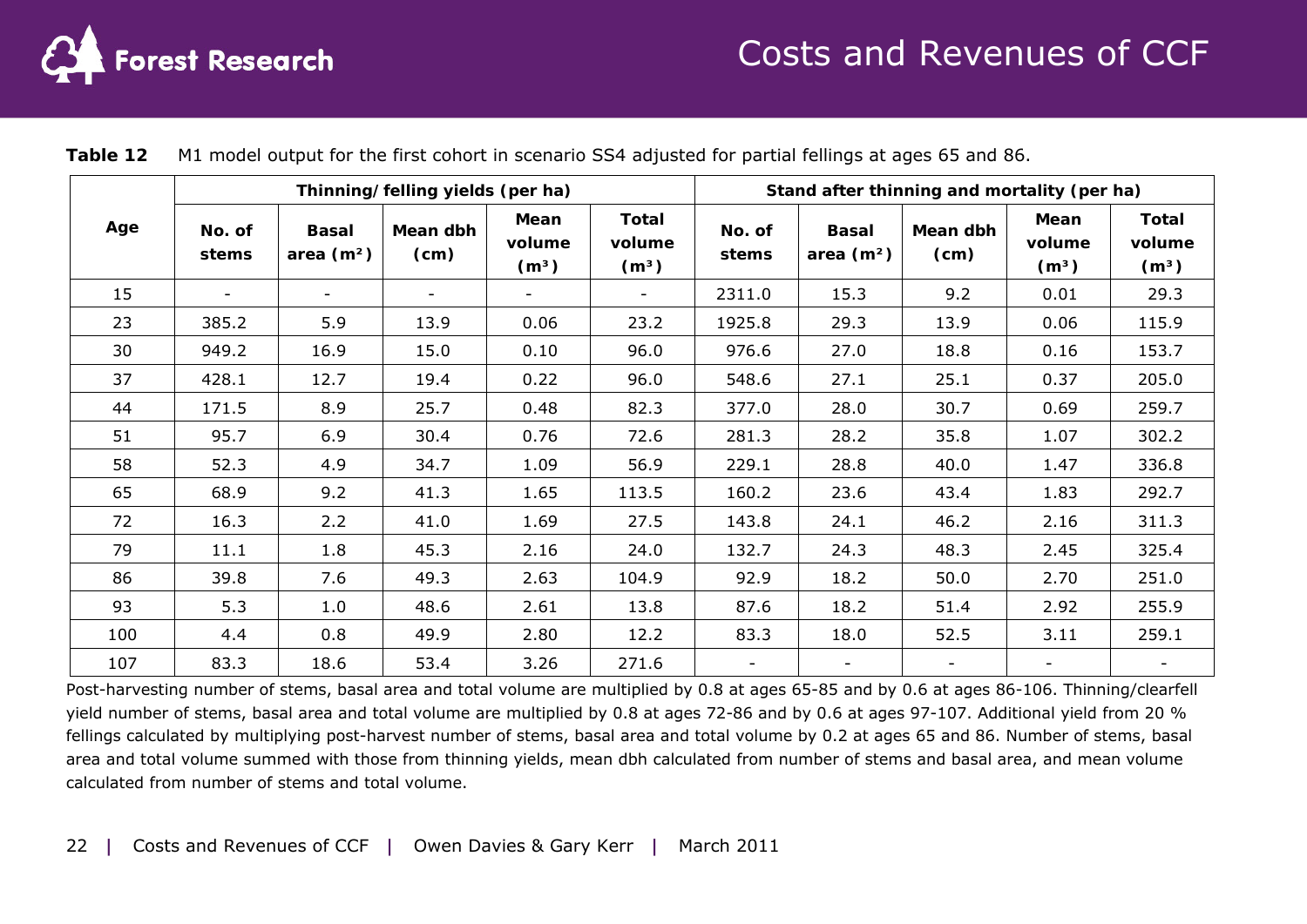

|     |                          |                             | Thinning/felling yields (per ha) |                                     |                                      | Stand after thinning and mortality (per ha) |                             |                          |                                     |                                      |  |  |
|-----|--------------------------|-----------------------------|----------------------------------|-------------------------------------|--------------------------------------|---------------------------------------------|-----------------------------|--------------------------|-------------------------------------|--------------------------------------|--|--|
| Age | No. of<br>stems          | <b>Basal</b><br>area $(m2)$ | Mean dbh<br>(cm)                 | Mean<br>volume<br>(m <sup>3</sup> ) | Total<br>volume<br>(m <sup>3</sup> ) | No. of<br>stems                             | <b>Basal</b><br>area $(m2)$ | Mean dbh<br>(cm)         | Mean<br>volume<br>(m <sup>3</sup> ) | Total<br>volume<br>(m <sup>3</sup> ) |  |  |
| 15  | $\overline{\phantom{a}}$ | -                           |                                  |                                     |                                      | 924.4                                       | 6.1                         | 9.2                      | 0.01                                | 11.7                                 |  |  |
| 23  | 408.0                    | 4.6                         | 12.0                             | 0.04                                | 16.5                                 | 516.4                                       | 9.5                         | 15.3                     | 0.08                                | 39.2                                 |  |  |
| 30  | 250.4                    | 5.4                         | 16.6                             | 0.13                                | 32.9                                 | 266.0                                       | 9.8                         | 21.7                     | 0.22                                | 59.8                                 |  |  |
| 37  | 98.2                     | 4.2                         | 23.2                             | 0.34                                | 32.9                                 | 167.8                                       | 10.8                        | 28.6                     | 0.51                                | 85.5                                 |  |  |
| 44  | 48.6                     | 3.4                         | 30.0                             | 0.68                                | 32.9                                 | 119.2                                       | 11.3                        | 34.8                     | 0.91                                | 108.6                                |  |  |
| 51  | 28.4                     | 2.7                         | 34.8                             | 1.02                                | 29.0                                 | 90.8                                        | 11.6                        | 40.4                     | 1.40                                | 127.4                                |  |  |
| 58  | 15.7                     | 1.9                         | 39.6                             | 1.45                                | 22.8                                 | 75.1                                        | 12.0                        | 45.2                     | 1.91                                | 143.2                                |  |  |
| 65  | 8.7                      | 1.3                         | 43.5                             | 1.85                                | 16.1                                 | 66.4                                        | 12.5                        | 48.9                     | 2.36                                | 156.6                                |  |  |
| 72  | 6.2                      | 1.1                         | 46.6                             | 2.22                                | 13.8                                 | 60.2                                        | 12.8                        | 52.0                     | 2.78                                | 167.5                                |  |  |
| 79  | 60.2                     | 13.8                        | 54.1                             | 3.12                                | 188.0                                | $\overline{\phantom{a}}$                    |                             | $\overline{\phantom{a}}$ |                                     |                                      |  |  |

|  | Table 13 M1 model output for the second and subsequent cohorts in scenario SS4 adjusted for area occupied. |  |
|--|------------------------------------------------------------------------------------------------------------|--|
|  |                                                                                                            |  |

Number of stems, basal area and total volume of all thinning/clearfell yields and post-harvest growing stock multiplied by 0.4.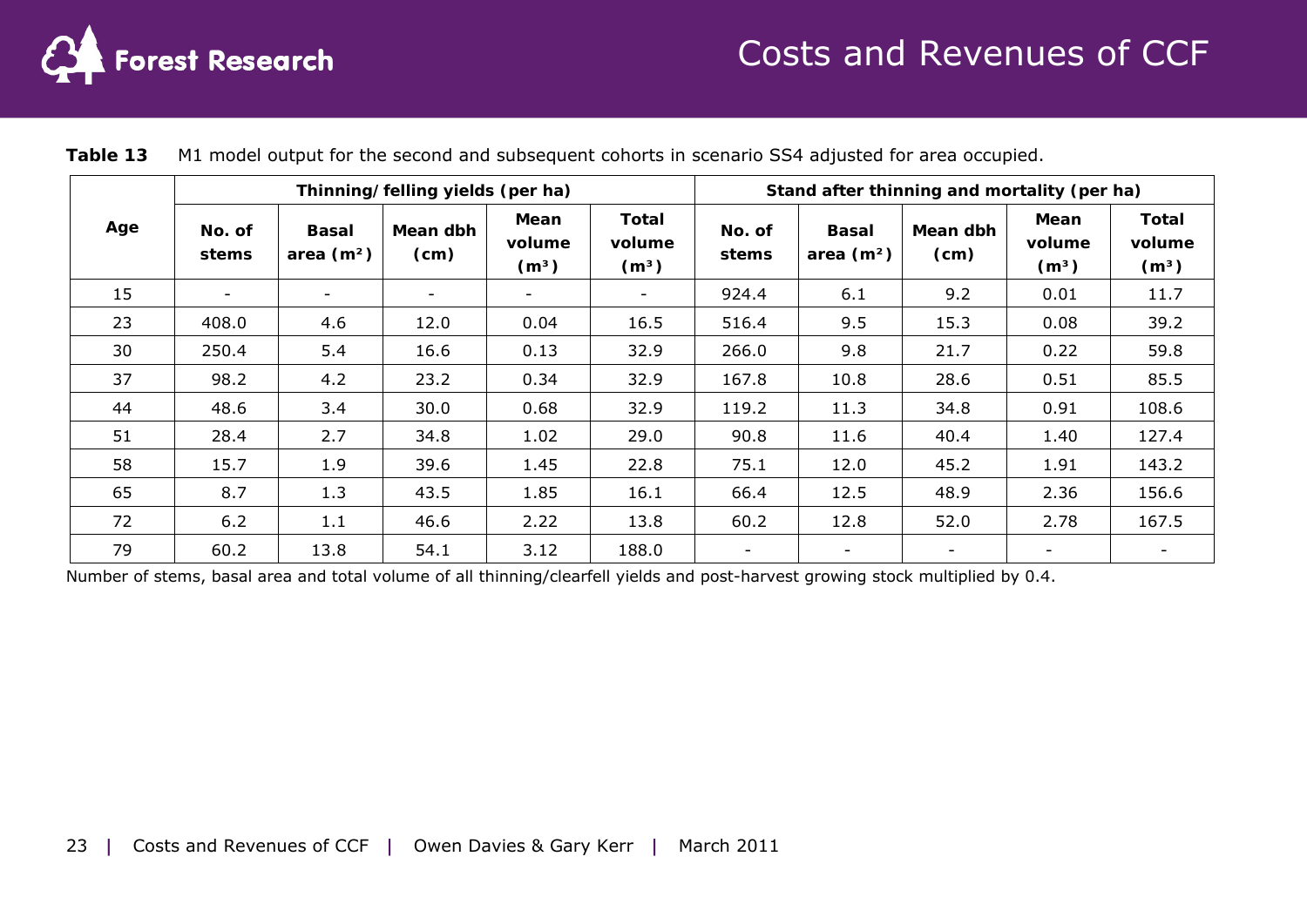

### Costs and Revenues of CCF



**Figure 1** Stand basal area development over the first 100 years of all four scenarios.

**|** Costs and Revenues of CCF **|** Owen Davies & Gary Kerr **|** March 2011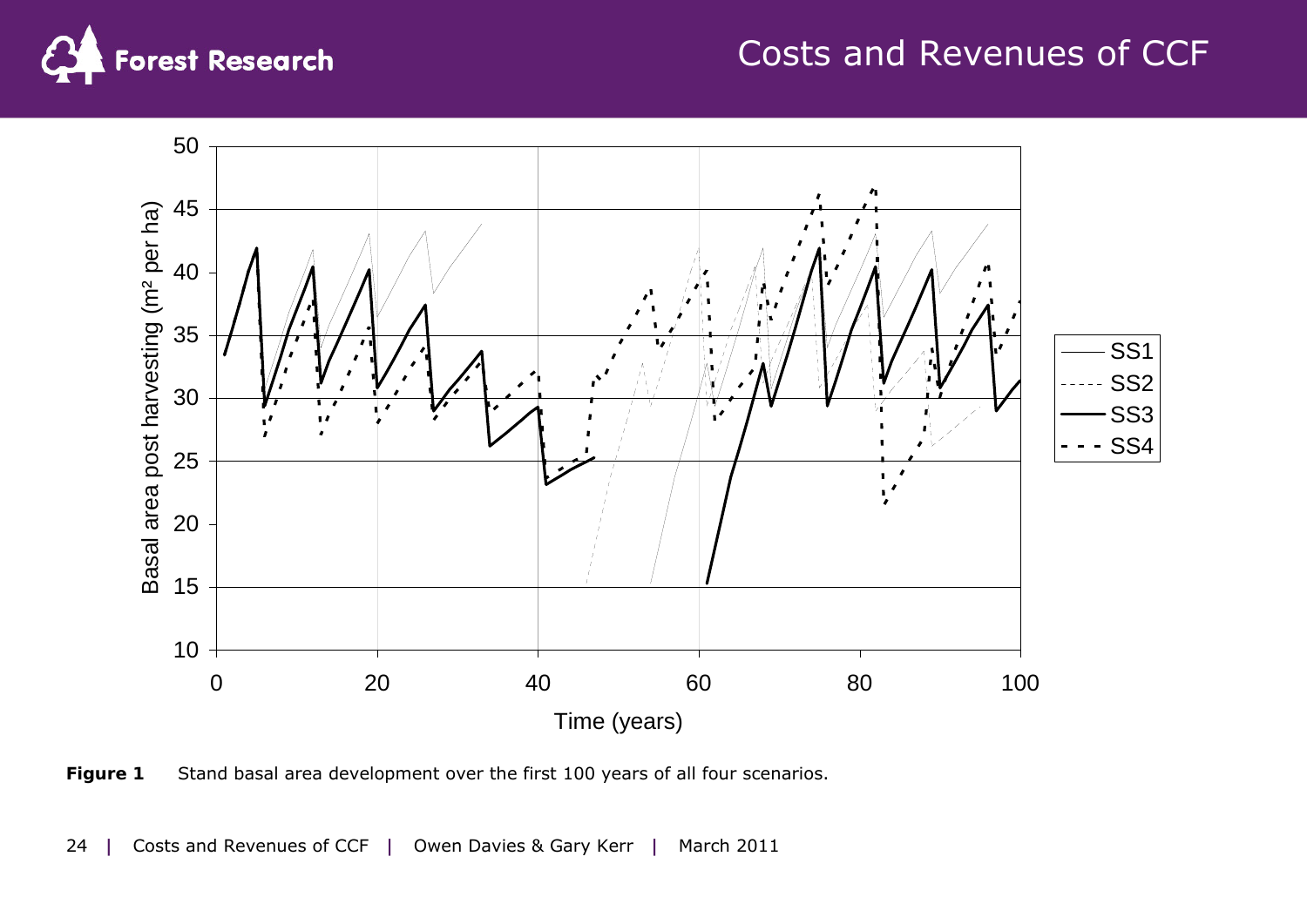

### Costs and Revenues of CCF





**|** Costs and Revenues of CCF **|** Owen Davies & Gary Kerr **|** March 2011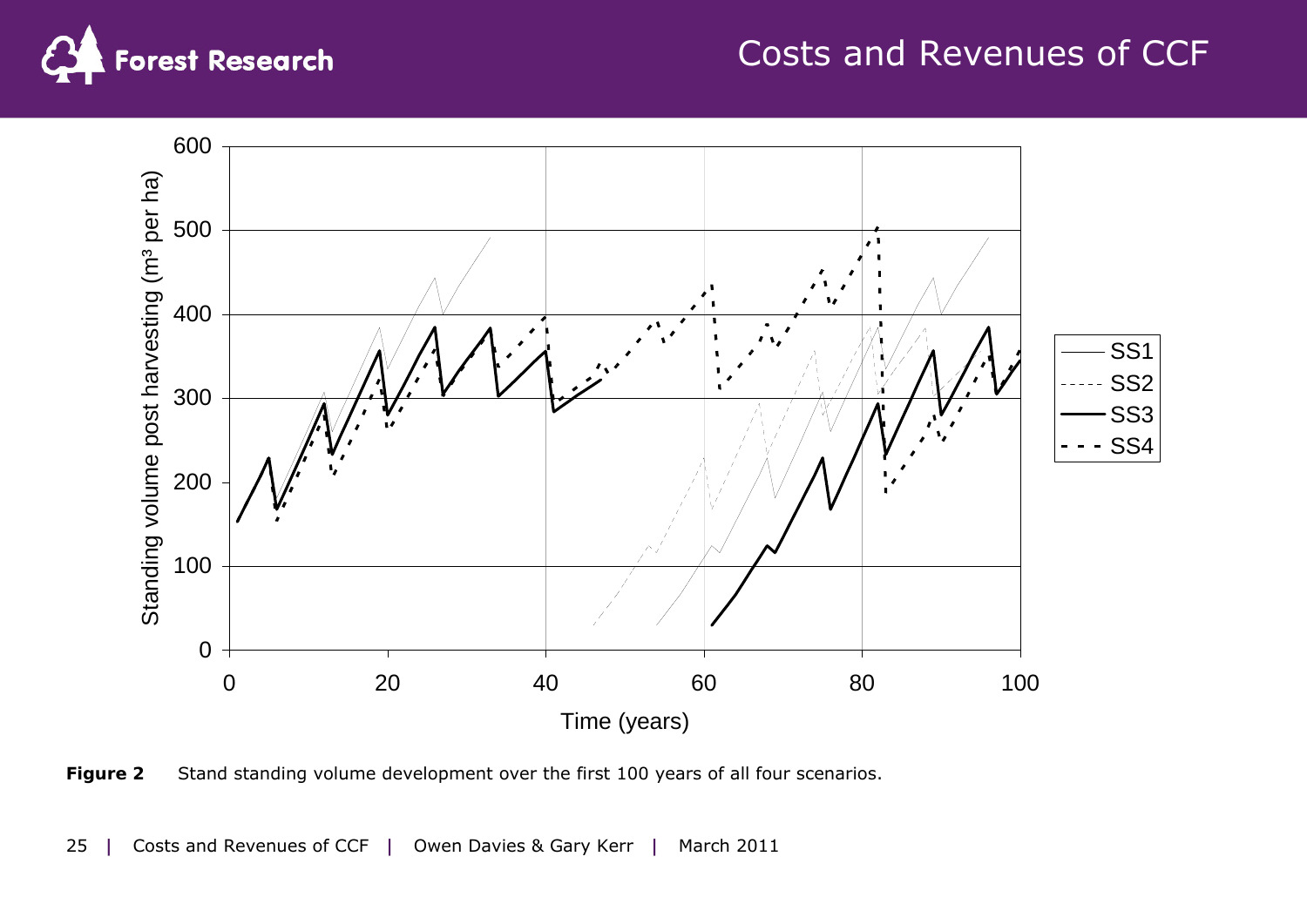### 2.3 Cost data

Costs in this analysis are broken down into four main groups; those associated with monitoring, establishment and harvesting, and those costs not attached explicitly to specific operations but treated as annual overheads. These groupings are used in the analysis spreadsheet, and the assumptions and sources which determine the cost figures used are discussed by group in the following sections.

Wherever possible in calculating costs, preference has been given to data arising from formal work study, largely from Forest Research's Technical Development Branch but also from a study of harvester and forwarder productivity at Coed Trallwm in mid Wales (Price, 2007). Where such data are not available, the standard costs agreed by the English Woodland Grant Scheme (EWGS) working group have been used (Forestry Commission England, 2010), and where standard costs are not available this study relies on anecdotal evidence from forest managers, referenced in this document as personal communications (pers. comm.). It should be noted that even work study data must be treated with caution as they are often based on only a single case study and may not be truly representative.

#### 2.3.1 Monitoring and tariffing costs

Three main types of monitoring and tariffing costs are included in the scenarios; abbreviated tariffing of stands of simple structure (Matthews and Mackie, 2006), monitoring of natural regeneration in simple stands and of both regeneration and the overstorey in complex stands as per *Forestry Commission Information Note 45* (FCIN45, Kerr *et al*., 2002), and monitoring of planted crops, including underplanting, as per FC *Operational Guidance Booklet 4* (OGB4, Forestry Commission, 2010). Monitoring operations are named below as in the scenario summary tables and the analysis spreadsheet.

#### 2.3.1.1 B6 abbreviated tariff

In this study it is assumed that the only formal assessment made of the growing stock in more or less uniform stands is a B6 abbreviated tariff (Matthews and Mackie, 2006, p. 93, Table 4.4) carried out shortly before final felling. Thinning control prior to the tariff is assumed to be based on simple basal area sweeps by the forest manager. The cost of a B6 tariff has been estimated as £0.50 per  $m<sup>3</sup>$  of standing timber (Gareth Hopkins, pers. comm.); given that tariffing is only carried out in scenarios with relatively uniform overstoreys, this cost is assumed not to vary between scenarios.

#### 2.3.1.2 FCIN45 abbreviated and full

Guidance for monitoring in stands undergoing transformation to continuous cover forestry has been presented by Kerr *et al*. (2002), and the system can be applied flexibly (Forestry Commission, 2008). The only data available on the cost of applying this method come from a study in the North York Moors (Kerr *et al*., 2005). This work showed that the cost of monitoring depended on the size of the stand and therefore the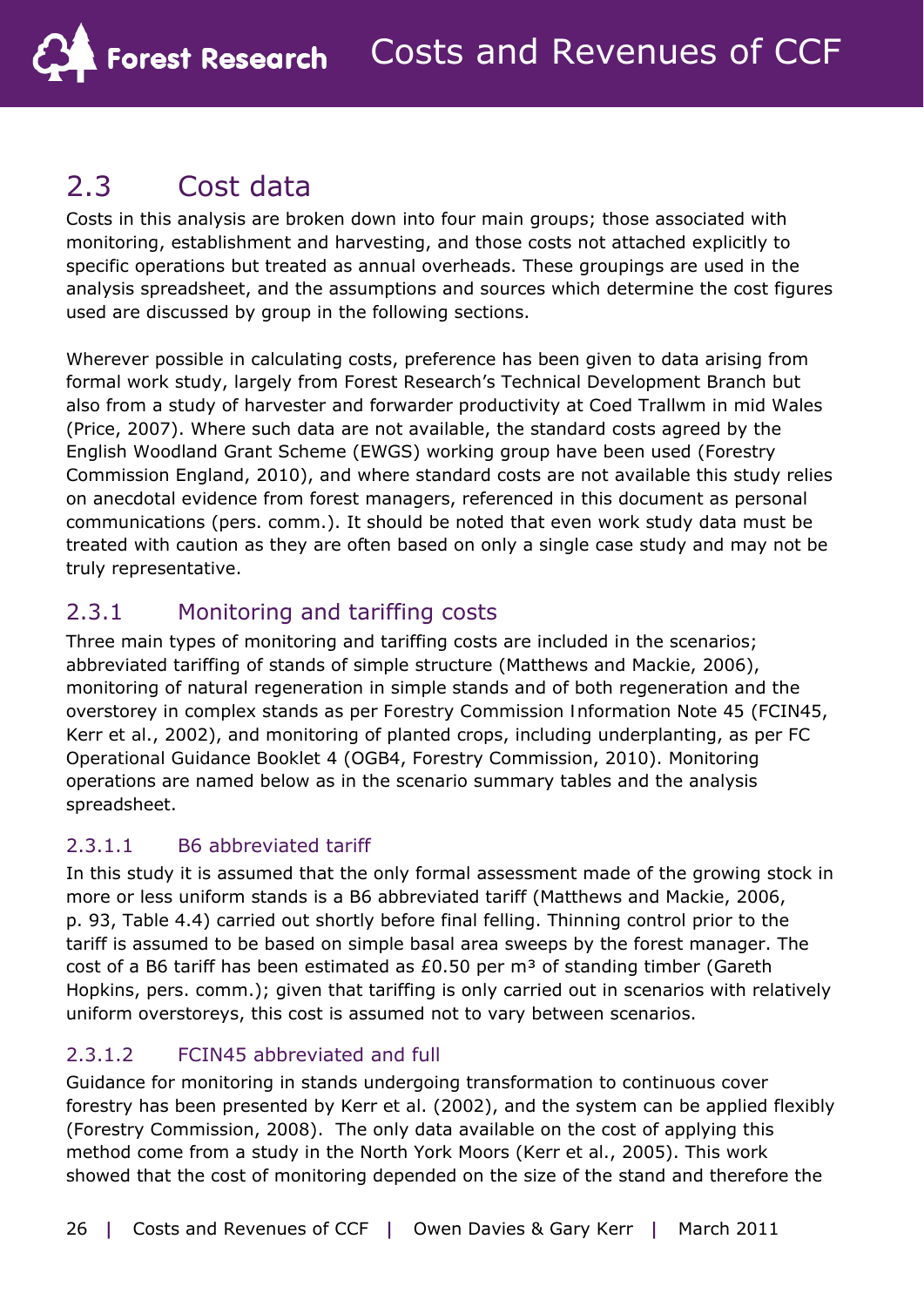intensity of sampling, and on what exactly was monitored, whether all seedlings, saplings and trees in the stand or just the regeneration. Cost also depended on the frequency of assessments, but in the present study the exact timing of assessments is specified in each scenario. For the purposes of quantifying costs in each scenario, therefore, assumptions must be made concerning the intensity and nature of monitoring.

Costs per hectare for each scenario are calculated on the assumption that each stand is 10 ha in area and would contain 27 sample plots, or 2.7 per ha (Kerr *et al*., 2002, 2005). Two levels of FCIN45 monitoring are recognised; full monitoring, represented by the cost of £16 per plot (Kerr *et al*., 2005), and abbreviated monitoring, either of regeneration only or of a smaller number of plots, both represented by the equivalent cost of £11.20 per plot (Kerr *et al*., 2005). Full monitoring is assumed to be necessary in stands managed to develop and maintain a complex structure (scenario SS4) whereas abbreviated monitoring is assumed to be adequate to monitor the success (or lack thereof) of regeneration in simple stands (scenarios SS2 and SS3). The costs presented by Kerr *et al*. (2005) included additional costs of data entry and interpretation of approximately 10 %. The cost of a single full monitoring assessment is taken to be £47.50 per ha (2.7 plots  $\times$  £16 per plot = £43.20 fieldwork costs plus approx. £4.30 data entry and interpretation costs). The cost of an abbreviated assessment is taken to be £33.25 per ha (2.7 plots  $\times$  £11.20 per plot = £30.24 fieldwork costs plus approx. £3.01 data entry and interpretation costs).

#### 2.3.1.3 OGB4 initial and final

Forestry Commission practice, as outlined in *Operational Guidance Booklet 4*, requires that stocking density be assessed initially one growing season after planting and finally four to five growing seasons after planting or when plants reach 1.5 m in height, whichever comes soonest (Forestry Commission, 2010, p. 15). For the purposes of this study the final assessment is assumed to take place four growing seasons after planting. The cost per plot is estimated at £6 to £8 (Steve Mather, pers. comm.). Assuming a stand area of 10 ha, OGB4 requires 23 plots or 2.3 per ha (Forestry Commission, 2010, p. 18). At an average cost of £7 per plot, the cost per hectare per assessment is therefore £16.10 (2.3  $\times$  £7).

#### 2.3.2 Establishment costs

The assumptions and costs associated with the establishment of planted crops, attempts to encourage natural regeneration and the early tending of all young crops are described in the following sections, which are named as per the operations in the scenario summary tables and the analysis spreadsheet. It is assumed that there is no requirement for the creation or maintenance of drains. It has been noted previously that the five year fallow period in scenario SS1 is assumed to render any direct control of *Hylobius abietis* unnecessary. The results of a study in Wales have suggested that *Hylobius* damage to young Sitka spruce is negligible in stands under continuous cover management relative to that on conventional restock sites (Mason *et al*., 2004), and so it is assumed that no control costs are incurred in scenarios SS2-4.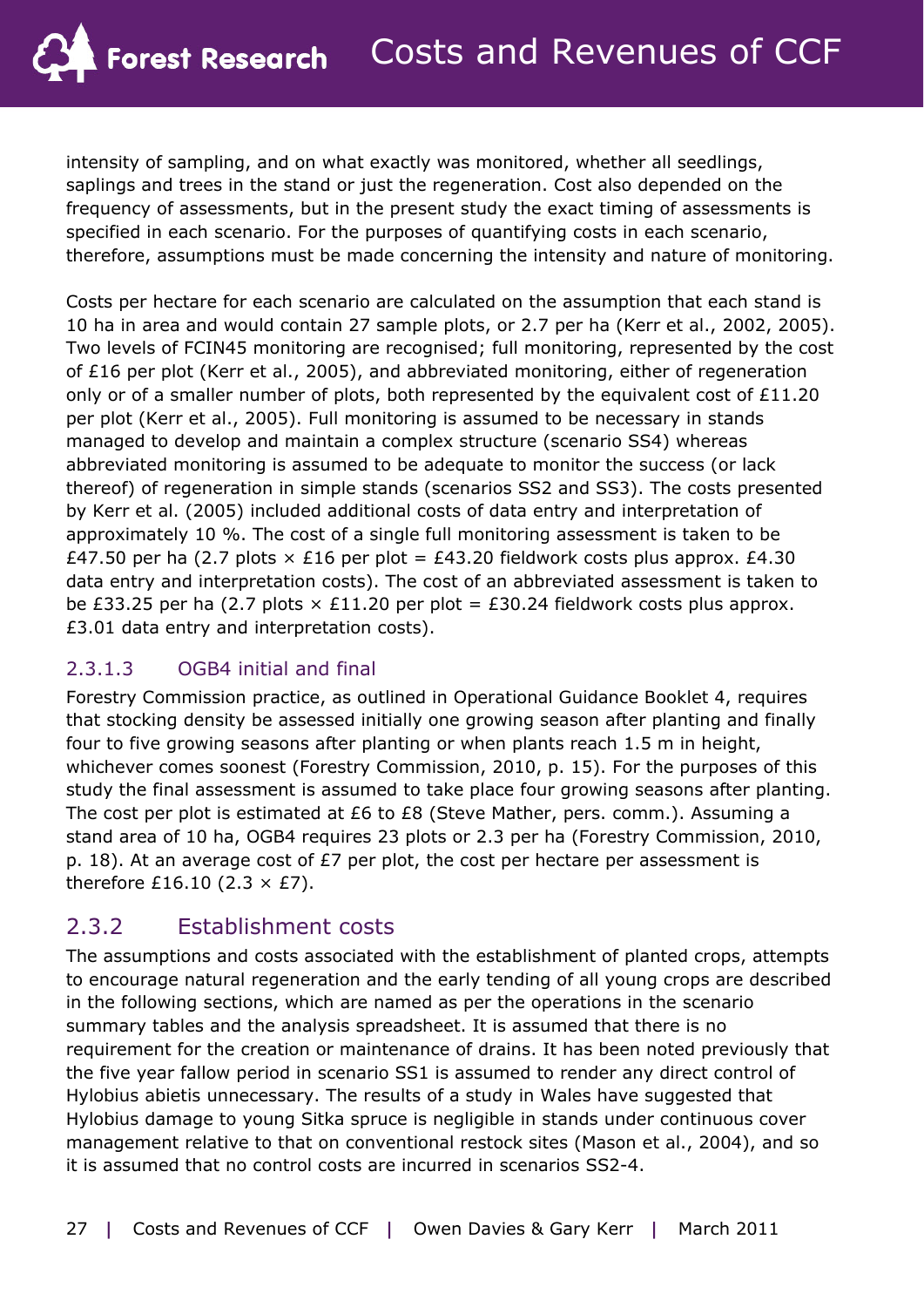#### 2.3.2.1 Cultivate, plant

Conventional restocking costs are taken to be made up of cultivation, plant and planting costs. The cultivation cost of  $£320$  per ha is based on the cost of hinge mounding on a mechanically harvested restock site by a Daewoo DX 180LC tracked excavator (Saunders, 2009). Plant and planting costs are taken from EWGS standard costs (Forestry Commission England, 2010), conifer plants costing £200 per 1,000 and planting costing £240 per 1,000 plants. On the assumption that planting is at a density of 2,500 plants per hectare, the cost per hectare of plants is £500 (2.5  $\times$  £200), the cost of planting is £600 (2.5  $\times$  £240) and the total cost including mounding is £1,420 per ha.

#### 2.3.2.2 Cultivate, underplant

Very little data could be found on the costs of cultivation associated with underplanting. Recent experience in the Glentress CCF trial area has shown that mounding at approximately 1.5 m spacing under mature crops cost approximately  $£1,000$  per ha, compared with a local cost of £450 per ha for conventional restock sites (Stewart Mackie, pers. comm.). In the absence of any other information, it is assumed in this study that cultivation for underplanting costs twice as much per hectare as has been assumed for mounding prior to conventional restocking, i.e. £640 per ha. As with conventional restocking, plants are assumed to cost £200 per 1,000 (Forestry Commission England, 2010). A comparison at Coed Trallwm in mid Wales showed that the time and therefore cost per plant of manual underplanting was approximately 126 % of manual planting on a clearfell (Martin Price, pers. comm.). The cost of planting is therefore taken to be 125 % of the EWGS cost, i.e. £300 per 1,000 plants. The total cost per hectare is therefore £1,890 (£640 + 2.5  $\times$  £200 + 2.5  $\times$  £300).

Although parts of the stand would not be underplanted, particularly racks still in use and felling zones, it is assumed that the density of plants in underplanted areas is increased so that the overall average stocking remains 2,500 plants per ha. Losses are assumed to be made good by low levels of natural regeneration in unplanted areas.

#### 2.3.2.3 Beat up

The calculation of beat up costs assumes 5 % failure of the planted crop, i.e. the loss of 125 of the 2,500 plants per hectare. The cost of plants is therefore £25 per ha (0.125  $\times$  £200). Planting costs per plant are assumed to be 500 % of the standard EWGS cost to account for greater travel time between planting positions and the need to inspect plants, i.e. £1,200 per 1,000 plants. With 125 plants replaced the cost per hectare of planting is £150 (0.125  $\times$  £1,200) and the total cost including plants is £175 per ha.

#### 2.3.2.4 Scarify

Mechanical disturbance of ground vegetation and litter is assumed to be employed to improve seed bed conditions when natural regeneration is inadequate. Information on the cost of such operations is limited. Excavator scrapes under an overstorey of larch in the Wykeham CCF trial area were found to cost £270 per ha (Graham Jackson, pers.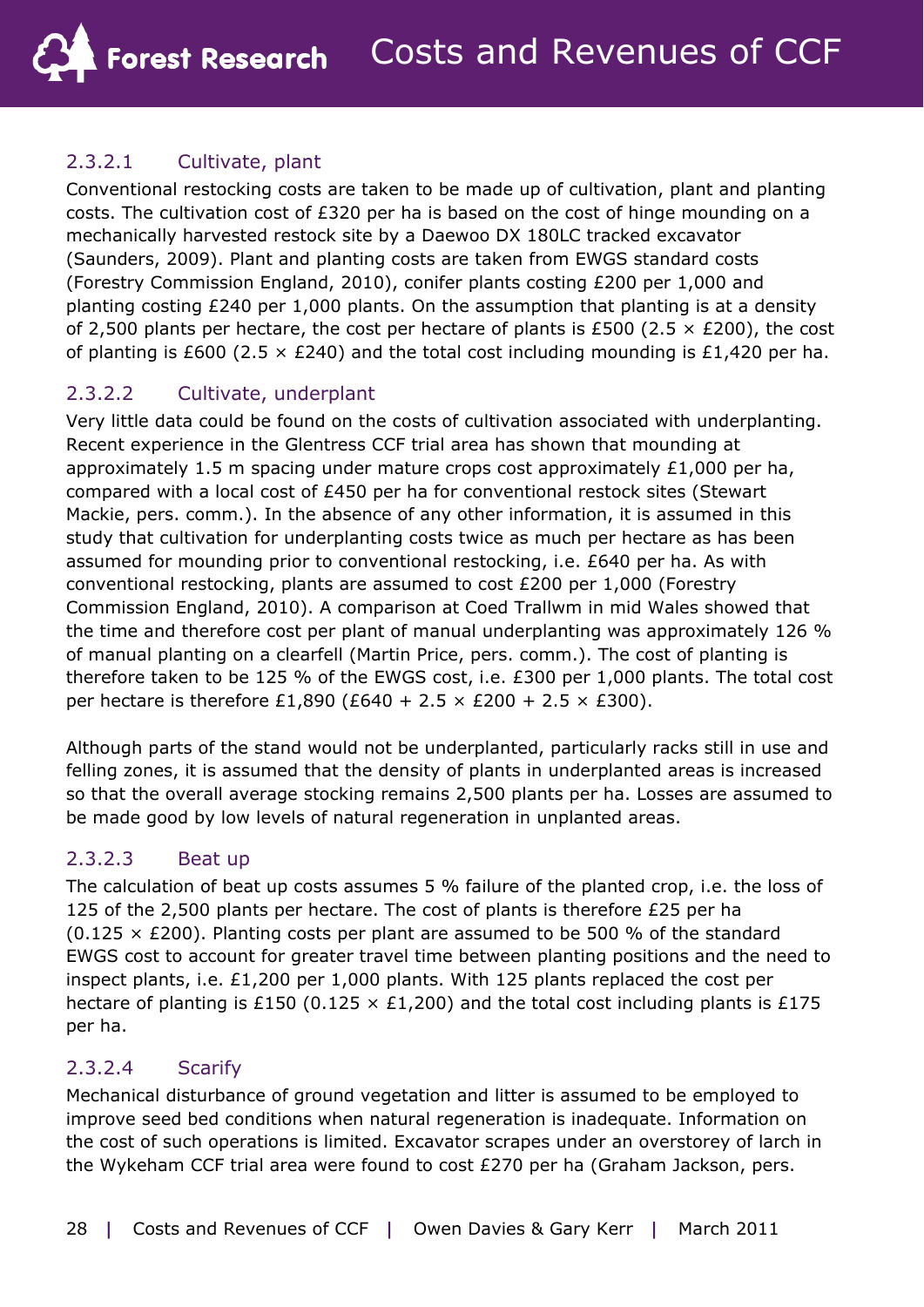comm.). Work study by Technical Development suggests that in good conditions scarification by a Bracke T26a disc scarifier costs £300 per ha (Murgatroyd, 2010); assuming less than ideal conditions for manoeuvring but a smaller area per hectare to scarify (excluding racks and space occupied by overstorey trees), this cost could perhaps be applied directly to the required circumstances. In the absence of any more robust data, a cost of £300 per ha for scarification to encourage natural regeneration is assumed.

#### 2.3.2.5 Overall herbicide

The cost of manual overall spraying has been estimated, on the basis of the experience of Forestry Commission Scotland staff, at £200 per ha (Duncan Ireland, pers. comm.).

#### 2.3.2.6 Spot herbicide

Spot spraying costs are based on the EWGS standard cost of £0.08 per spot (Forestry Commission England, 2010), giving a cost per hectare, with 2,500 plants, of £200  $(2,500 \times £0.08)$ .

#### 2.3.2.7 Clean

Experience among FC Scotland staff has suggested that cleaning costs can vary from £250 to £500 per ha (Duncan Ireland, pers. comm.). A value in the middle of this range, £375 per ha, is used in this study on the assumption that there would be moderate growth of undesirable saplings on a yield class 14 Sitka spruce site.

#### 2.3.2.8 Respace regeneration

The cost of motor manual respacing of natural regeneration to 2 m spacing is taken to be £700 per ha on the basis of work study in Wales (Ireland, in press), rather than £1000 per ha as assumed in EWGS (Forestry Commission England, 2010). No interventions in natural regeneration are assumed to be necessary prior to this selective respacing, on the basis that machine access during thinning operations will keep racks sufficiently open for stand inspection by crushing any young regeneration into the brash mat. In the complex transformation scenario, where each new cohort is assumed to occupy 40 % of each hectare of the stand, the respacing cost per hectare is reduced by 50 % to account for the smaller number of stems to respace but greater travel times between areas of regeneration.

#### 2.3.3 Harvesting costs

Harvesting costs are based on the assumption that operations will, as far as possible, be carried out by harvester and forwarder. They are calculated on the basis of machine productivity varying according to the mean tree size felled or handled and, in the case of forwarding, the total volume extracted per hectare. It is assumed that operations involving the felling of trees amongst far smaller trees, which must be protected from damage or which limit visibility or operating space, will attract a productivity penalty and therefore a cost penalty. Such penalties apply in operations late in the rotation of a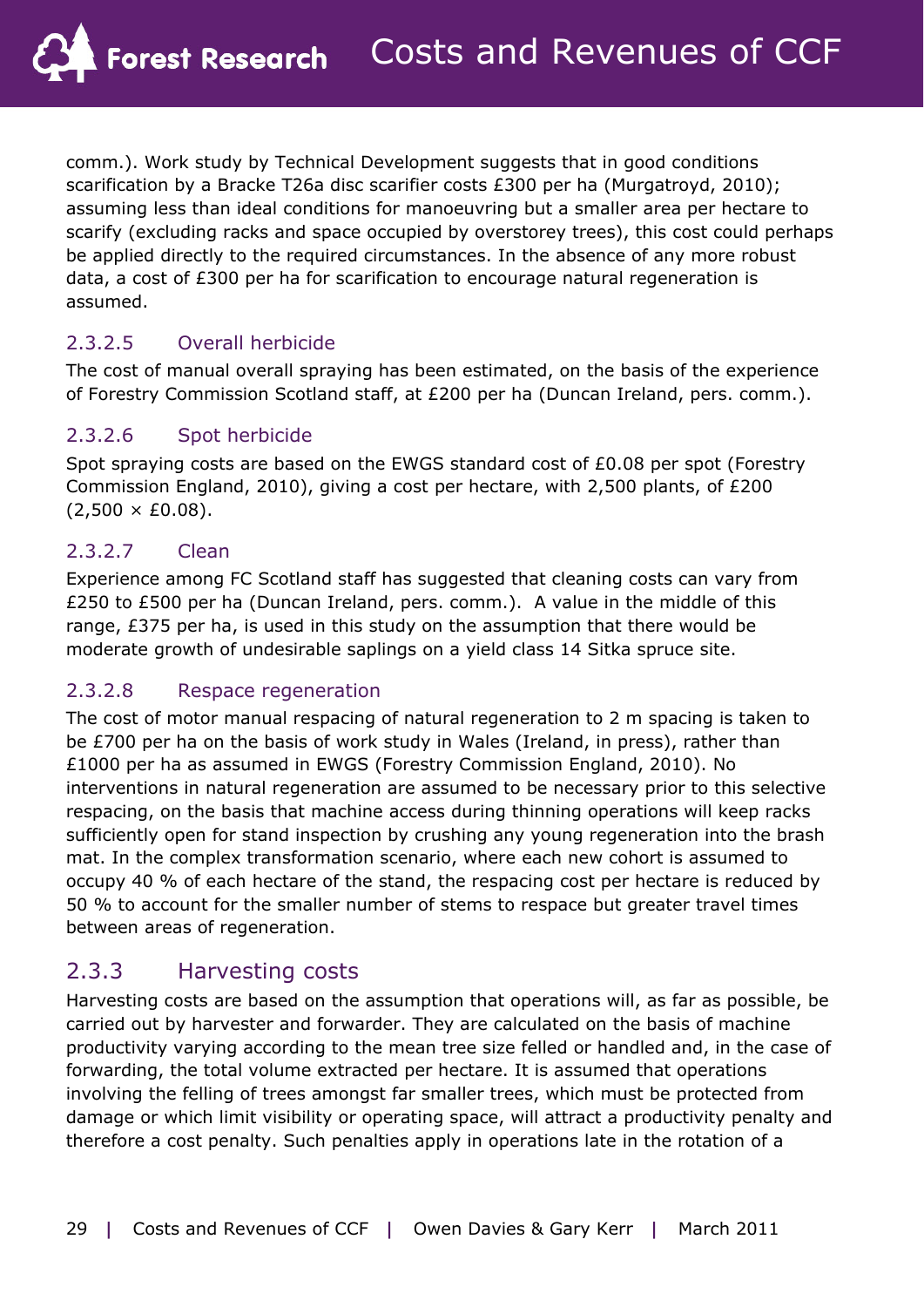stand with a simple structure or in the felling of trees greater than 45 cm dbh in a stand with a complex structure.

Some studies have used separate harvesting costs for thinning and clearfelling (e.g. Price and Price, 2006; Tahvonen *et al*., 2010). It can be argued, however, that these operations represent different points on a continuum of intensity of volume removal (Martin Price, pers. comm.). It is for this reason that, rather than costing thinning and clearfelling differently, machine productivities have been evaluated not only in terms of mean tree size but also in terms of the total volume harvested per hectare. An alternative is to consider the proportion of the crop removed (e.g. Kluender *et al*., 1998), but this suggestion has been rejected because harvesting the same proportion of different crops may involve very different total volume removals per hectare and therefore very different working intensities per unit area.

#### 2.3.3.1 Harvester productivity

Work study data used to model harvester productivity are shown in Table 14. All of the data are from studies in Sitka spruce stands, and despite the fact that the studies cover both thinnings and clearfells and a wide range of tree sizes the machines used are all relatively similar (Timberjack 1270C, John Deere 1270D, and Silvatec 82665TH Sleipner). Two further studies on harvester productivity in Sitka spruce (Spencer, 1998b; Saunders, 2007) were consulted but not included as the derivation of productivity data was unclear. A similar study in pine (Price, 2009) was also not included to avoid introducing further variables.

Using data on both mean tree volume and total volume felled per hectare, the latter not available for Webster (2008), in a multiple linear regression as for forwarder productivity (see section 2.3.3.2) showed that the total volume term did not significantly improve model fit ( $p = 0.277$ ). Therefore the figures in Table 14 were simply used to fit a power function between mean tree size and productivity in  $m<sup>3</sup>$  per standard hour in Microsoft Excel (Figure 3). This gave an R² value of 0.97 and the following fitted equation:

Harvester productivity  $(m^3/shr) = 25.741 \times v^{0.8517}$  (Eq. 1)

where  $v =$  mean tree volume harvested  $(m<sup>3</sup>)$ 

The power function was chosen not only because of its high explanatory power but also because it fitted closely to points at the extremes of available data, particularly for the smallest mean tree size observed. The current curve is superficially similar to those presented by Spencer (1998a) for smaller size classes. In the absence of any information on productivity with trees larger than  $1.5 \text{ m}^3$ , it is considered safer to assume that productivity stabilises rather than increasing indefinitely. Ultimately, trees can become too big to be felled by harvesters, and before this point they may be difficult to handle or cause excessive strain on the machine (Martin Price, pers. comm.). It is assumed that the maximum mean tree sizes achieved in this study  $(3.26 \text{ m}^3, 7$ able 10, or 54.1 cm dbh, Table 11) are largely within the realistic capacity of modern harvesters,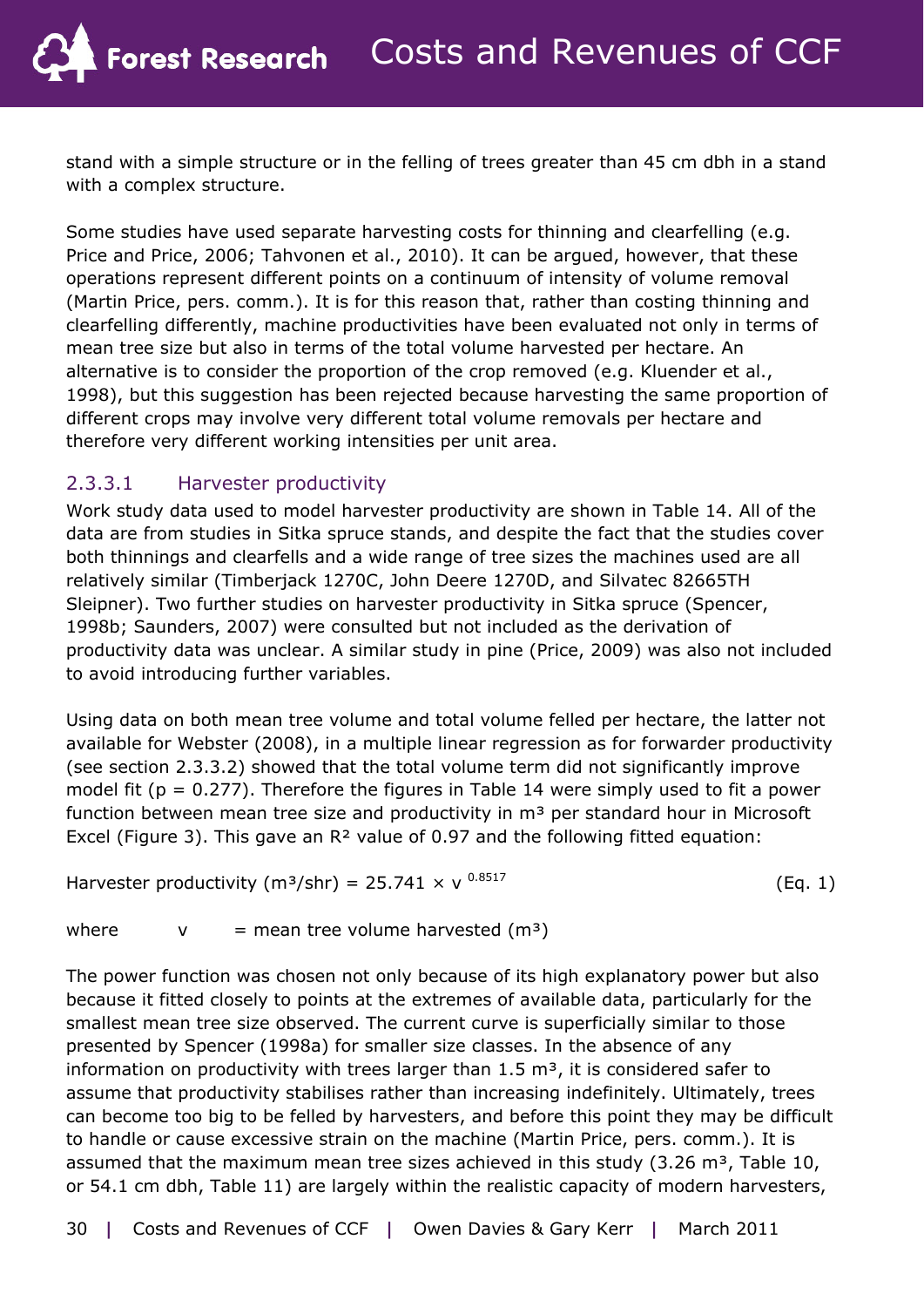but that harvester productivity cannot exceed the maximum observed in Table 14  $(33.54 \text{ m}^3 \text{ per standard hour})$  and some motor manual assistance may be required with particularly large trees (see section 2.3.3.4).

|              |                             |                                          | Harvester productivity <sup>a</sup>   |                                          |
|--------------|-----------------------------|------------------------------------------|---------------------------------------|------------------------------------------|
| Operation    | Mean tree<br>volume $(m^3)$ | $(m3$ per<br>productive<br>machine hour) | (m <sup>3</sup> per<br>standard hour) | <b>Source</b>                            |
| Thin         | 0.07                        |                                          | 2.44                                  | Webster $(2008)^b$                       |
| Clearfell    | 0.34                        |                                          | 12.80                                 | Webster and<br>Price (2007) <sup>c</sup> |
| Thin         | 0.50                        | 20.85                                    | 14.72                                 |                                          |
| Thin         | 0.61                        | 24.33                                    | 17.18                                 |                                          |
| Thin<br>0.65 |                             | 29.98                                    | 21.17                                 |                                          |
| Thin         | 0.85                        | 32.79                                    | 23.16                                 | Price (2007) <sup>d</sup>                |
| Thin         | 0.88                        | 29.84                                    | 21.07                                 |                                          |
| Thin         | 0.89                        | 30.42                                    | 21.48                                 |                                          |
| 0.90<br>Thin |                             | 28.59                                    | 20.19                                 |                                          |
| Clearfell    | 1.05                        | 39.68                                    | 28.02                                 |                                          |
| Thin         | 1.47                        |                                          | 33.54                                 | Ireland (2008) $e$                       |

**Table 14** Harvester productivity data.

- a Price (2007, p. 234, Table 7.1) presented productivity figures in terms of  $m<sup>3</sup>$  per productive machine hours; these were converted to  $m<sup>3</sup>$  per standard hour by dividing by 1.416 (Price, 2007, p. 241, Table 7.4; Martin Price, pers. comm.). Other authors gave productivity figures in m³ per standard hour. Standard hours include allowances for maintenance and rest.
- b Webster (2008, p. 3, Table 3) presented productivity figures for cutting a 'standard' product assortment and an assortment which included woodfuel; the figure used in this table is that for the standard product assortment. Mean tree volume is pre-thinning (Webster, 2008, p. 2, Table 1).
- c Webster and Price (2007, p. 8, Table 5) presented productivity figures for two species, lodgepole pine (*Pinus contorta* Douglas ex Loudon) and Sitka spruce, and two product assortments, fuelwood and conventional; the figure used in this table is that for Sitka spruce and the conventional assortment. Mean tree volume is taken from Table 2 (p. 5). This was a clearfell of an unthinned stand.
- d The derivation of productivity figures from Price (2007, p. 234, Table 7.1) is detailed above in (a). Mean tree volumes are taken from Table 3.5 (p. 70).
- e Ireland's (2008) productivity figure is taken from Table 8 (p. 7). Mean tree volume was derived by calculating the total volume and number of stems harvested from pre- and post-thinning figures in Table 2 (p. 2). This was a thinning amongst regeneration up to 3 m in height.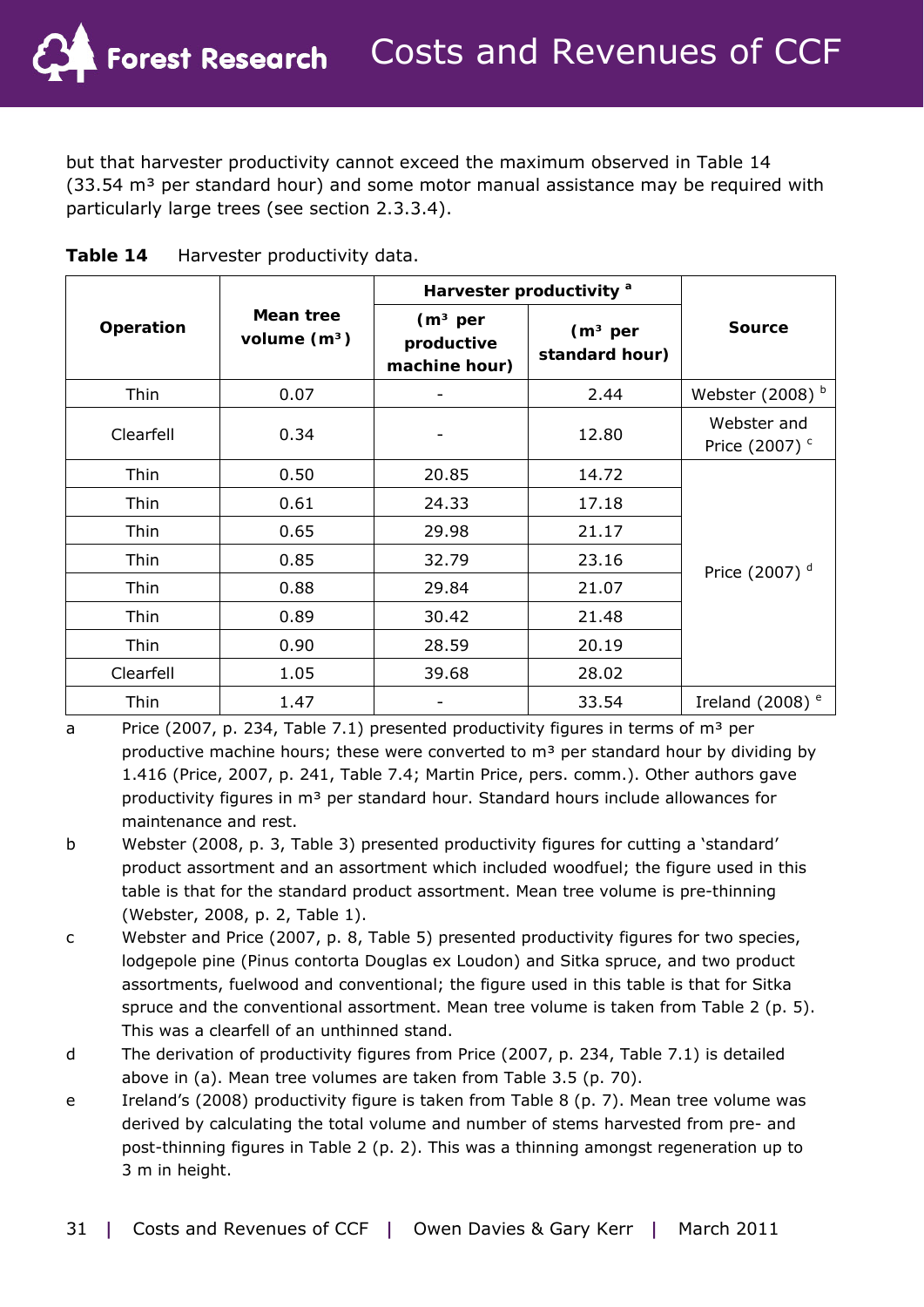

**Figure 3** Relationship between mean tree volume and harvester productivity.

#### 2.3.3.2 Forwarder productivity

Forwarder productivity is more complex than harvester productivity, being affected by factors including in-wood extraction distance, grapple capacity, bunk size, the number of products cut and whether mixed loads are carried (Shrimpton, 1988; Price, 2007). The model used in this study is a considerable simplification, based only on mean tree size, as an indication of the size of products cut, and the total volume harvested, as an indication of the concentration of produce within the forest. The raw data used are shown in Table 15. The sources are similar to those for harvester productivity, except that the study of Webster (2008) was omitted because of the lack of total volume data. This unfortunately removes the data point for the smallest mean tree size. A further study was consulted (Spencer, 1995) but not used because crop data were too imprecise. The machines used are more varied than in the harvester data, including a Rottne SNV Rapid, a Timberjack 810B and a John Deere 1110D, and whereas the productivity data of Webster and Price (2007) and Ireland (2008) are standardised for an extraction distance of 100 m, those of Price (2007) are not.

A multiple linear regression was fitted using the statistical software GenStat 11.1 (Payne *et al*., 2008). This actually showed that the total volume term was not significant  $(p = 0.092)$ , but it was retained as mean volume alone was subjectively judged to give a poor fit to the data. The fitted model is as follows: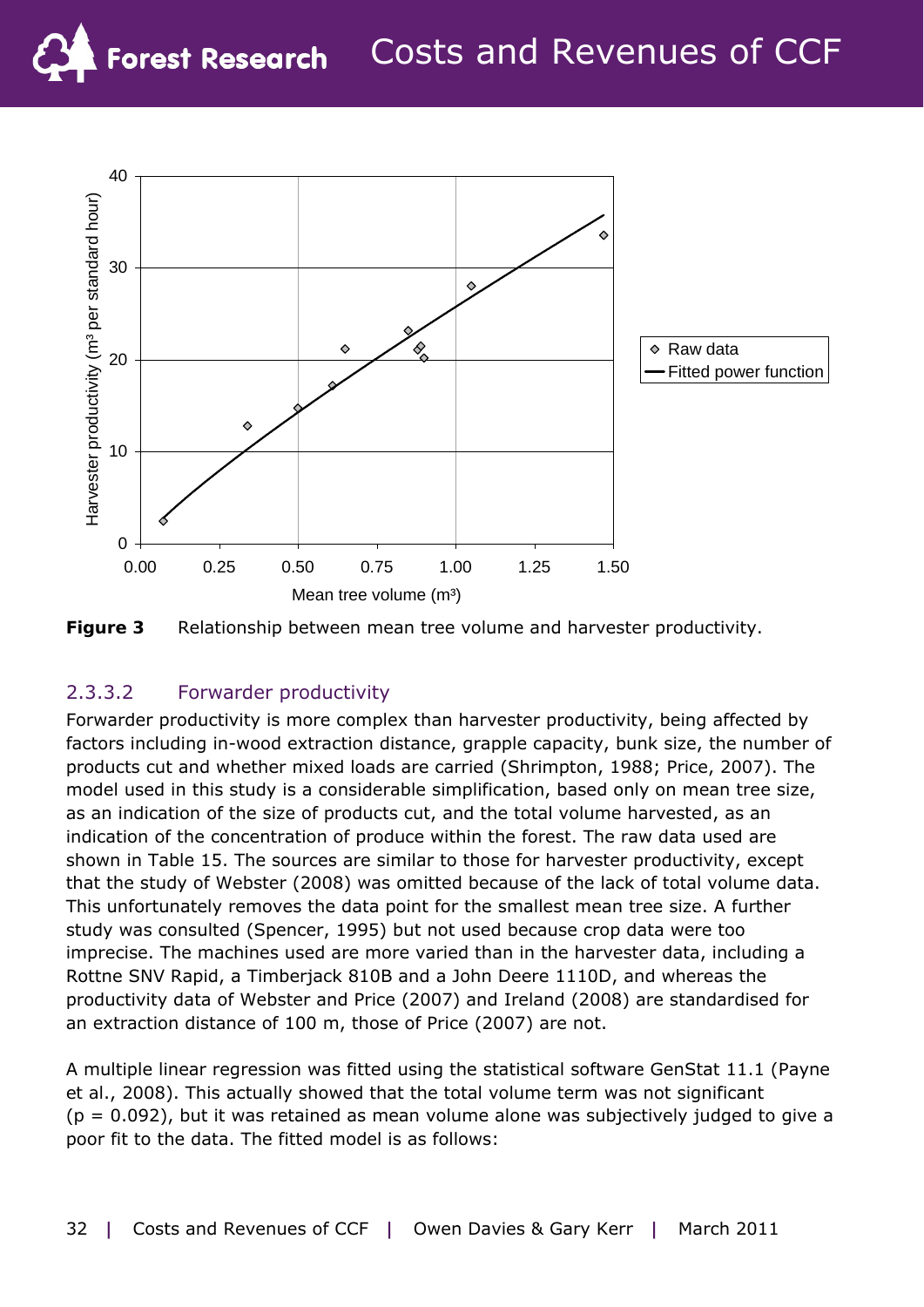Forwarder productivity  $(m^3/shr) = 2.6492 + v \times 11.5027 + V \times 0.0076$  (Eq. 2)

where  $v = \text{mean tree volume harvested (m}^3)$ 

 $V =$  total volume harvested (m<sup>3</sup> per ha)

|                                                       |      | Total                                |                                                        | Forwarder productivity <sup>a</sup>      |                               |  |
|-------------------------------------------------------|------|--------------------------------------|--------------------------------------------------------|------------------------------------------|-------------------------------|--|
| Mean tree<br>Operation<br>volume<br>(m <sup>3</sup> ) |      | volume<br>harvested<br>$(m3$ per ha) | (m <sup>3</sup> per)<br>productive<br>machine<br>hour) | (m <sup>3</sup> per<br>standard<br>hour) | <b>Source</b>                 |  |
| Clearfell                                             | 0.34 | 546.0                                |                                                        | 12.91                                    | Webster and<br>Price (2007) b |  |
| Thin                                                  | 0.50 | 102.2                                | 12.21                                                  | 9.07                                     |                               |  |
| Thin                                                  | 0.61 | 88.0                                 | 14.18                                                  | 10.53                                    |                               |  |
| Thin                                                  | 0.65 | 90.7                                 | 14.92                                                  | 11.08                                    |                               |  |
| Thin                                                  | 0.85 | 100.6                                | 14.78                                                  | 10.98                                    | Price (2007) <sup>c</sup>     |  |
| Thin                                                  | 0.88 | 79.9                                 | 19.67                                                  | 14.61                                    |                               |  |
| Thin                                                  | 0.89 | 92.1                                 | 16.50                                                  | 12.26                                    |                               |  |
| Thin                                                  | 0.90 | 73.5                                 | 18.41                                                  | 13.68                                    |                               |  |
| Clearfell                                             | 1.05 | 520.3                                | 20.68                                                  | 15.36                                    |                               |  |
| Thin                                                  | 1.47 | 250.6                                |                                                        | 24.46                                    | Ireland (2008) <sup>d</sup>   |  |

| Table 15 | Forwarder productivity data. |  |
|----------|------------------------------|--|
|----------|------------------------------|--|

a Price (2007, p. 237, Table 7.3) presented productivity figures in terms of  $m<sup>3</sup>$  per productive machine hours; these were converted to  $m<sup>3</sup>$  per standard hour by dividing by 1.346 (Price, 2007, p. 241, Table 7.4; Martin Price, pers. comm.). Other authors gave productivity figures in m<sup>3</sup> per standard hour. Standard hours include allowances for maintenance and rest.

- b Webster and Price (2007, p. 9, Table 7) presented productivity figures for two species, lodgepole pine and Sitka spruce, and two product assortments, fuelwood and conventional; the figure used in this table is that for Sitka spruce and the conventional assortment. Mean tree volume is taken from Table 2 (p. 5). This was a clearfell of an unthinned stand.
- c The derivation of productivity figures from Price (2007, p. 237, Table 7.3) is detailed above. Mean tree volumes and total volumes are taken from Table 3.5 (p. 70).
- d Ireland's (2008) productivity figure is taken from Table 10 (p. 8). Mean tree volume was derived by calculating the total volume and number of stems harvested from pre- and post-thinning figures in Table 2 (p. 2). This was a thinning amongst regeneration up to 3 m in height.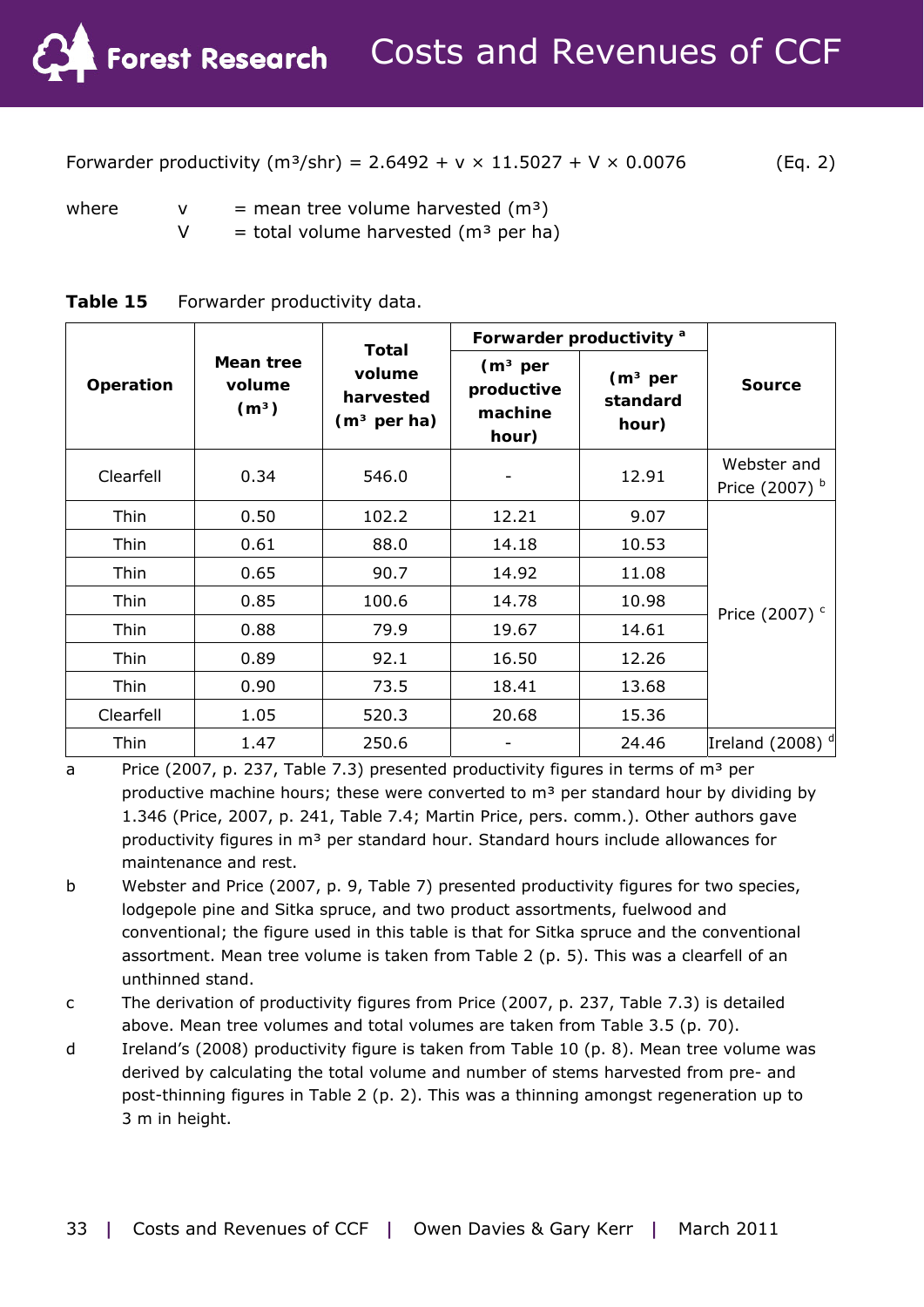Productivity increases both with mean tree size (and therefore the average size of produce handled) and the total volume harvested, which is associated with greater concentrations of produce in the forest. As with harvester productivity, it was considered prudent to assume that productivity cannot exceed the maximum observed value  $(24.46 \text{ m}^3 \text{ per standard hour})$ . Modelled forwarder productivity, including this constraint on maximum productivity, is illustrated in Figure 4.

It should be noted that the dependence of forwarding productivity on the total volume extracted has implications for the costing of operations in scenario SS4. Productivities, and therefore costs, have been calculated separately for each canopy layer; the total volume harvested from each hectare of the stand is naturally much higher than is indicated for each canopy layer, as once the steady state is reached three canopy layers are thinned or felled in every intervention. The summed forwarding costs for all cohorts are therefore slightly higher than if the volumes to be extracted were summed and forwarding costs calculated accordingly. In practice the difference is proportionally very small, and the artificially raised costs are used here to reflect the potentially more dispersed produce in each product category which might be expected to reduce productivity.



**Figure 4** Relationship between mean tree volume, total volume and forwarder productivity.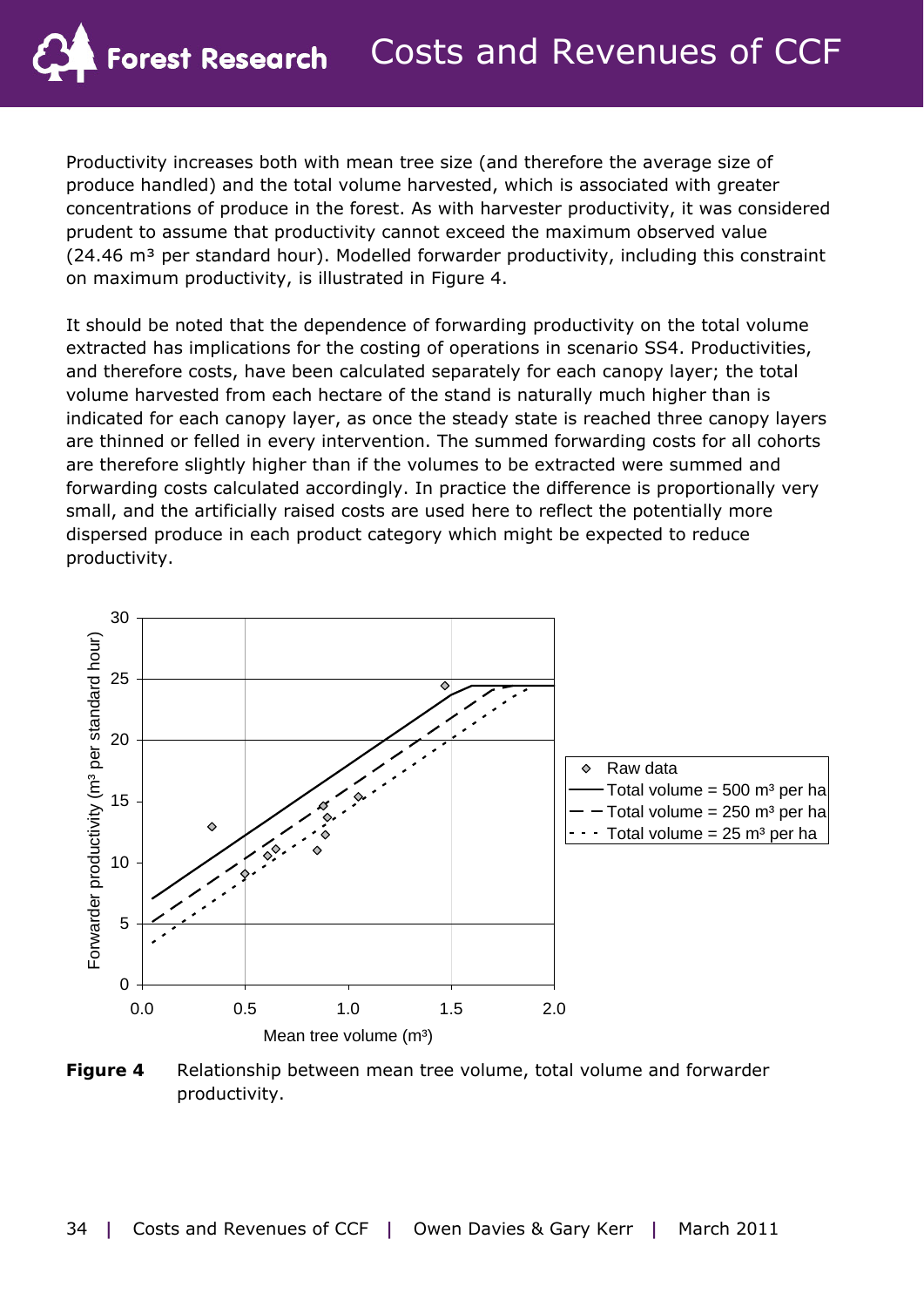#### 2.3.3.3 Productivity modifiers

The only objective basis available for quantifying the effect of the presence of regeneration on harvesting productivity may be derived from the work of Ireland (2008, 2009), whose case studies measured harvester and forwarder productivity in operations involving machines of the same model felling and extracting trees of similar mean volume (1.47 and 1.60  $m^3$ , calculated from pre- and post-thinning stand data) but with regeneration of either  $\leq 3$  m or  $\leq 5$  m height. If the latter is taken to represent the more difficult conditions expected late in transformation to a simple structure, as was in fact the case in Ireland (2009), or in complex stands, the relative harvester productivity (30.15 m<sup>3</sup> per standard hour; Ireland, 2009) was 90 % of that in more favourable conditions with smaller regeneration  $(33.54 \text{ m}^3 \text{ per standard hour}$ ; Ireland, 2008). Similarly, forwarder productivity (18.63  $m^3$  per standard hour per 100 m; Ireland, 2009) was 76 % of that in more favourable conditions (24.46  $\text{m}^3$  per standard hour per 100 m; Ireland, 2008). The reduced harvester productivity may therefore be calculated by multiplying the productivity derived from equation (1) by 0.90, or the increased cost may be calculated directly by dividing the normal cost by 0.90. Reduced forwarder productivities may be calculated by multiplying the results of equation (2) by 0.76, or the cost may be divided by 0.76.

An alternative approach to productivity modifiers is to attach additional costs to operations under certain circumstances (Price and Price, 2006).

#### 2.3.3.4 Motor manual requirements and productivity

The only information found on motor manual felling and processing requirements in CCF was that presented by Ireland (2009). This related to the final felling of the overstorey in a uniform shelterwood in Sitka spruce, in which some debuttressing, felling, snedding and cross-cutting was beyond the capacity of the harvester used (a John Deere 1270D) and had to be carried out motor-manually. The volume harvested per hectare was calculated as  $267.9$  m<sup>3</sup> on the basis of pre- and post-thinning stem numbers and mean tree volumes (Ireland, 2009, Table 2, p. 3), and the total volume harvested was calculated by multiplying by the stand area of 1.22 ha (Ireland, 2009, Table 1, p. 3) to give 326.8  $m<sup>3</sup>$ . The total volume in the stand requiring motor manual felling and partial processing was 48.3 m<sup>3</sup>, comprising 30 trees averaging 1.61 m<sup>3</sup> (Ireland, 2009, p. 15). The ratio of 48.3  $m<sup>3</sup>$  to 326.8  $m<sup>3</sup>$  shows that 15 % of the volume harvested required motor manual input.

In terms of gauging when this motor manual input is required, Ireland (2009) noted that the mean size of trees felled manually was  $1.61 \text{ m}^3$  and also that trees larger than 55 cm dbh were involved (larger than the maximum dbh of 54.1 cm in this study). Given that the shelterwood thinning recorded by Ireland (2008) did not require any motor manual felling and that the mean tree size harvested (calculated from pre- and postthinning figures in Table 2, p. 2) was  $1.47 \text{ m}^3$ , the threshold for motor manual felling is taken to fall between the mean tree sizes of 1.47 and 1.61  $m<sup>3</sup>$ . In this study it is therefore assumed that an element of motor manual felling is required when mean tree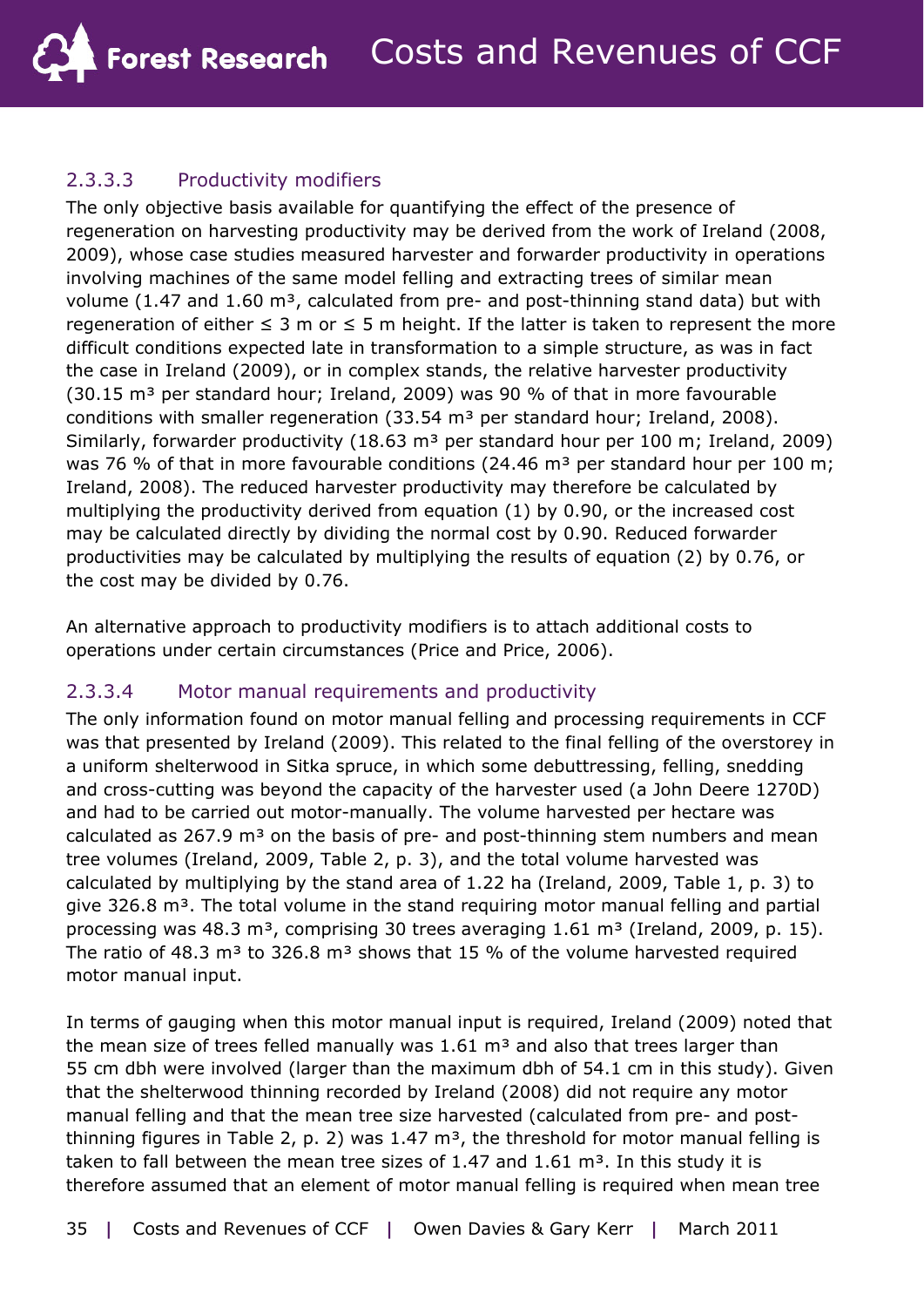volume exceeds  $1.5 \text{ m}^3$ , and it is further assumed on the basis of the work of Ireland (2009) that 15 % of the volume felled incurs this additional cost. The proportion of harvested volume requiring chainsaw felling or processing may increase further with tree size, but on the basis of one study it is impossible to quantify this effect.

Motor manual productivity is taken to be 8.50  $m<sup>3</sup>$  per standard hour (Ireland, 2009, Table 9, p. 8). The additional harvesting cost of motor manual felling is therefore calculated as 15 % of the total volume harvested multiplied by the cost per hour (see section 2.3.3.5) and divided by 8.50.

#### 2.3.3.5 Costs

The cost per hour of a John Deere 1270D harvester was given by Ireland (2008, p. 4, Table 5) as £70.62, very similar to the figure of £69.37 per hour presented by Ireland (2009, p. 16) for a machine of the same model. A figure of  $E70$  per hour was therefore used to convert harvester productivity to cost per  $m<sup>3</sup>$  harvested by dividing cost per hour by the productivity in  $m<sup>3</sup>$  per standard hour.

The cost per hour of a John Deere 1110D forwarder was given by Ireland (2008, p. 4, Table 5) as £52.64 and by Ireland (2009, p. 16) as £53.61. A figure of £53 per hour was used in this study to calculate forwarding costs.

The cost per hour for motor manual felling was given by Ireland (2009, p. 16) as £26.12. A figure of £26 per hour was used in this study.

As an example of harvesting costs, the following calculations are for thinning and partial felling in year 41 of scenario SS4. This involves the harvesting of 113.5  $m<sup>3</sup>$  of timber per hectare, with a mean tree volume of  $1.65 \text{ m}^3$ . Productivity penalties apply, and because the mean tree size is greater than  $1.5 \text{ m}^3$  there is a need for motor manual felling.

Harvester productivity (Eq. 1) = 25.741  $\times$  1.65 m<sup>3 0.8517</sup> (max. 33.54) = 33.54 m<sup>3</sup>/shr With productivity penalty =  $33.54 \text{ m}^3/\text{shr} \times 0.90 = 30.186 \text{ m}^3/\text{shr}$ Cost per  $m^3 = \frac{£70}{shr} \div 30.186 \ m^3/shr = \frac{£2.32}{m^3}$ Total cost = £2.32/m<sup>3</sup>  $\times$  113.5 m<sup>3</sup>/ha = £263.20/ha

Forwarder productivity (Eq. 2) = 2.6492 + 11.5072  $\times$  1.65 m<sup>3</sup> + 0.0076  $\times$  113.5 m<sup>3</sup>/ha  $(max. 24.46) = 22.49 \text{ m}^3/\text{shr}$ With productivity penalty = 22.49 m<sup>3</sup>/shr  $\times$  0.76 = 17.09 m<sup>3</sup>/shr Cost per  $m^3 = \frac{253}{\text{shr}} \div 17.09 \text{ m}^3/\text{shr} = \frac{23.10}{\text{m}^3}$ Total cost = £3.10/m<sup>3</sup>  $\times$  113.5 m<sup>3</sup>/ha = £351.92/ha

Volume requiring motor manual felling = 113.5 m<sup>3</sup>/ha  $\times$  0.15 = 17.025 m<sup>3</sup>/ha Cost per  $m^3 = \frac{26}{\text{shr}} \div 8.50 \text{ m}^3/\text{shr} = \frac{23.06}{\text{m}^3}$ Total cost = £3.06/m<sup>3</sup>  $\times$  17.025 m<sup>3</sup>/ha = £52.08/ha

Grand total cost = £263.20/ha + £351.92/ha + £52.08/ha = £667.20/ha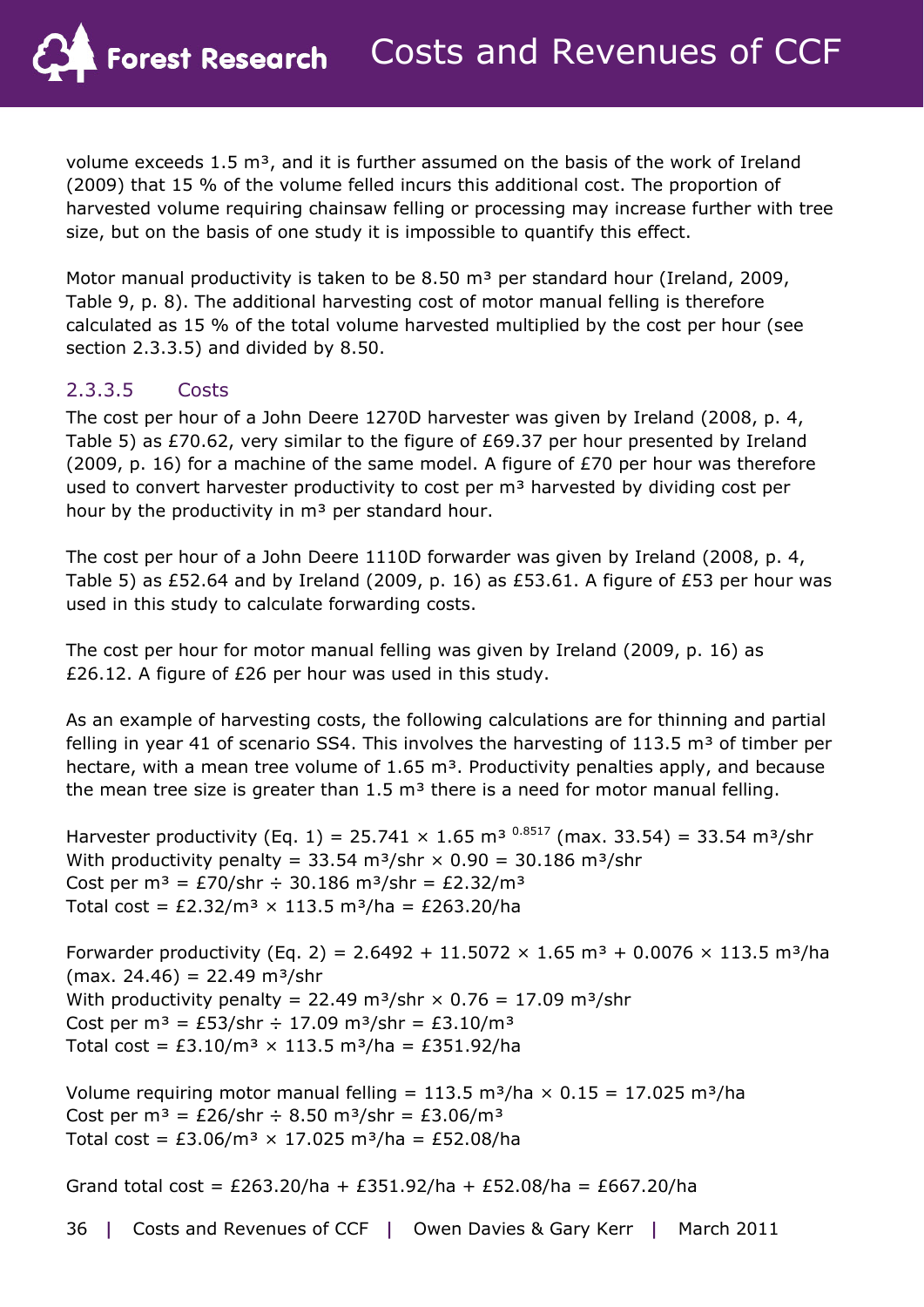This differs slightly ( $\sim$ 0.06 %) from the figure of £667.62 in the analysis spreadsheet because of rounding in yield data. Note that the motor manual cost is in addition to rather than in place of the harvester cost for the 15 % of volume felled by chainsaw, as further processing by the harvester is still required.

#### 2.3.4 Annual costs

Some costs which cannot easily be assigned to specific operations are treated as annual costs and are described in the following sections. Knoke *et al*. (2001) similarly assumed costs including administration and forest roading to be constant over time.

#### 2.3.4.1 Management overheads

As monitoring costs are accounted for elsewhere, management overheads are assumed to account for the planning of interventions in the light of monitoring data, and the management and supervision of operations. This is quantified in abstract terms as a time commitment from pay band 5(op) and 6a Forestry Commission staff. Note that this accounts only for costs directly associated with the management of an individual stand, and does not take account of the cost of higher level or administrative staff (cf. Mohr and Schori, 1999). It must also be recognised that this is not a genuine annual cost; in reality the time commitment would vary from year to year with the cycle of planning and executing operations. Other studies have considered management input in terms of a cost per cubic metre of timber harvested (Hubert *et al*., 2000) or a cost per harvesting operation (Andreassen and Øyen, 2002).

The time commitment is approximated as 0.3 pb5(op) and 0.6 pb6a hours per hectare per year. Before the thinning of each cohort begins there are management and supervisory requirements associated with artificial and natural regeneration. Assuming a 10 ha stand and taking into account the seven year thinning cycle in all scenarios, the time commitment is roughly equivalent to 21 pb5(op) and 42 pb6a hours per stand per thinning cycle. The pb5(op) time commitment is expected to cover planning and management and the pb6a time to allow for planning and site supervision.

Costs are taken from Forest Research 2010/11 daily charge out rates which include salary and overheads as shown in Table 16. The total management overhead cost per hectare per year derived using hourly cost figures is £29.75 (0.3  $\times$  £38.64 + 0.6  $\times$ £30.27).

| Pay band | <b>Salary</b> | Overhead | Total | <b>Hourly costs</b> |  |
|----------|---------------|----------|-------|---------------------|--|
| 5(op)    | £183          | £157     | £340  | $\div$ 8.8 = £38.64 |  |
| 6a       | £124          | £100     | £224  | $\div$ 7.4 = £30.27 |  |

| Table 16 | Staff costs. |
|----------|--------------|
|----------|--------------|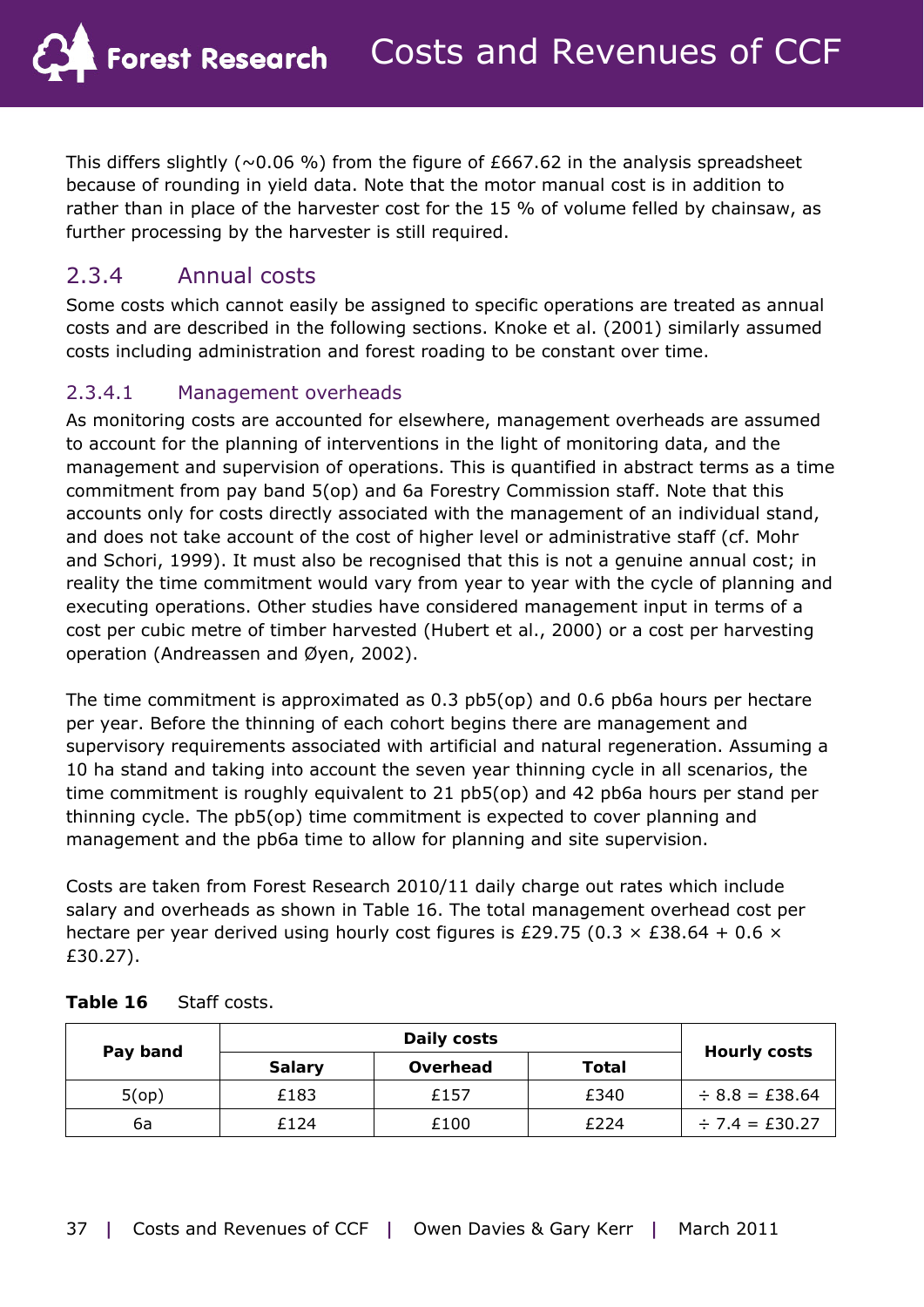It is assumed that transformation to a simple structure will incur 150 % of this cost and that transformation to a complex structure will incur costs at 200 %, due to increased demands for planning, supervision and training for staff who are unfamiliar with CCF. It should be noted that even if these relative costs are realistic the differences will decline over time as experience of CCF systems increases.

#### 2.3.4.2 Mammal control

Although for an individual stand there may be periods relating to artificial or natural regeneration when mammal control is particularly crucial, it is assumed that a relatively constant level of control is required to keep pest populations in check. The cost per hectare is taken from the EWGS standard cost C7 for deer control at the landscape scale of £6 (Forestry Commission England, 2010). To account for the potentially greater difficulty of protecting regeneration established under a canopy (Ireland, 2006), the cost in the SS2 and SS3 scenarios is increased to 150 % ( $E9$  per ha). As regeneration events are more frequent and more dispersed in the transformation to a complex structure, and as the resulting stand structure may be less amenable to deer control, the cost is increased to 200 % (£12 per ha).

#### 2.3.4.3 Road maintenance

The cost of road maintenance has been crudely estimated on the assumption that each hectare is served by 100 m of cat. 1a road maintained on a ten-year cycle at a cost of £1 per metre (Forestry Commission England, 2010), giving an annual cost of £10. Conditions are generally assumed to be highly suitable for machine access so that there are no requirements for ramps or other facilities, and it is assumed that it is possible to keep harvesting machinery off forest roads so that the need for specific remedial work after harvesting operations is negligible. No cost differential between scenarios is assumed.

### 2.4 Revenue data

For the purposes of estimating harvesting revenues, the volume yield is assigned to three product categories, namely sawlogs, bars and chip/pulp. The derivation of prices and the calculation of product assortments are described below.

#### 2.4.1 Product specifications and assortments

Sawlogs are assumed to have a minimum top diameter overbark of 18 cm and a minimum length of 3 m. Bars are assumed to have a minimum top diameter overbark of 14 cm and a minimum length of 2 m. Chipwood and pulpwood account for the remaining volume to 7 cm top diameter overbark.

Assortments were calculated using tables 33 and 34 of Matthews and Mackie (2006, pp. 217-218). The scenario spreadsheet incorporates tables 32-35 (pp. 216-219) so that assortments may be calculated for minimum product lengths of 1, 2, 3 or 4 m. The percentage by volume of sawlogs arising from a harvesting operation was derived from the rounded down mean diameter of the felled timber cross-referenced against the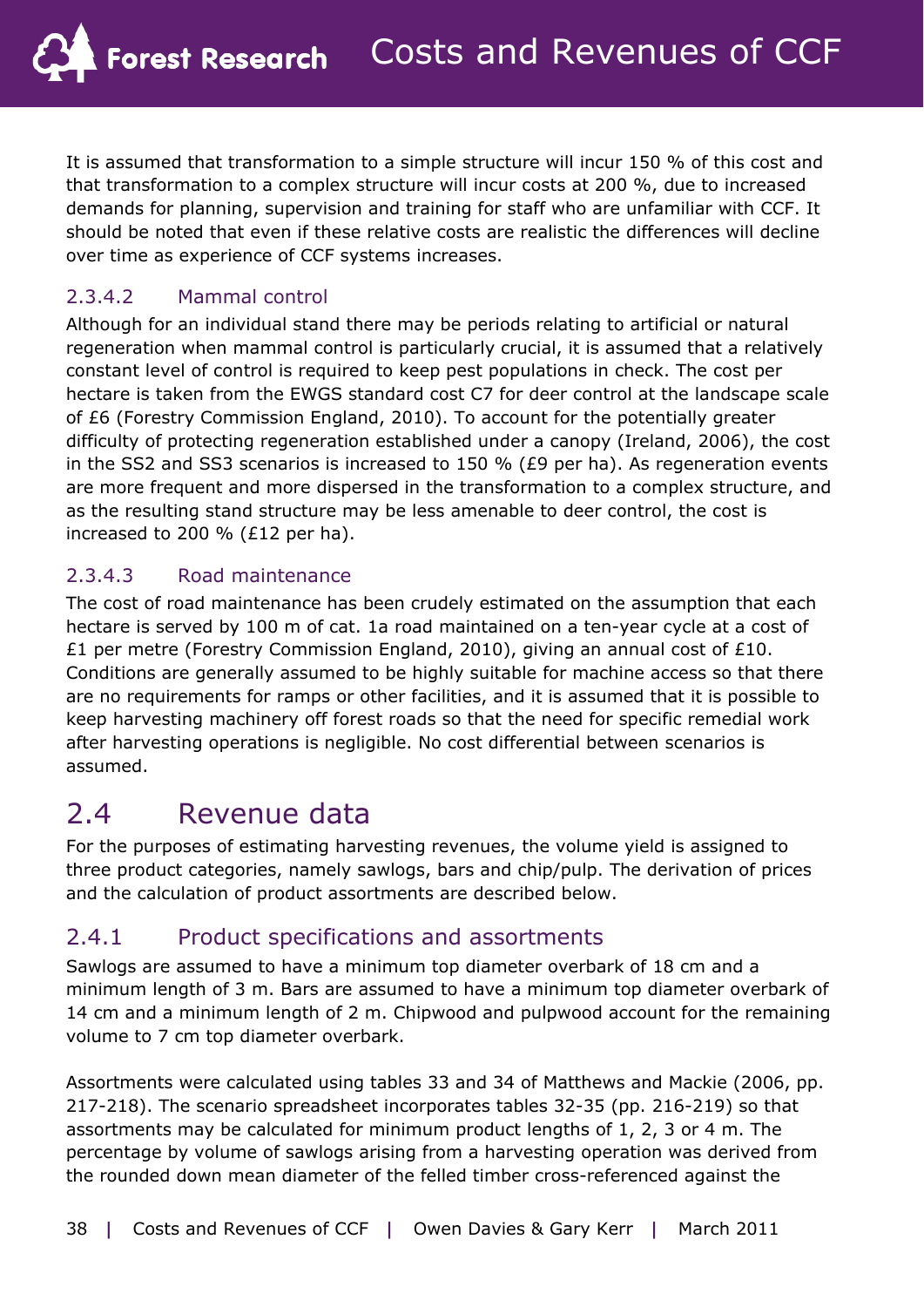minimum top diameter of 18 cm in table 34. The percentage of volume to 14 cm top height with a minimum length of 2 m was derived in a similar fashion from table 33, and the sawlog percentage was subtracted to estimate the bar percentage. The sawlog and bar percentages were subtracted from 100 to give the remaining chip/pulp percentage.

The scenario spreadsheet allows users to specify their own products. The functions referencing the volume assortment tables have been set up so that user specified minimum top diameters are rounded up to the nearest 2 cm, unless equal to or less than 7 cm in which case they are treated as 7 cm (and encompass 100 % of stand volume) or greater than 40 cm (which causes the calculations to fail). User specified minimum lengths are rounded up to the nearest metre with a maximum of 4 m.

#### 2.4.2 Roadside product prices

Approximate average product prices for recent roadside sales in Wales (Roger Nock, pers. comm., October 2010) are £35.25 per tonne for short logs (1.9-3.7 m length, 18 cm minimum top diameter), £31.00 per tonne for bars (1.9-3.7 m length, 14 cm minimum top diameter), and £16.00 per tonne for chip and pulp. To be used in this study, these figures must be converted to prices per cubic metre. The relationship between weight and volume depends on product mid diameter and the delay between felling and weighing (Matthews and Mackie, 2006, pp. 134-136). It is assumed that harvesting occurs in the winter and that uplift of timber is prompt so that the effect of drying on the relationship is negligible. Assuming average mid diameters of 25, 17 and 11 cm, conversion factors of 1.135, 1.047 and 0.981  $m<sup>3</sup>$  per tonne may be derived for logs, bars and chip/pulp respectively according to the method of Matthews and Mackie (2006). Prices per cubic metre may be calculated by dividing prices per tonne by these conversion factors, giving £35.25  $\div$  1.135 = £31.06 per m<sup>3</sup> for logs, £31.00  $\div$  1.047 = £29.61 per m<sup>3</sup> for bars, and £16.00  $\div$  0.981 = £16.31 per m<sup>3</sup> for chip/pulp. On this basis the roadside prices per cubic metre used in this study are £31.00 for logs, £29.50 for bars and £16.25 for chip/pulp.

#### 2.4.3 Revenue calculations

Once product assortments were known, harvesting revenues were calculated by multiplying, for each product, the total volume harvested by the product percentage and then by the product price, and summing the results. For example, harvesting  $60.5 \text{ m}^3$ per ha of which 76 % was log, 15 % was bar and 9 % was chip/pulp gave:  $(60.5 \times 0.76)$  $\times$  £31.00) + (60.5  $\times$  0.15  $\times$  £29.50) + (60.5  $\times$  0.09  $\times$  £16.25) = £1,781.57.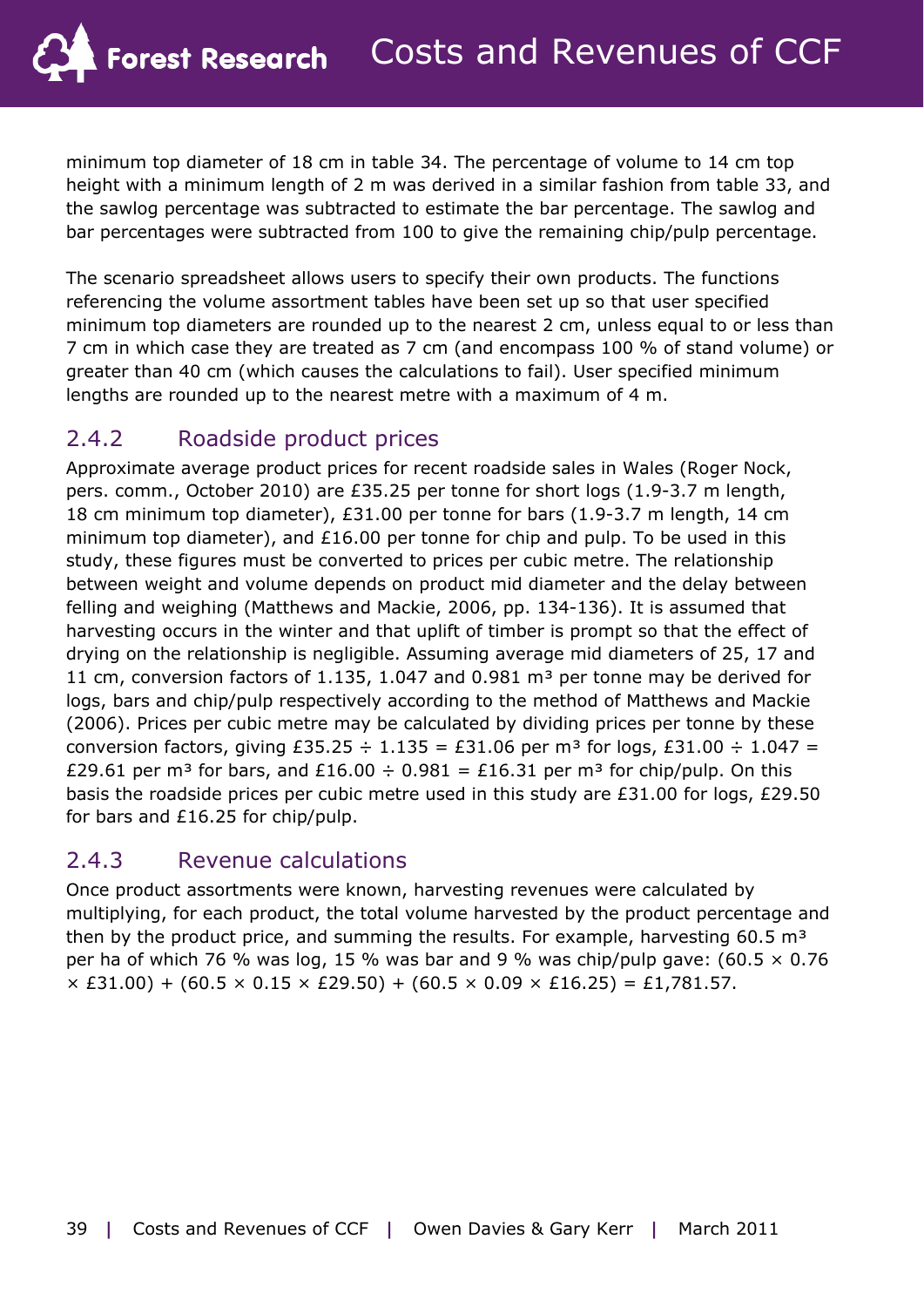### 2.5 Financial comparisons

All financial comparisons between scenarios are on the basis of net present values (NPVs), i.e. the sum of discounted revenues minus the sum of discounted costs (Price, 1989). Factors which directly affect the calculations of discounted cash flows are the start point for comparisons, the timescale over which cash flows are compared, and the discount rate.

#### 2.5.1 Start point for comparisons

In the description of scenarios (section 2.1) it was stated that the detailed scheduling of operations in each began when the initial stand was 25 years old, as up to age 23 management was assumed not to differ. The financial comparison of scenarios uses the same start point, so that year 1 for discounting purposes is year 25 of the initial stand. Hanewinkel (2001) similarly started comparisons of diverging management regimes in Norway spruce with stands 30 years old. Given that cash flows up to this point are assumed to be identical in all scenarios, starting financial comparisons earlier in the rotation of the initial stand would affect only absolute and not relative NPVs for infinite series of rotations, i.e. the ranking of scenarios would not change, because all future cash flows would still be taken into account and would be shifted uniformly into the future. It is important to recognise that changing the start point could change the relative ranking of scenarios when considered over finite time horizons, however, as doing so may alter which cash flows are included in or excluded from calculations. For example, starting comparisons four years earlier would exclude a set of final felling costs and revenues from scenario SS1 for a 100 year time horizon (currently at year 97, Table 2) but would still include final felling cash flows in scenario SS2 (currently at year 96, Table 3). The choice of the exact start point for comparisons is essentially arbitrary, and this must be borne in mind when interpreting results.

#### 2.5.2 Timescales for comparisons

The start point has been shown to interact closely with the length of finite time horizons for comparisons. Like the choice of start point, the choice of length of a finite period for comparing cash flows is arbitrary and the effect of excluding cash flows beyond the time horizon must be considered when interpreting results. Despite this disadvantage in comparison with considering cash flows in perpetuity, the use of finite time horizons is not without precedent (e.g. Knoke and Plusczyk, 2001) and does have advantages. Although the use of discounting may partly be justified in terms of time preference and the greater importance attached to benefits accruing or costs arising closer in time (Price, 1989), the information needs of the decision making processes of some stakeholders may be better supplied by considering a short timescale (e.g. ten years in the study of Emmingham *et al*., 2002) than by applying a high discount rate. Indeed the original brief for this study as communicated to Forest Research staff was to consider the cost implications of transformation and CCF over the next 100 years. A short time horizon is particularly pertinent in the face of government spending reviews in Britain, which may severely curtail the financial resources available for the management of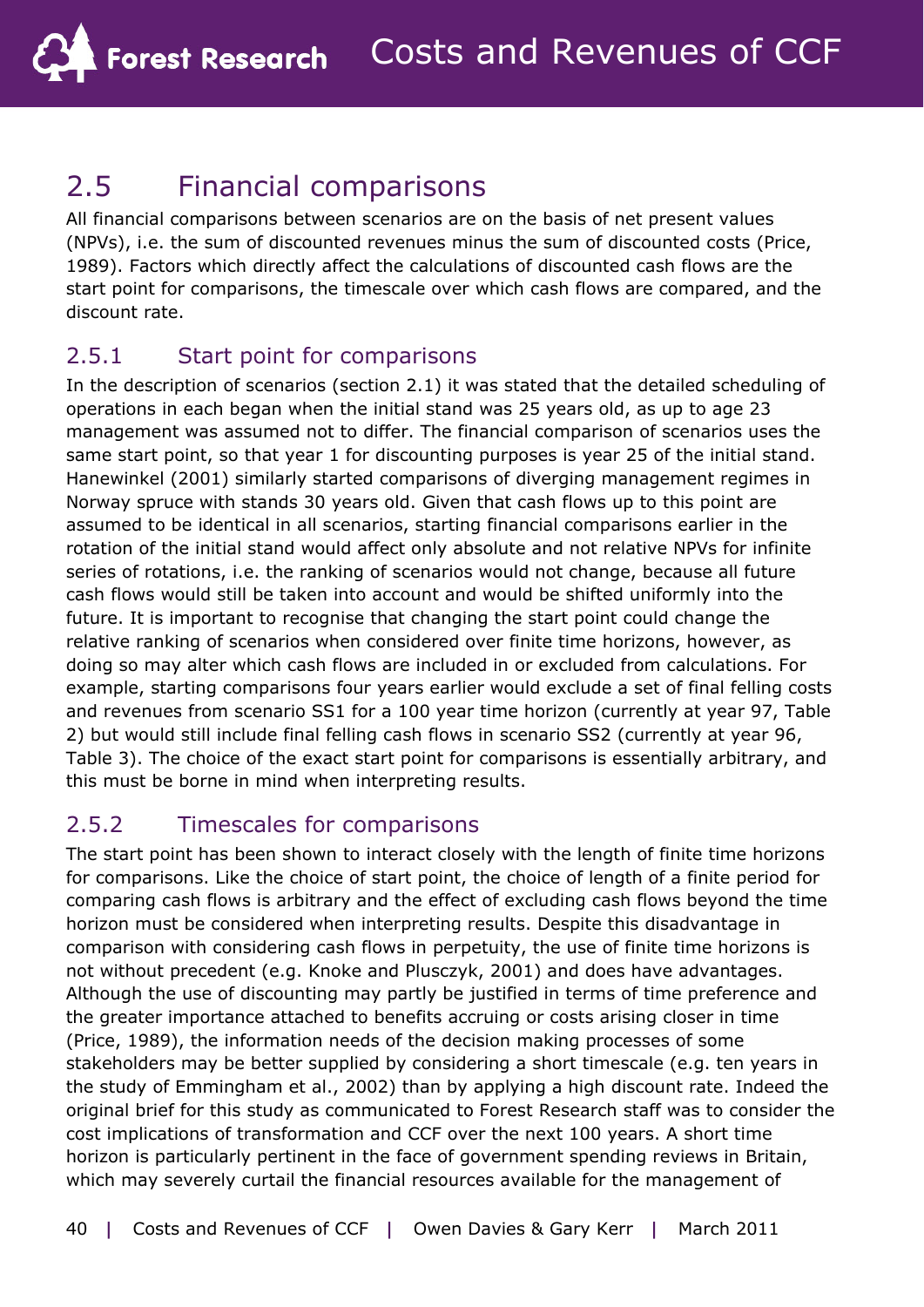publicly owned forests and potentially, if grant aid is affected, of privately owned forests. Future benefits, however great, cannot be achieved if short-term costs are too great to be borne.

Having established that finite time horizons for financial comparisons are arbitrary and require careful interpretation, two were chosen for this study. The 100 year horizon of the original study conception has been retained, which is twice the length of the time period stated to be covered by forestry strategies such as *Woodlands for Wales* (Welsh Assembly Government, 2009). This might be considered a medium-term assessment in a forestry context. A 20 year time horizon is also included, equivalent to the period covered by the 2005 UK softwood production forecast (Halsall *et al*., 2006), to provide an indication of short-term consequences.

A consideration of cash flows in perpetuity, assuming an indefinite series of identical rotations or, in the case of scenario SS4, an indefinite continuation of the steady-state cycle of cohorts, forms the basis of the third timescale for comparisons. This avoids the artificial exclusion of cash flows beyond finite time horizons and allows comparisons to be made with similar studies.

#### 2.5.3 Discount rate

The choice of discount rate can profoundly affect financial comparisons by altering the weight attached to cash flows at different points in time; the higher the discount rate, the greater the effect of any delay in realising cash flows in diminishing their contribution to net present value. As this study is set in the context of the British state forestry service, the discount rate recommended in the Treasury *Green Book* (H.M. Treasury, 2003) has been adopted. The *Green Book* specifies that a declining rate is appropriate when considering long-term investments, justifying this in terms of uncertainty about the future (H.M. Treasury, 2003, p. 98); the rates applied according to the time period under consideration are given in Table 17.

| Time period<br>(years)      | $0 - 30$ | $31 - 75$ | 76-125 | 126-200 | 201-300 | $301+$ |
|-----------------------------|----------|-----------|--------|---------|---------|--------|
| <b>Discount rate</b><br>(%) | 3.5      | 3.0       | 2.5    | 2.0     | 1.5     | 1.0    |

**Table 17** Declining discount rate according to time period.

While this schedule of declining discount rate is used by default in analyses, the analysis spreadsheet gives the user the options of specifying the starting discount rate and of choosing whether or not to use a declining rate. If the option to use a declining rate is enabled and the starting rate is greater than 1.0 %, the rate declines in 0.5 % steps in the same time periods as in Table 17 to a minimum of 1.0 %. If the option to use a declining rate is disabled or the chosen starting rate is 1.0 % or less, the starting rate is applied in all time periods.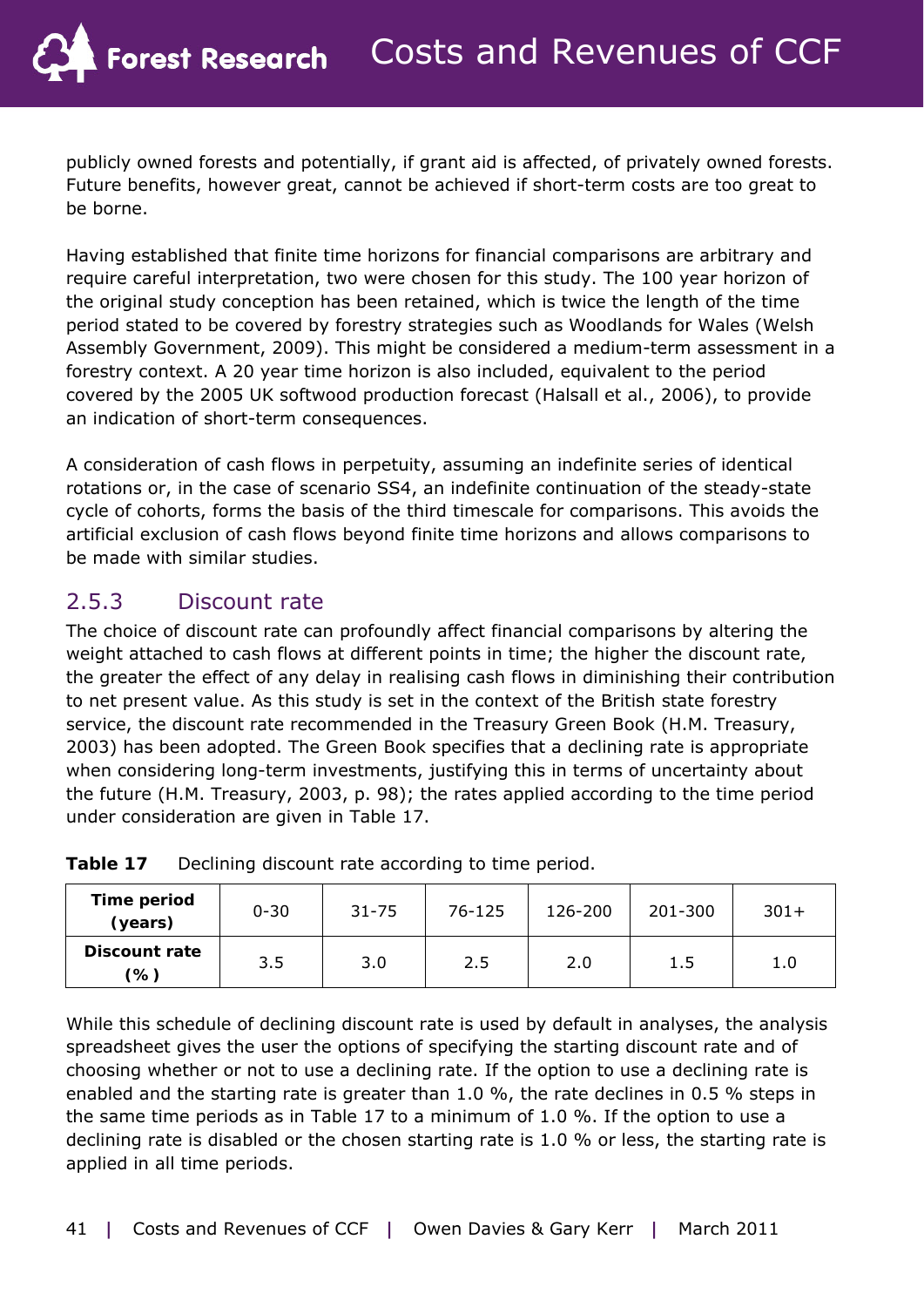#### 2.5.4 Calculations

Discounted cash flows are calculated using the equations given by Price (1989). For the first 300 years of each scenario discounted cash flows are calculated individually because of the complicating effect of the declining discount rate. All such discounted present values (PVs) are calculated as:

PV of cash flow  $EX = EX / (1 + r)^t$ (Eq. 3)

where  $r =$  decimal discount rate (i.e. % discount rate divided by 100)  $t =$  time (years) until cash flow occurs

For example, a respacing cost of -£700 per ha occurring in year 43 of scenario SS2 is discounted at a rate of 3.0 % to give a PV of  $-£196.38$  ( $-£700$  / (1.03)<sup>43</sup>).

From year 301 onwards, when there is no further decrease in the discount rate, the present values of ongoing annual costs are calculated as:

PV of annual cost  $EX$  in perpetuity = PV  $_{301} \times (1 + r) / r$  (Eq. 4)

where PV  $_{301}$  = PV of annual cost £X at year 301

For example, the annual mammal control cost of -£9.00 per ha in scenario SS3 is discounted for each individual year up to 300, then from year 301 to the indefinite future, at a discount rate of 1.0 %, is calculated as -£9.00 / 1.01  $^{301}$  x 1.01 / 0.01 =  $-645.48$ .

For all other cash flows, the present value from year 301 to the indefinite future is calculated using their present value at their first occurrence after year 300 and the following equation:

PV of cash flow  $EX$  in perpetuity = PV  $_t \times (1 + r)$   $\frac{7}{7}$  ( $(1 + r)$   $\frac{7}{7}$  $(Eq. 5)$ 

where  $PV_t = PV$  of cash flow  $EX$  at year *t*, being the first occurrence after year 300

For example, in scenario SS4 the final felling of a cohort first occurs after year 300 at year 321, yielding revenues of £5,794.20 per ha. As a new cohort arises every 21 years, the final felling of a cohort also occurs every 21 years. The present value of these revenues from year 301 to the indefinite future, at a discount rate of 1.0 %, is therefore calculated as £5,794.20 / 1.01  $^{321}$  × 1.01  $^{21}$  / (1.01  $^{21}$  – 1) = £1,259.97.

Net present values for the three timescales are calculated simply by summing present values of all costs and revenues from years 1-20 (NPV  $_{20}$ ), years 1-100 (NPV  $_{100}$ ), and years 1-300 plus PVs from year 301 to the indefinite future (NPV  $_{\infty}$ ).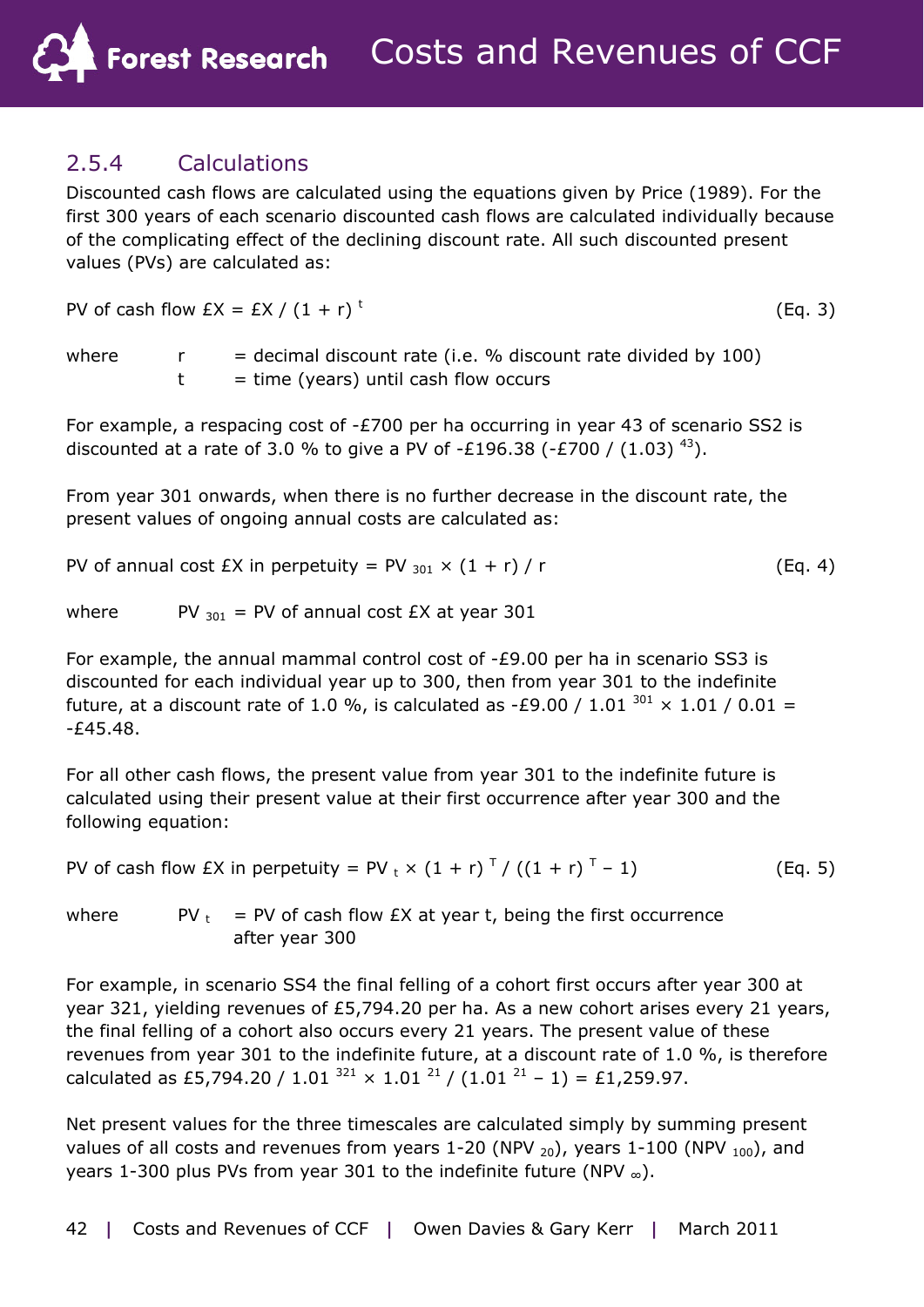### 2.6 Factors not accounted for

It has already been noted that this is a strictly financial cost-benefit analysis, dealing only with the direct tangible costs and revenues of forest operations. No attempt has been made to quantify the effects of the different scenarios on the provision of wider ecosystem services, and the financial comparisons must be interpreted in this light.

Other species could have been considered and other scenarios formulated, some of which are considered in the discussion of results. Within the context of the current series of scenarios, however, other issues could have been addressed, and some major points to consider when comparing the scenarios are briefly discussed below.

#### 2.6.1 Genetic changes

Given the very substantial commitments which have been made to selective breeding of Sitka spruce (Rook, 1992), scenarios SS1 and SS3 could be reformulated using genetically improved stock for replanting or underplanting. The use of improved stock may lead to substantial increases in volume production (Lee and Matthews, 2004) without any apparent decrease in timber quality (Mochan *et al*., 2008). Tree nursery catalogues show that there is an increased cost associated with genetically improved plants, particularly if the highest quality vegetatively propagated stock is used (e.g. Christie Elite Nurseries field grown conifers catalogue, http://www.christieelite.co.uk/Field-Conifers.html, accessed 13/10/2010); thus in the short term restocking and underplanting costs are increased. However, the more rapid growth of the resulting stand, which has been represented in the past by an increase in yield class (Lee, 1992), has the effect of both increasing and bringing forward in time all future harvesting revenues. Unless a high discount rate has the effect of unduly increasing the significance of the early costs at the expense of the more distant revenues, the planting of improved Sitka spruce is highly likely to increase the net present value of scenarios SS1 and SS3.

It has been suggested that dysgenic effects of selective felling during the transformation process may have a negative effect on the growth and yield of future cohorts (Price, 2003; Price and Price, 2006). This assumes the early removal of the most vigorous trees in single tree selection systems, thereby eliminating them as future potential parent trees. However, in the transformation scenarios presented in this study, early crown thinnings are intended to favour the best formed and most vigorous trees (Mason and Kerr, 2004; Davies *et al*., 2008; Kerr and Haufe, 2011) rather than remove them. Although these trees do represent the ultimate crop trees in each scenario, they are expected to persist long enough to contribute seed to natural regeneration. By removing exceptionally coarse trees or those most lacking in vigour, early thinnings should improve the overall genetic quality of successor crops.

#### 2.6.2 Timber quality, products and prices

No attempt is made in this study to quantify the effects of management on timber quality in the different scenarios, although understanding of the effects of silviculture on timber quality continues to increase (Macdonald and Hubert, 2002; Moore *et al*., 2009;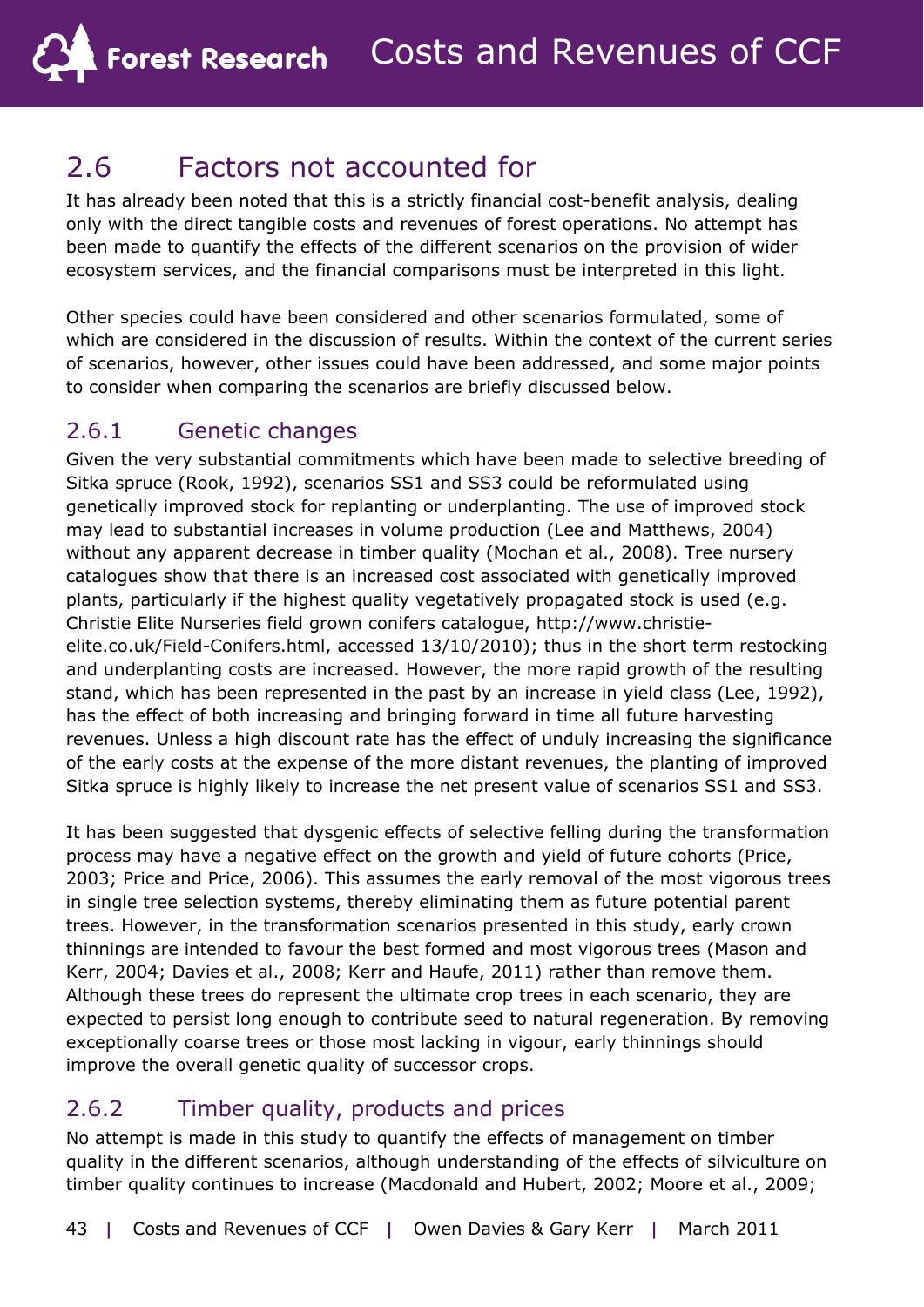Macdonald *et al*., 2010). Explicitly modelling the effects on quality might facilitate more sophisticated modelling of product assortments and therefore revenues. The current approach to product assortments is basic, and is designed simply to optimise the proportion of logs. This will obviously lead to sub-optimal financial results if other products command higher prices, as is currently the case with small dimension fencing material in Wales (Roger Nock, pers. comm.).

Timber prices may vary considerably over time (Knoke *et al*., 2001) and there is currently much uncertainty about the future value of large dimension Sitka spruce logs in Britain. No attempt is made in this study to predict future trends in timber prices, any more than an attempt is made to predict future trends in costs, but it must be recognised that this is a major uncertainty with a very great influence on financial comparisons of silvicultural scenarios.

The maximum mean stem diameter removed in final fellings of stands or cohorts increases from scenario SS1 to SS4 from 33.8 to 54.1 cm, with a corresponding increase in the proportion of log material under the assumptions given in section 2.4.1 from 89 to 97 %. Any change in log prices is therefore likely to have a greater effect on scenario SS4 than SS1, for instance. As the interaction of product assortments and prices is a major source of uncertainty in financial comparisons, these factors are included in a sensitivity analysis (see section 2.7).

#### 2.6.3 Risk and stochastic events

Uncertainty extends beyond product prices to rising fuel costs, changes in harvesting technology, policy limitations on practices, the effects of climate change, the depredations of insects, wind damage and other such largely unpredictable factors. These factors have not been taken into account in this study, and no attempt has been made to model stochastic events such as disease outbreaks or windthrow. Knoke *et al*. (2001) contended that the failure to take into account risk is acceptable only if the risks are equal among alternatives, and that if they are not equal comparisons of alternatives may be misleading. This must be borne in mind when interpreting results, as not only are the risk factors themselves unpredictable, but in addition the relative susceptibility of stands under different management are largely unknown.

Major disease and pest outbreaks in British forests are topical issues at present, with *Phytophthora ramorum* severely affecting Japanese larch (*Larix kaempferi* (Lindl.) Carrière) in the southwest (Brasier and Webber, 2010) and a breeding population of the pine-tree lappet moth *Dendrolimus pini* having recently been found in Scotland (Green, 2009). Of potential significance for the future of Sitka spruce is the recent expansion of the range of the great spruce bark beetle *Dendroctonus micans* (Green, 2010). It has been suggested that the risk of such outbreaks may be increased by climate change (Broadmeadow *et al*., 2009), and the potential economic effects are substantial (Price, 2010). Crucially for this study, however, there is very little evidence to indicate how the management of monocultures may influence the risk of damage. The limited information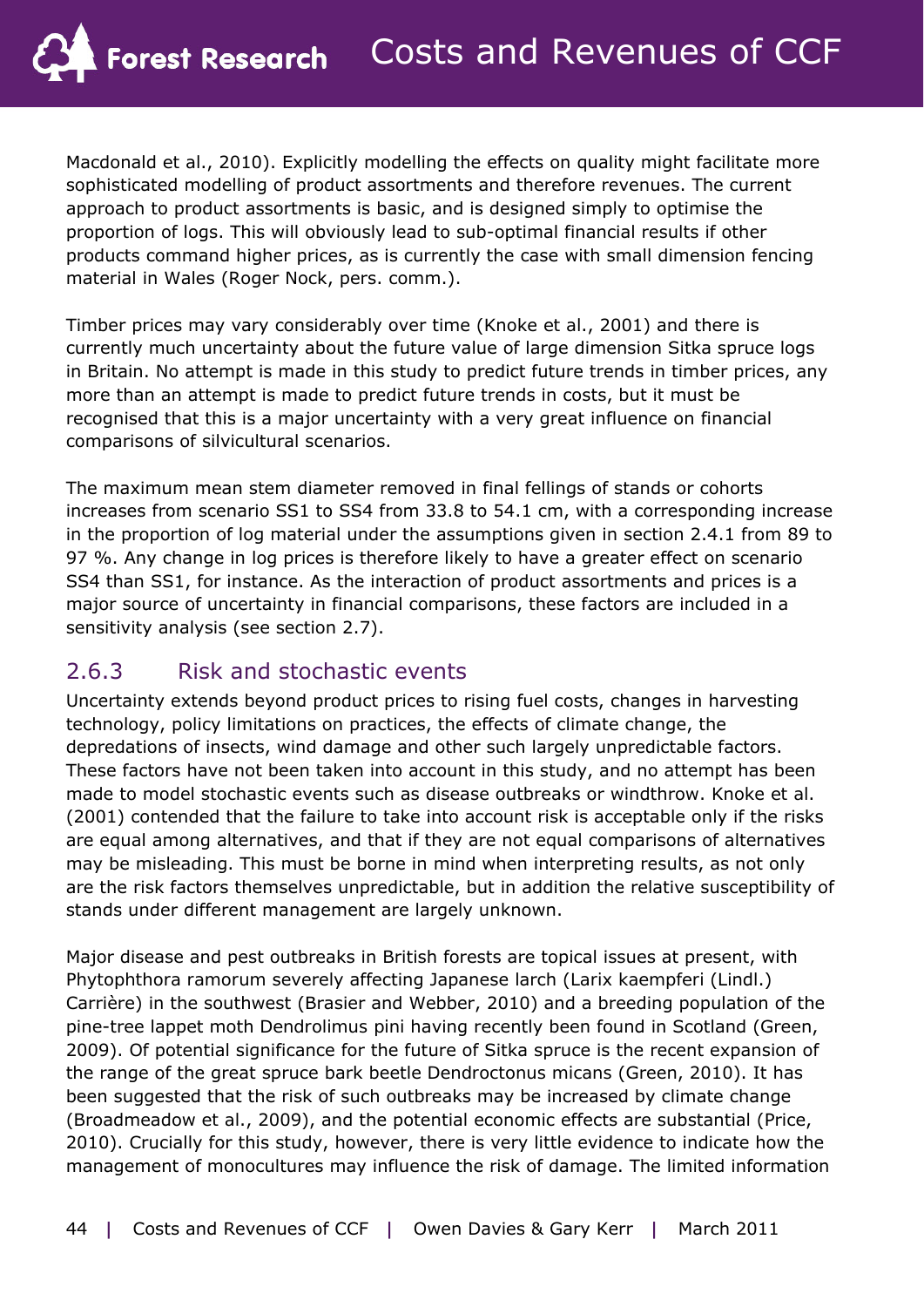on the effects of different regeneration strategies on the susceptibility of seedlings to damage by *Hylobius abietis* has already been taken into account in formulating the scenarios (sections 2.1.1 and 2.3.2). Research findings suggest that the green spruce aphid *Elatobium abietinum* infests spruce seedlings more densely when they are grown in shade rather than in the open (Bertin, 2009), which may have implications for the success of natural or artificial regeneration under a canopy. The consequences of continuous cover forestry for infection by *Heterobasidion annosum* butt rot are unclear. While it is currently extremely difficult to quantify these risks, they must be considered when comparing silvicultural alternatives.

The potential for wind damage is a risk which must be borne in all forests. Even if site conditions are assumed to be such that endemic windthrow is minimal, the threat of catastrophic windthrow remains (Miller, 1985). However, it appears that there is little difference in windthrow risk between regular and irregular Sitka spruce stands on relatively sheltered sites (Mason, 2002). Guidance on the selection of sites suitable for continuous cover forestry is generally to avoid areas of high wind risk (Mason and Kerr, 2004). Therefore, while it is unrealistic to assume that there is no wind risk, there may at least be some basis for assuming that there are no substantial differences between scenarios in the susceptibility of the stands to wind damage if they are assumed to occupy sheltered sites. The effects of climate change on wind risk are still uncertain, though the risk seems likely to increase (Broadmeadow *et al*., 2009), but given the assumption of a relatively sheltered site there does not appear to be any reason to expect a greater increase in risk for any scenario in particular.

While changes in the suitability of the local climate for Sitka spruce, for example in terms of moisture deficit (Broadmeadow *et al*., 2009) might be expected to affect all scenarios equally, there is a suggestion that the more equable climate within stands managed under continuous cover, particularly in terms of humidity, may be advantageous (Kirby *et al*., 2009).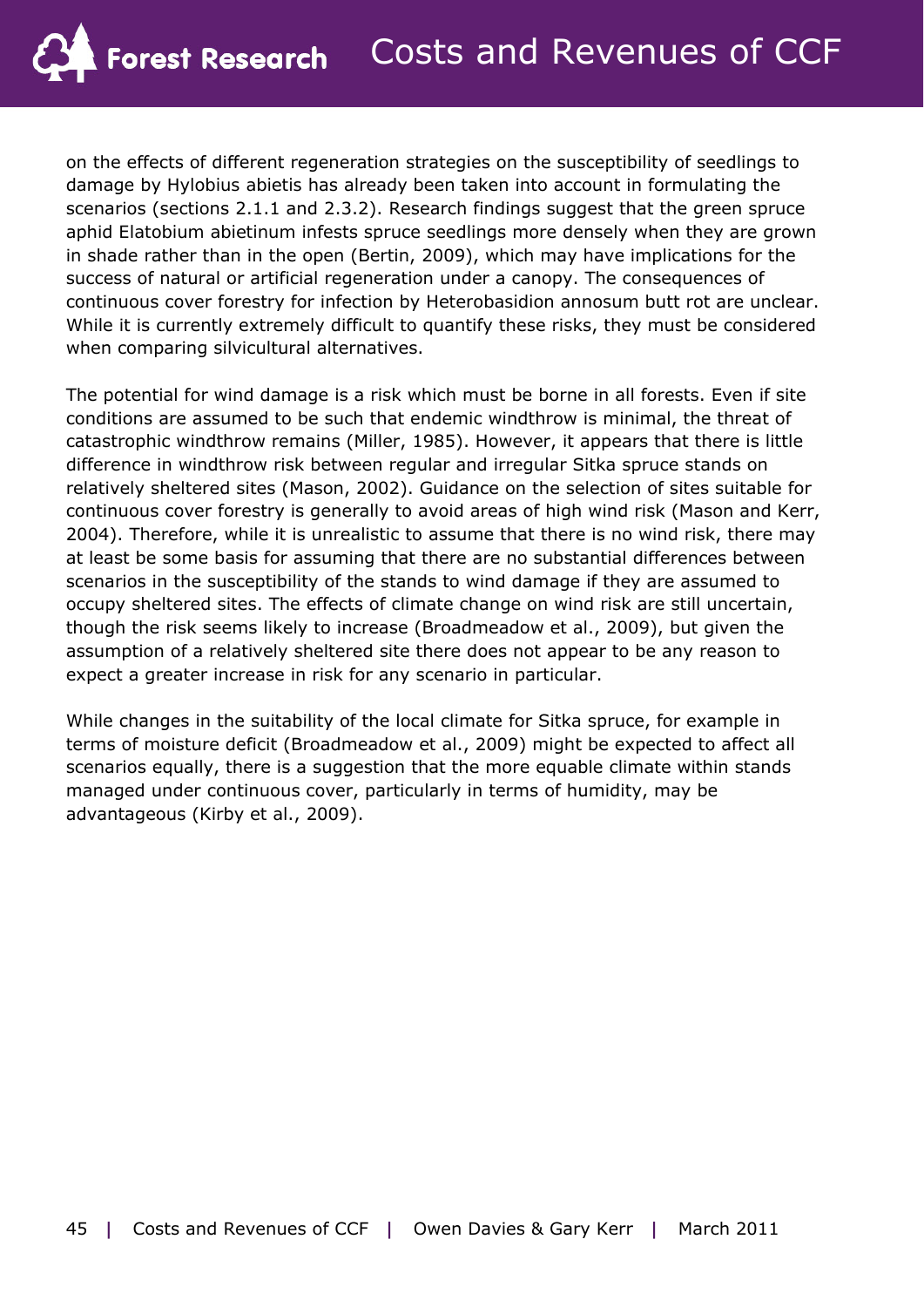### 2.7 Sensitivity analysis

Calculating the net present values for all four scenarios using the assumptions outlined above simply results in 12 figures; one value of NPV  $_{20}$ , NPV  $_{100}$  and NPV  $_{\infty}$  for each scenario. This is meaningful only in terms of comparing these exact scenarios. In order to draw any more general meaning from the results there must be some indication of which factors most strongly influence the relative profitability of different silvicultural approaches. An impression of this may be achieved via a sensitivity analysis.

Sensitivity analysis in this study is complicated by the fact that, even if the schedules of operations, yield data and basic harvesting productivity relationships are kept constant, there are 51 inputs which may be individually adjusted by the user in the analysis spreadsheet, encompassing costs, revenues and discounting variables. Attempting to analyse the simultaneous adjustment of all these inputs is unlikely to yield comprehensible results. For this reason, only the inputs discussed below are considered, with each varied in isolation.

#### 2.7.1 Management overheads

Of all the cost data in this study, the figures for management overheads have the weakest objective basis. The figure for scenario SS1 has some basis in current experience but the relative figures for the other scenarios are more speculative. It therefore seems prudent to consider how sensitive the results are to these overheads. Published figures give little indication of what the range of management costs might be. Andreassen and Øyen (2002) assumed a 50 euro administration cost for each harvesting operation. Hubert *et al*. (2000) assumed management costs of £50-90 per ha for respacing and considered costs of  $E2-3$  per m<sup>3</sup> for harvesting, but did not attach management costs to other operations. Knoke *et al*. (2001) did not itemise overhead costs, which included taxes, buildings, and roads in addition to management staff costs.

With such a limited evidence base the range of value explored is relatively arbitrary. In addition to the default value of £29.75 per ha per year, costs of approximately 50 % (£15.00) and 150 % (£45.00) are tested, giving three base cost situations:

- 1. Reduced overhead of £15.00 per ha per year.
- 2. The baseline cost of £29.75 per ha per year.
- 3. Increased overhead of £45.00 per ha per year.

In addition to these different overhead costs, different relative costs for the four scenarios are tested at the default baseline cost of £29.75, as follows:

- 1. Relative costs SS1-4 100 %.
- 2. Relative costs SS1 100 %, SS2 150 %, SS3 150 %, SS4 200 % (baseline assumptions).
- 3. Relative costs SS1 100 %, SS2 200 %, SS3 200 %, SS4 400 %.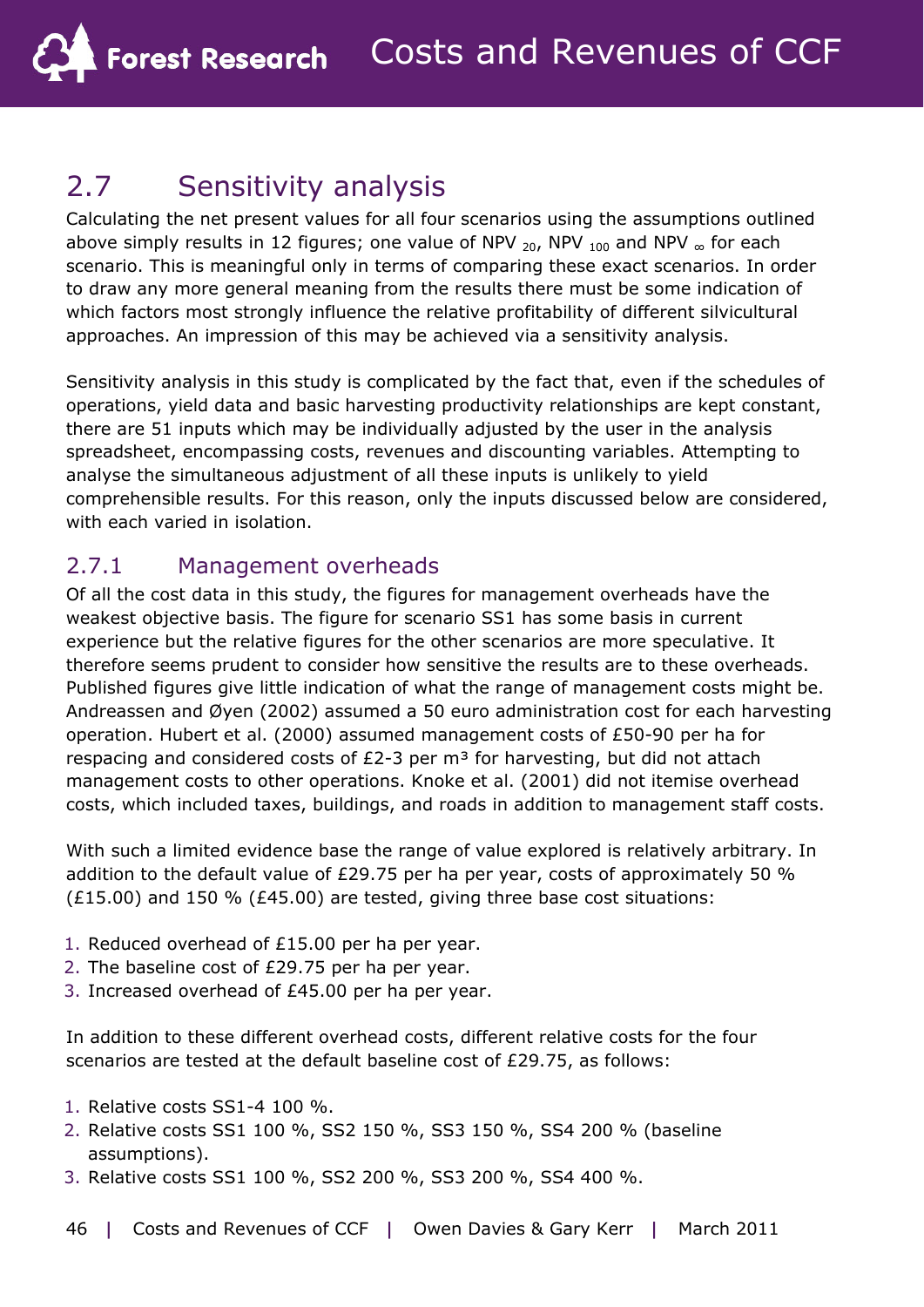#### 2.7.2 Product prices

The range and value of products cut, which along with the actual volumes harvested are the sole determinants of revenues in the scenarios, necessarily have a profound influence on the financial comparison of alternatives. Some of the deficiencies in the treatment of product assortments in this study have already been highlighted. To investigate potential effects on financial comparisons, three product price variations are considered, namely:

- 1. An increased value of  $£20.00$  per m<sup>3</sup> for chip/pulp, potentially representing increased demand for biofuel.
- 2. Product prices as per baseline assumptions.
- 3. A high sawlog premium price of  $£40.00$  per m<sup>3</sup>.

#### 2.7.3 Discount rate

The discount rate used may also exercise a considerable influence over comparisons by adjusting the relative importance attached to cash flows more or less distant in time. The following rates are investigated:

- 1. 1.0 %, constant.
- 2. 3.5 %, declining (baseline assumptions).
- 3. 3.5 %, constant.
- 4. 6.0 %, declining.
- 5. 6.0 %, constant.

The higher the discount rate, the greater the effect of distance in time in diminishing the contribution of cash flows to net present value.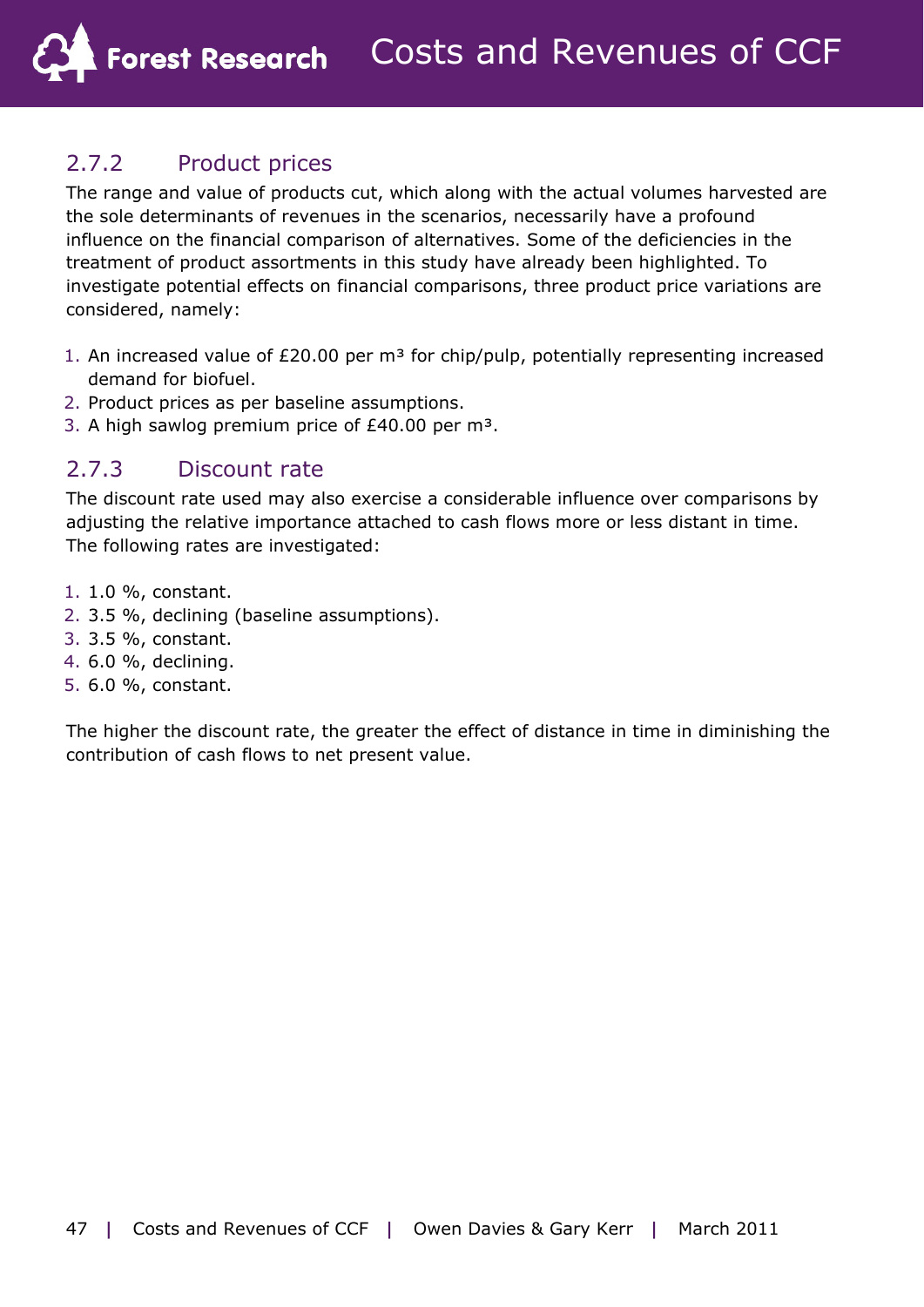# 3 Results

### 3.1 Net present values using baseline assumptions

The net present values derived using the baseline assumptions detailed in sections 2.1 to 2.5 are shown in Table 18. Immediately evident is the fact that none of the scenarios breaks even over the first 20 years. The management in scenarios SS2 and SS3 does not differ over this period so their NPVs are identical; they are also the least costly scenarios over this time period. For longer time horizons all scenarios have positive values, but the ranking changes over 100 years with SS1 showing the highest net present value. Considering cash flows in perpetuity alters the ranking once again, with scenario SS2 showing the highest NPV.

These figures are reproduced in Table 19 in relative form. For each timescale, relative net present values are calculated using the NPV for scenario SS1, representing current standard practice, as 100 %. This demonstrates that scenario SS4 is 10 % less costly than scenario SS1 over 20 years while scenarios SS2 and SS3 are 17 % less costly. While scenarios SS3 and SS4 are less than half as valuable as SS1 over 100 years, scenario SS2 is only 5 % less valuable. When cash flows into the indefinite future are considered, scenario SS2 is 20 % more valuable than SS1. Scenario SS4 becomes considerably more valuable over this timescale, but SS3 retains a relatively low value.

| Scenario        | Net present value per hectare considering cash flows |              |               |  |
|-----------------|------------------------------------------------------|--------------|---------------|--|
|                 | to 20 years                                          | to 100 years | in perpetuity |  |
| SS <sub>1</sub> | $-E724$                                              | £3,790       | £4,689        |  |
| SS <sub>2</sub> | $-E600$                                              | £3,611       | £5,621        |  |
| SS <sub>3</sub> | $-E600$                                              | £1,653       | £2,802        |  |
| SS4             | -£651                                                | £1,465       | £4,293        |  |

**Table 18** Net present values using baseline assumptions.

| <b>Scenario</b> | Relative net present value per hectare considering cash flows |              |               |  |
|-----------------|---------------------------------------------------------------|--------------|---------------|--|
|                 | to 20 years                                                   | to 100 years | in perpetuity |  |
| SS1             | $-100.0%$                                                     | 100.0 %      | 100.0 %       |  |
| SS <sub>2</sub> | $-82.9%$                                                      | 95.3 %       | 119.9 %       |  |
| SS <sub>3</sub> | $-82.9%$                                                      | 43.6 %       | 59.8 %        |  |
| SS4             | $-89.9\%$                                                     | 38.7 %       | 91.6 %        |  |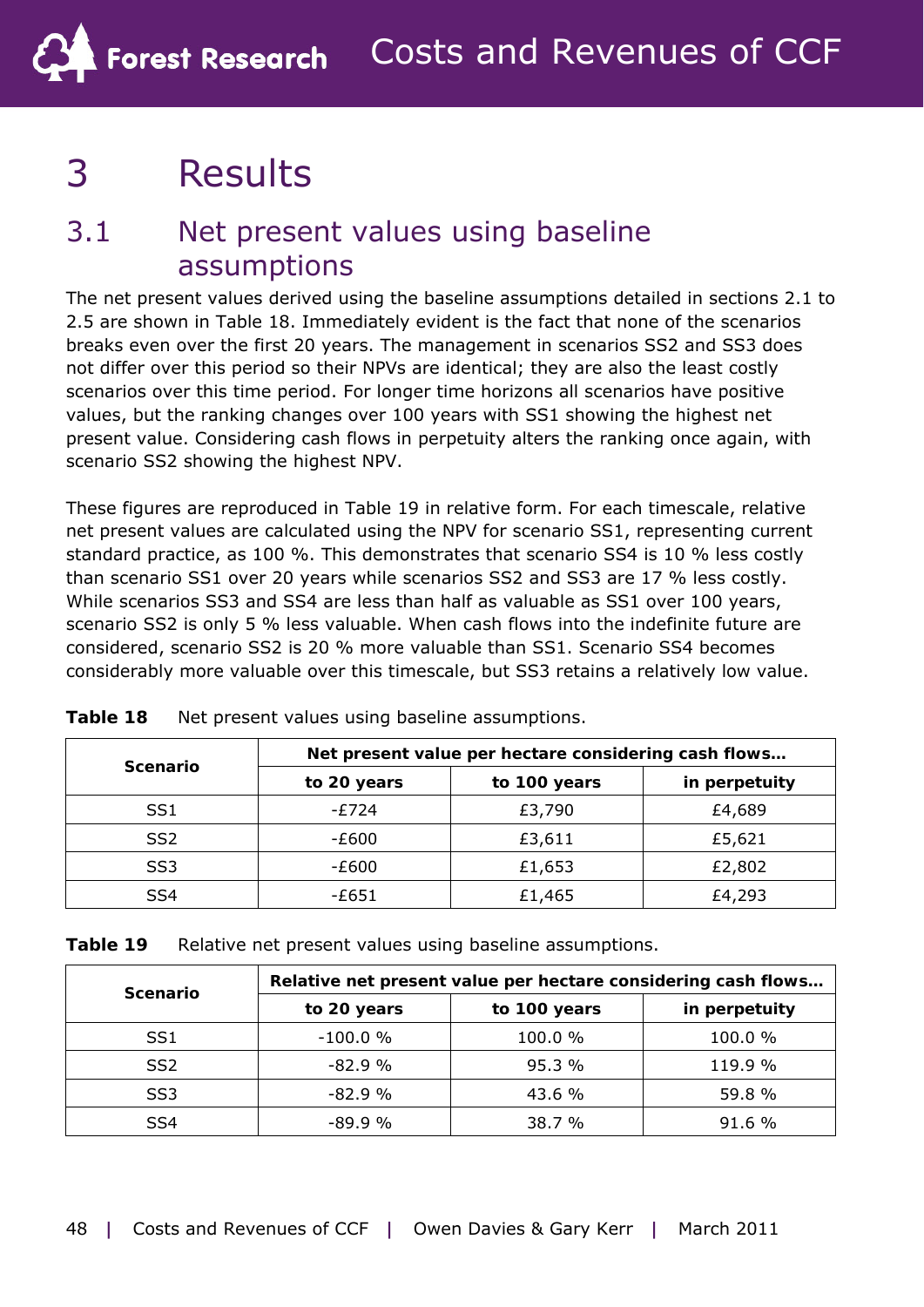On the basis of these net present values, scenario SS2, transformation to a simple structure with successful natural regeneration, is the least costly option in the short term, roughly equally as valuable as current standard practice over the medium term, and the most valuable option in the long term. Scenario SS4, transformation to a complex structure, yields the lowest net returns over the medium term, but is only slightly less valuable than standard practice in the long term; this diminution in value should be considered in the light of any increase in ecosystem service provision which might be attributed to this management type.

### 3.2 Volume outturn using baseline assumptions

The total volume outturn for each scenario is set by the growth and yield data described in section 2.2. The breakdown of that volume into individual products, however, depends on the product specifications set by the user. Tables 20 and 21 show the volume outturn over the first 20 and 100 years respectively of each scenario on the basis of the product specifications given in section 2.4.1. In the short term (Table 20), scenario SS4 yields the greatest volume of timber and the highest proportion of log material because of initial heavy crown thinnings. The intermediate thinnings at marginal intensity in scenario SS1 yield the smallest total volume, the lowest proportion of log material and the highest proportion of chip and pulp. In the medium term (Table 21), the ongoing transformation to a complex structure in scenario SS4 yields a relatively low total volume but the highest proportion of logs. Scenario SS2, transformation to a simple structure with successful natural regeneration, yields both the greatest average annual volume outturn and the greatest volume of log material.

| <b>Scenario</b> |                | Mean annual volume outturn (m <sup>3</sup> per ha per year) |                 |       |
|-----------------|----------------|-------------------------------------------------------------|-----------------|-------|
|                 | <b>Sawlogs</b> | <b>Bars</b>                                                 | Chip/pulp       | Total |
| SS <sub>1</sub> | $2.8(27.3\%)$  | $3.3(32.3\%)$                                               | 4.2 $(40.3\% )$ | 10.3  |
| SS <sub>2</sub> | 4.0 $(31.1\%)$ | 4.0 $(30.6 %)$                                              | 5.0 $(38.3\%)$  | 13.0  |
| SS <sub>3</sub> | 4.0 $(31.1 %$  | 4.0 $(30.6 %)$                                              | 5.0 $(38.3\%)$  | 13.0  |
| SS4             | 4.8 (35.3 %)   | 4.2 $(31.0 %)$                                              | 4.6 $(33.8\%)$  | 13.7  |

| Table 20 Volume outturn over 20 years using baseline assumptions. |
|-------------------------------------------------------------------|
|                                                                   |

| Table 21 | Volume outturn over 100 years using baseline assumptions. |
|----------|-----------------------------------------------------------|
|----------|-----------------------------------------------------------|

| <b>Scenario</b> | Mean annual volume outturn (m <sup>3</sup> per ha per year) |                |               |       |
|-----------------|-------------------------------------------------------------|----------------|---------------|-------|
|                 | <b>Sawlogs</b>                                              | <b>Bars</b>    | Chip/pulp     | Total |
| SS <sub>1</sub> | $11.1(70.5\%)$                                              | $2.3(14.4\%)$  | $2.4(15.0\%)$ | 15.7  |
| SS <sub>2</sub> | 11.8(71.3%)                                                 | $2.2(13.3\%)$  | $2.5(15.3\%)$ | 16.6  |
| SS <sub>3</sub> | $8.0(64.1\%)$                                               | $2.0(16.3\%)$  | 2.4(19.7%)    | 12.4  |
| SS <sub>4</sub> | $9.2(71.9\%)$                                               | 1.6 $(12.4\%)$ | $2.0(15.8\%)$ | 12.9  |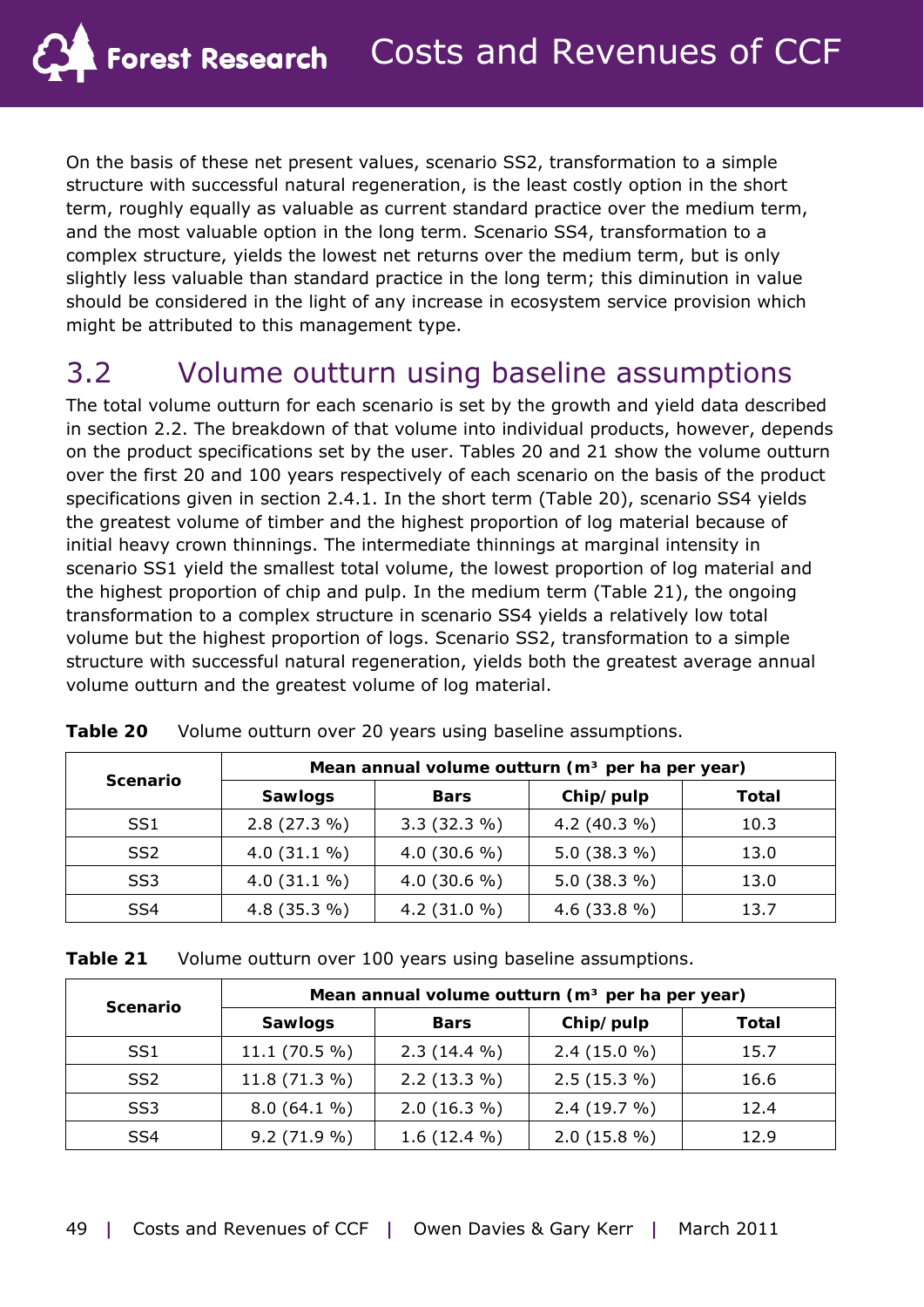### 3.3 Sensitivity analysis

In reporting the results of the sensitivity analysis, it is assumed that it is any change in the relative performance of the four scenarios that is of interest. Changes in the absolute performance of scenarios are noted only when they involve a change from a positive to a negative net present value.

#### 3.3.1 Management overheads

Net present values in perpetuity for all four scenarios at the three management overhead base costs tested are illustrated in Figure 5. It may be noted that for all three costs scenario SS2 has the highest NPV and scenario SS3 the lowest. The relative performance of scenarios changes only at the lower cost of £15.00 per hectare per year, when scenario SS4 moves from having the third highest value to having the second highest value. The lower cost also favours scenario SS4 over shorter time horizons (data not shown), particularly over the first 20 years when the rank of the scenario improves from second most costly to least costly. The higher cost of £45.00 worsens the performance of SS4 from second most costly to most costly over 20 years, but does not affect the ranking of scenarios over 100 years.

Changes in relative management cost (Figure 6) primarily affect the relative performance of scenario SS4, with scenario SS1 remaining the most valuable in all cases and SS3 generally the least valuable. When relative costs are equal for all scenarios, the performance of SS4 improves so that it becomes the second most valuable scenario. Conversely, when relative costs for transformation scenarios are increased, SS4 performs poorly, having the lowest NPV, while the difference in performance between SS1 and SS2 decreases substantially. Over shorter time horizons (data not shown), equal relative costs favour scenario SS4, increasing its rank from second most costly to least costly over 20 years, while higher costs for transformation scenarios naturally favour scenario SS1, increasing its NPV from most costly to least costly over 20 years.

#### 3.3.2 Product prices

Changes to product prices, even a very substantial premium on sawlogs, do not affect the ranking of scenarios by NPV in perpetuity (Figure 7). Nor do they affect the ranking of scenarios over 100 years, and over 20 years the only effect of the log premium is to greatly improve the performance of scenario SS4, which becomes the least costly option in the short term (data not shown).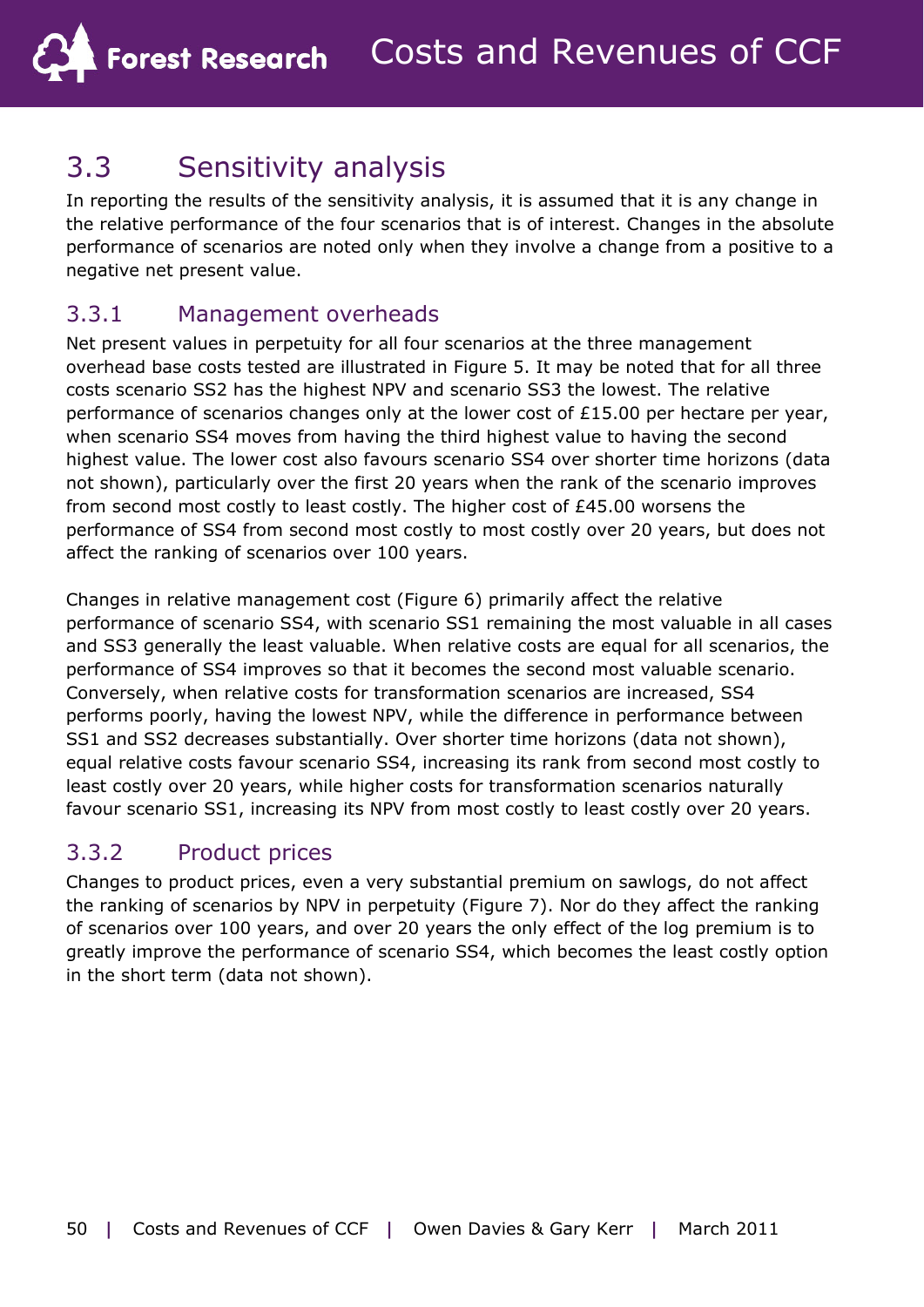





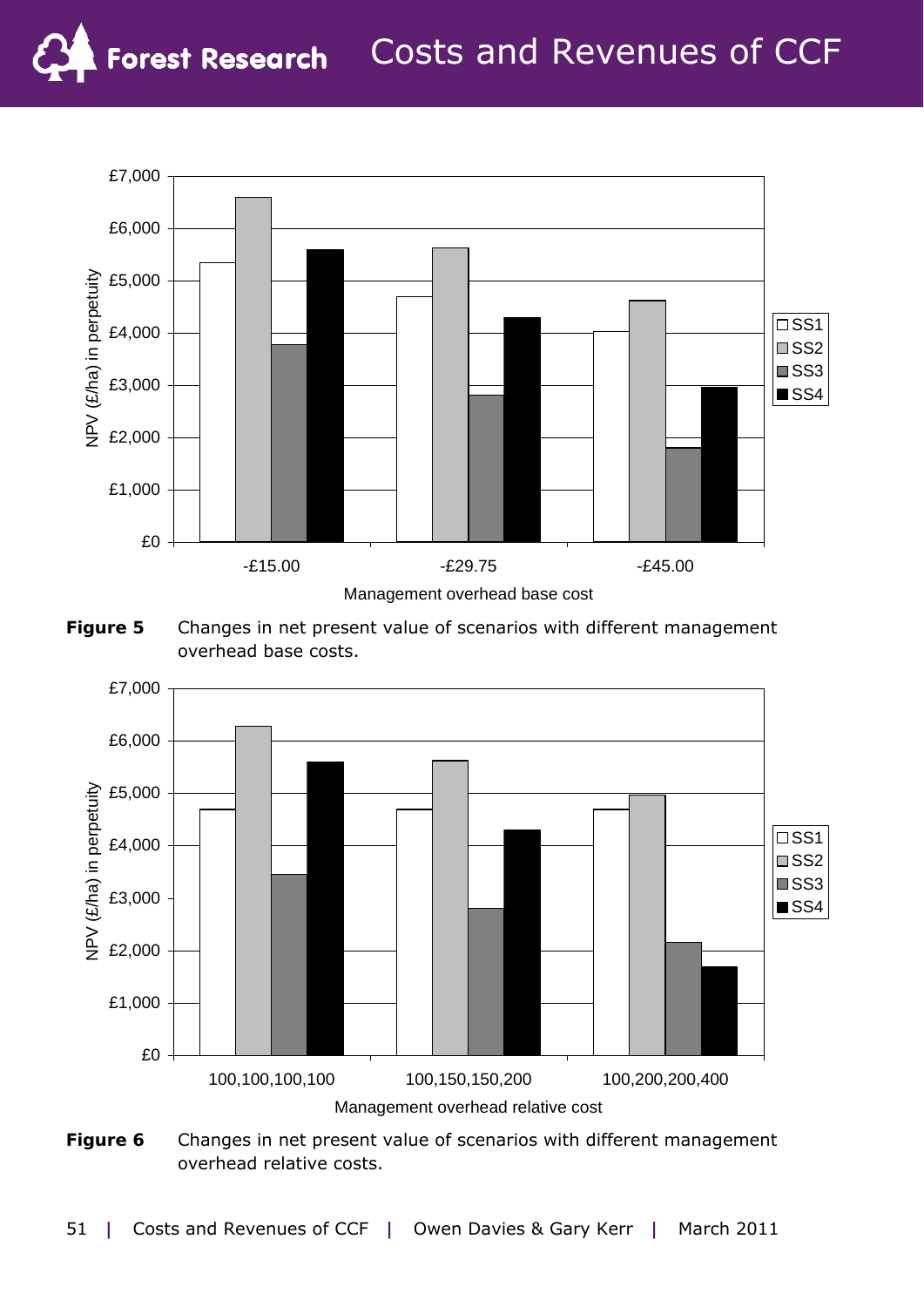

**Figure 7** Changes in net present value of scenarios with different product prices.

#### 3.3.3 Discount rate

The effects of different discount rates on net present values are shown in Figure 8. Compared to the default 3.5 % declining rate, a 1.0 % rate improves the relative performance of scenario SS4, making it the second most valuable option. A constant 3.5 % rate or a rate of 6.0 %, however, greatly diminishes the relative values of scenarios SS2 and SS4 so that SS1, clearfelling and replanting, becomes the most valuable option and, in the case of a 6.0 % rate, SS4 fails to achieve a positive NPV. Overall, SS2 performs best at low rates, SS1 rises from second to first place in terms of NPV at higher rates, and SS3 performs relatively poorly throughout.

Over shorter time horizons (data not shown), a change in discount rate has a smaller effect. The ranking of scenarios at 100 years only changes from that for baseline assumptions (where SS1 gives the highest NPV and SS4 the lowest) at a 1.0 % rate, when SS2 becomes the most valuable and SS3 the least valuable. Over 20 years, scenarios SS2 and SS3 always give the lowest overall cost and only the relative ranking of SS1 and SS4 changes; at 1.0 % or 3.5 % SS1 is the most costly, and at 6.0 % SS4 is the most costly.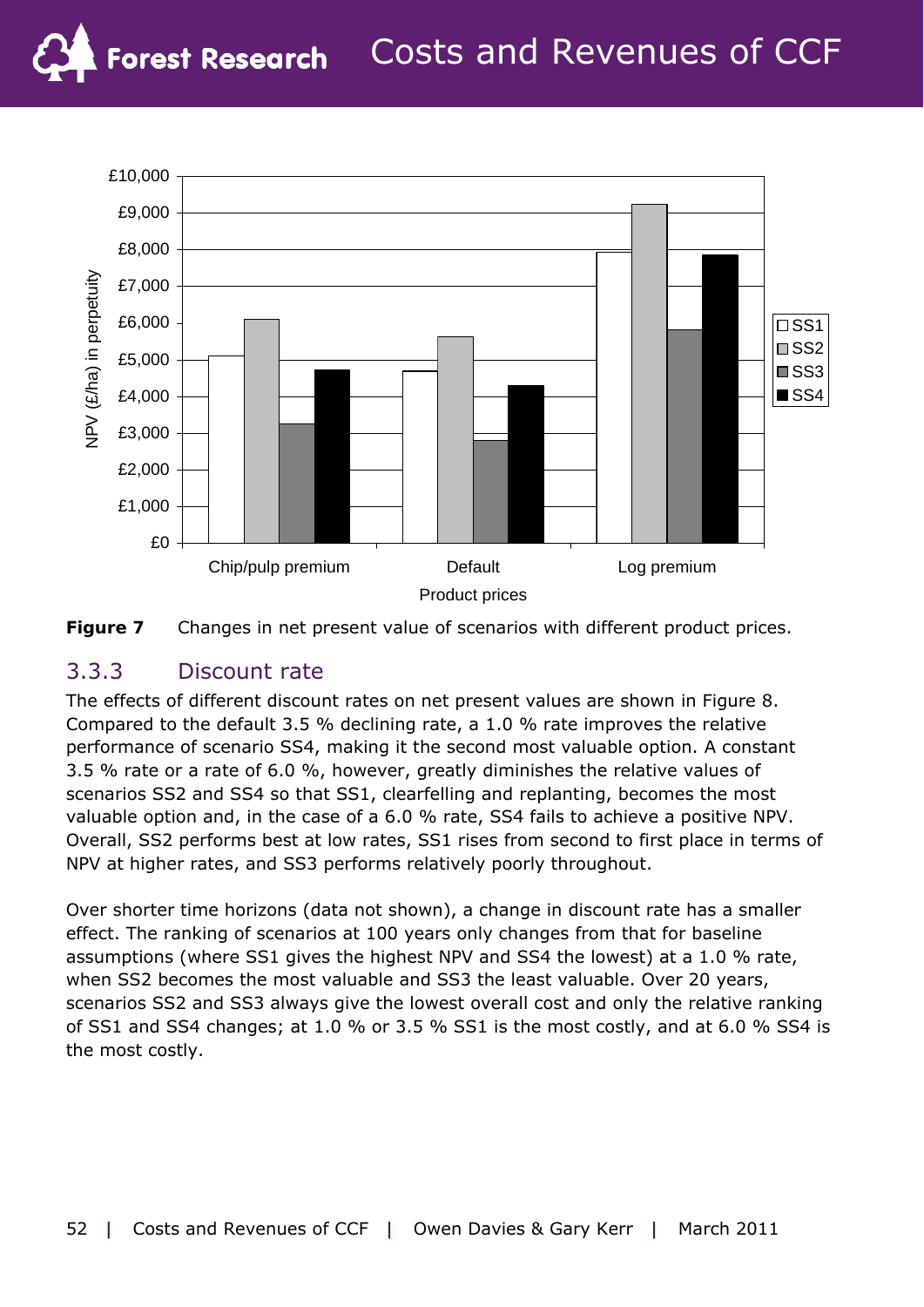

**Figure 8** Changes in net present value of scenarios with different discount rates.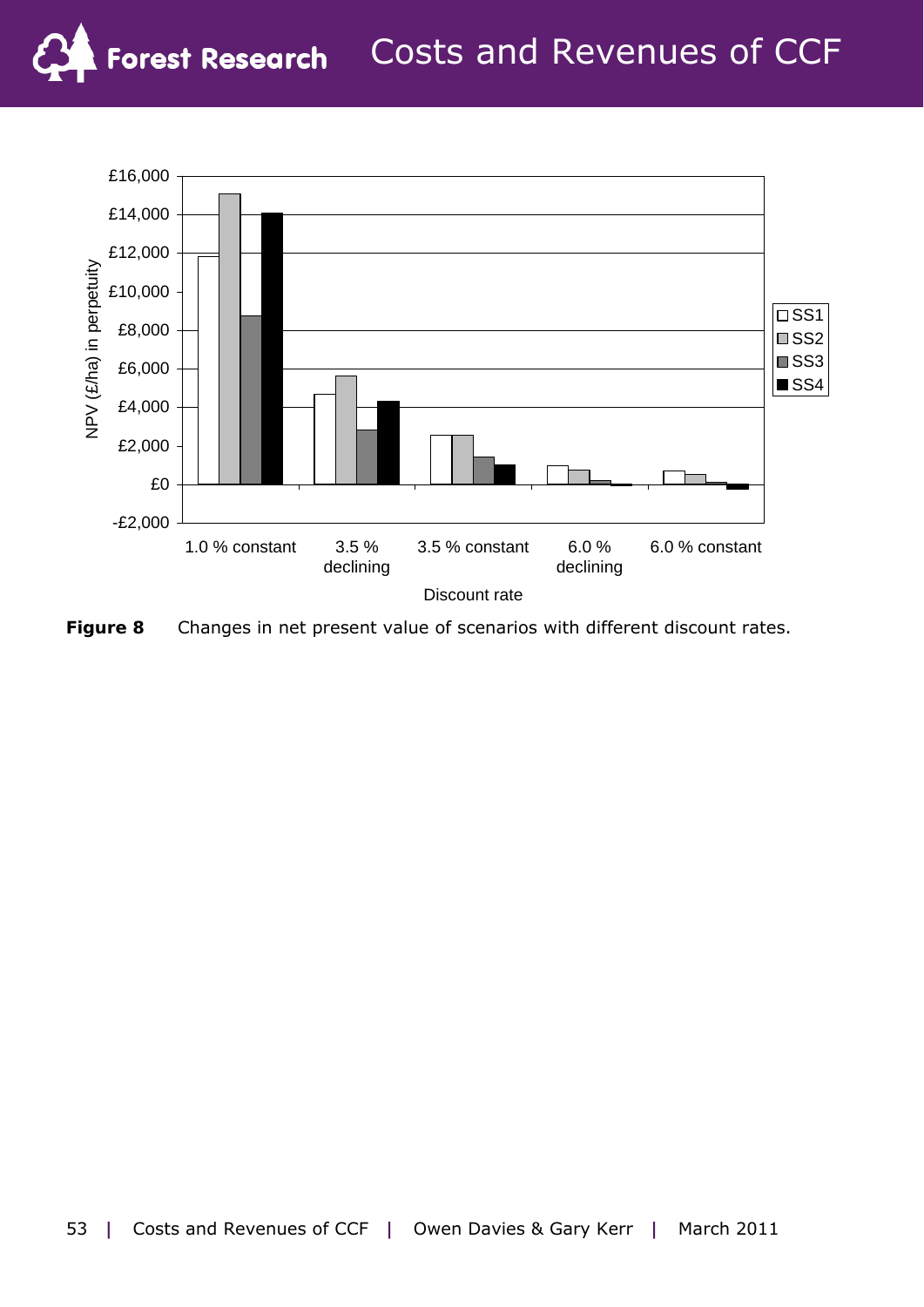# 4 Discussion

### 4.1 Scope of study

Before discussing the results of this study, it is important to understand its scope and limitations. The study is not a comprehensive assessment of the cost and revenue streams arising from continuous cover forest management in comparison with conventional practice. The actual costs incurred and revenues accrued following a largescale change in management practice cannot be meaningfully predicted, given the variability of the public forest estate in terms of factors such as crop and site conditions, potential silvicultural approaches, local markets and costs, and unforecastable events such as windthrow or disease outbreaks. It is also unlikely that the exact schedules of operations or cash flows described for the four scenarios would ever be achieved in practice. While it is hoped that the scenarios are realistic, they are idealised in as much as operations follow a very rigid timetable, yields are exactly according to models, and there is no stochastic disruption to the orderly development of each stand. The results are indicative, and simply compare the relative performance in terms of net present value of the four specific scenarios described. The generalisation and extrapolation of results must be approached with a great deal of caution, given the many variables involved.

A key aim of this study is to clarify the sorts of operations which may be involved in transformation and CCF management and to quantify the costs of those operations. This, at least, may be useful as a broad guide to assessing the costs likely to be incurred in real stands.

The growth and yield data in this study certainly should not be used as yield models for real life transformation scenarios. Considerable uncertainties remain about the growth of stands of complex structure – the treatment of which in this study is necessarily abstract and simplified – and these uncertainties will only be definitively resolved on the basis of long-term field measurements under a wide range of circumstances. Actual practice should be responsive to the development of individual stands with, for example, thinning practice being modified according to the relative success of regeneration.

### 4.2 Comparison of scenarios

The comparison of net present values using baseline assumptions (Tables 18 and 19) shows that, in the short term (over the first 20 years), transformation need not be costly relative to conventional clearfelling management. In fact, in all of the transformation scenarios modelled the higher efficiencies and greater yields of heavy early thinnings lead to lower net costs over the first twenty years. Thus there appears to be a shortterm financial argument for a change in thinning practice even if there is no intention to transform to CCF; the economic benefits of thinning from above have also been noted by Tahvonen *et al*. (2010). Over the short term, volume yields are higher for all transformation scenarios than for conventional management, and over the medium term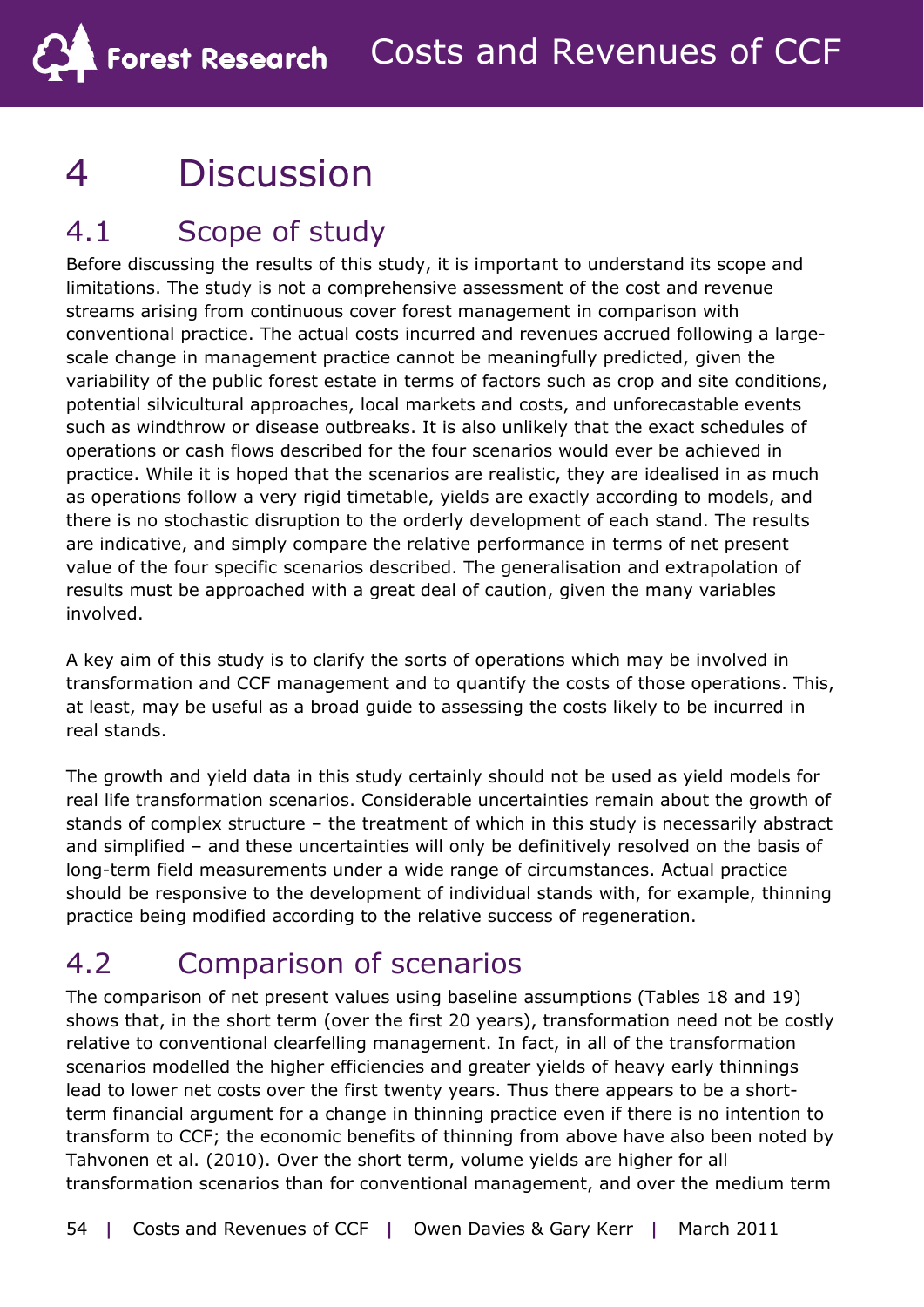successful transformation to a simple structure (scenario SS2) yields a greater total volume and a greater log volume per hectare per year than conventional management. That thinning at greater than marginal intensity should increase total volume yields is not entirely consistent with the concept of marginal thinning intensity (given that thinning at MTI supposedly optimises volume production over a rotation), but may be at least partly explained by the overlap of rotations that occurs in CCF compared with their separation by a fallow period in conventional practice. However, thinning from above in Norway spruce stands in Sweden has been found to give consistently higher volume increment than thinning from below (Lundqvist *et al*., 2007), an effect not necessarily reflected in current M1 model output, so it is possible that CCF volume yields may be higher than the figures in this study (Tables 8-13) suggest.

In the medium to long term (100 years and beyond), in terms of NPV, scenario SS2 is comparable with or even better than the conventional management reflected by scenario SS1. Even assuming relatively high management costs, transformation to a complex structure, scenario SS4, achieves an NPV in perpetuity which is 91.6 % of that for conventional management, so that, if substantial ecosystem service benefits are expected to arise from this stand structure they need to be balanced against a possible relative decrease in value of only 8.4 %. A Swiss study (Mohr and Schori, 1999) found that selection systems were on average more profitable than shelterwood systems, the opposite of the relationship between SS2 and SS4 found in the current work, but the authors noted that increased mechanisation, which is reflected in this work, would disadvantage selection systems. A study on beech silviculture in Denmark (Tarp *et al*., 2000) gave similar results to the present work, in that even-aged management (simple structure) with natural regeneration was more profitable than even-aged management with artificial regeneration and uneven-aged management (complex structure) with natural regeneration. Andreassen and Øyen (2002) found that the net present value of clearfelling was consistently higher over a range of assumptions than for group felling or single tree selection, both of which may be closer to SS4 than SS2 in this study, in which case the results of this study are similar.

The effects of the timescale of comparison, the silvicultural approach and the relative success of regeneration are evident. Scenario SS2 performs robustly over all timescales, but does depend on successful regeneration. Scenario SS3, without successful natural regeneration, performs poorly in longer timescales because of additional costly operations and delayed future rotations. The relative performance of scenario SS4 does depend very much on the timescale considered. Transformation practice in reality must be based on a consideration of the current state of a stand, and it may be financially optimal to clearfell and replant a mature stand with a view to transforming the successor crop (Tahvonen *et al*., 2010).

Changes to the details of costs and revenues, however, show that NPVs in perpetuity are relatively insensitive to variation in the assumptions tested in the sensitivity analysis (section 3.3). Scenario SS2 remains the most valuable and scenario SS3 the least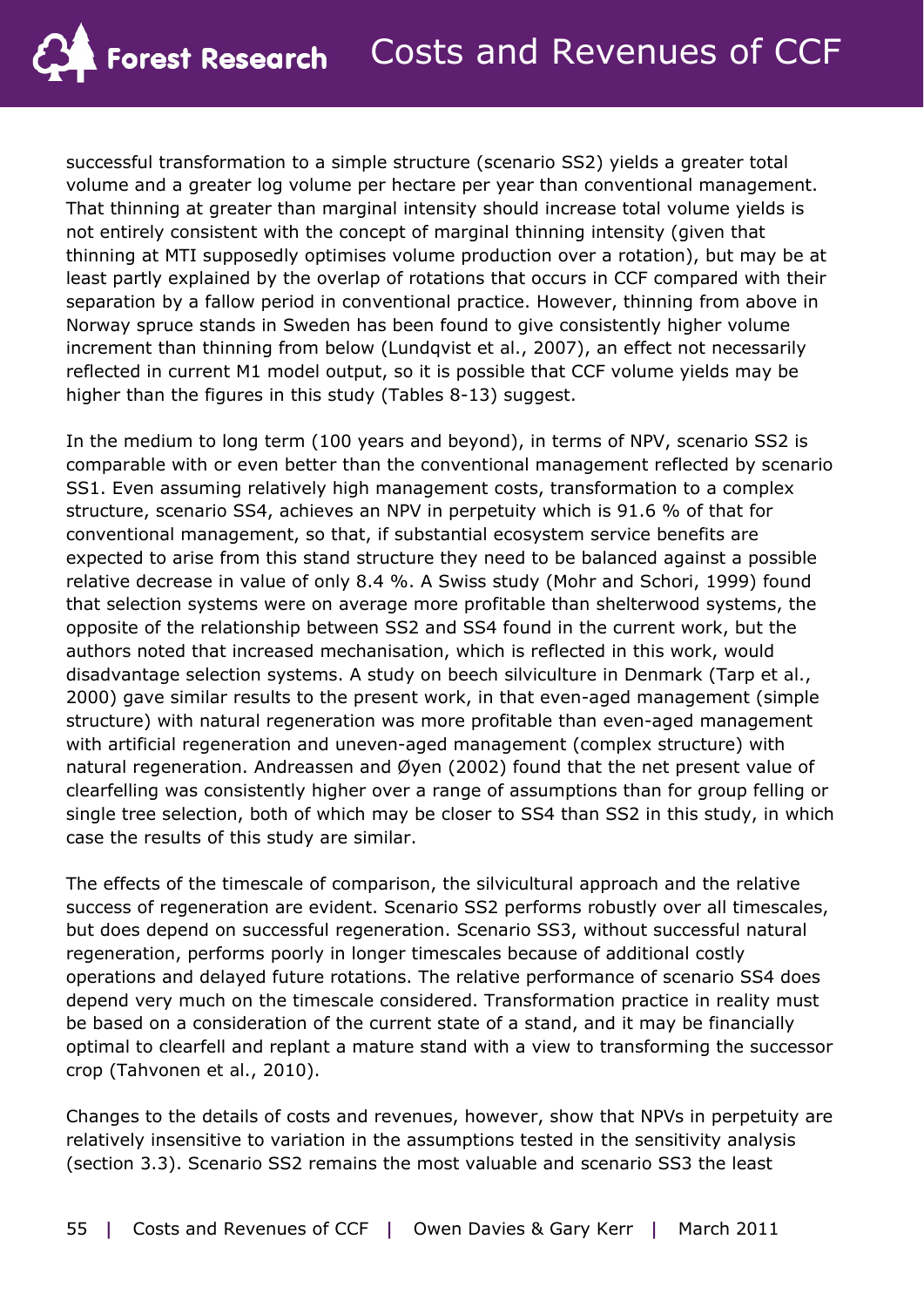valuable with changes to the base management overhead cost (Figure 5), and in most cases with changes to relative cost (Figure 6) unless scenario SS4 is severely disadvantaged. If relative costs are assumed to be equal for all scenarios, which might eventually be the case when CCF management is firmly embedded in corporate practice, transformation to and management of a complex structure actually becomes more profitable than standard clearfelling practice. The greater effects of base and relative management costs on SS4 are not surprising, as changes in base cost are magnified by default relative costs, and changes in relative cost (from 200 to 100, or 200 to 400) are greater than for scenarios SS2-3 (from 150 to 100, or 150 to 200).

The different product prices investigated do not alter the ranking of scenarios by NPV at all (Figure 7). It is notable that changes to product prices do not affect rankings, given that these are the only sources of income, though Knoke and Plusczyk (2001) also found that stumpage had a minimal effect on economic comparisons. It appears that the details of yield data are more critical to the performance of scenarios. Interestingly, Knoke *et al*. (2001) have suggested that in reality stumpage values are far more variable than management costs, which is encouraging in terms of the insensitivity of results to the potentially more variable factor.

Discount rate can have a pronounced effect (Figure 8), particularly on scenario SS4, but unless the rate is very high scenario SS2 remains the most valuable. Generally, relative indifference of decision makers to time (low discount rate) favours SS2 and SS4, while pronounced time preference (high discount rate) favours SS1. This effect of time preference presumably occurs because a higher discount rate gives proportionally greater weight to the relatively early clearfell revenues in scenario SS1 than to substantial revenues delayed to a greater or lesser extent in other scenarios, although other work has shown that higher rates favour transformation because of higher early thinning revenues (Hanewinkel, 2001).

As noted previously, in all discussion of the sensitivity of results to variations in inputs it has been assumed that it is only the relative performance of scenarios which matters, not the absolute NPVs achieved. Hubert *et al*. (2000) noted that the potential variability within the scenarios they investigated was greater than the differences between them, and this can be seen to be the case in this study, too. For example, the NPV in perpetuity of individual scenarios varies by up to around £14,000 per ha at discount rates between 1 % and 6 % (Figure 8), whereas the maximum difference between scenarios using the default assumptions is only around £2,800 (Table 18). The fact that scenario rankings remain relatively constant, however, is taken to indicate that the comparison of scenarios is robust, even if absolute NPVs must be treated with caution.

Overall, the comparison of scenarios in terms of both net present values and volume outturns strongly favours scenario SS2. Crucially, no increase in cost is incurred in the short term by pursuing transformation, which may actually be less costly than standard management. This scenario does assume complete success of regeneration. If sites and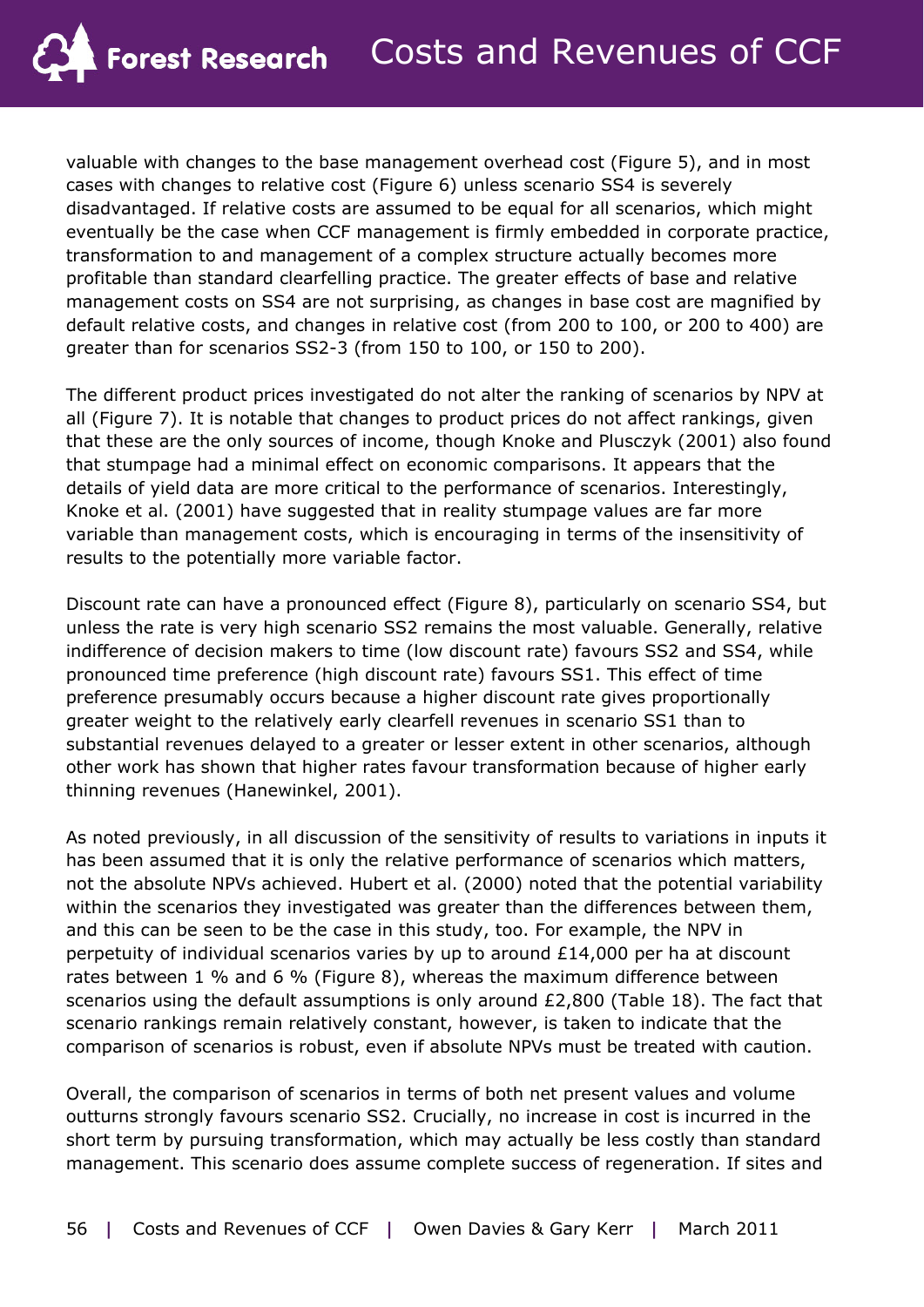crops are correctly selected as being suitable for transformation, at least some regeneration should be a reasonable assumption. If regeneration does not occur uniformly across a site, some beating up may be required, or pruning of stems established at wider than standard spacings, which would increase costs. Alternatively, the silvicultural approach could be modified to accept a more irregular successor crop, which would probably have the effect of extending the rotation and deferring future cash flows, thus decreasing NPV in perpetuity. In reality, therefore, the NPV of a stand transformed to a simple structure is likely to be lower than that indicated for scenario SS2, but almost certainly not as low as that for SS3. As scenario SS4 does not depend on uniform regeneration it is hoped that the proposed transformation trajectory is realistic, but as noted above there remains much uncertainty about the growth and yield of complex stands. As an alternative to the conventional management represented by scenario SS1, early costs could be avoided by adopting a no-thin regime. This is likely to result in earlier clearfelling, bringing revenues for the first and all subsequent rotations forward, but a smaller mean tree size, leading to lower harvesting productivity and log outturn. The consequences of this approach in terms of non-market benefits should be considered, however.

The financial consequences of transformation to CCF management must of course be balanced against any perceived benefits or disbenefits in terms of ecosystem services provided by the transformed stands. Such effects of transformation remain largely unquantified. The reader is directed to sources such as Price and Price (2008) for a discussion of the potential consequences of transformation. One particular economic benefit which has been claimed for CCF, namely the potential for continuous yield at a stand level (Knoke and Plusczyk, 2001) which may minimise the risks associated with volatile markets (Knoke *et al*., 2001), may be relevant only for smaller forest holdings; in large forest estates, the development of a normal age structure managed under a clearfelling system is potentially equally robust.

### 4.3 Potential modifications of the method

Several refinements or modifications to this study may be suggested. Most obviously, there is a very wide range of potential scenarios which could be investigated, encompassing, for example, differences in tree species and yield, terrain, working methods, silvicultural approaches and the success of regeneration. Regeneration success, along with the risk of windthrow or pest outbreak, could be modelled stochastically. Many of these developments would stretch our knowledge of the processes and costs involved to the limits. The current approach is considered justified as a first step in realistically scheduling and quantifying cash flows. Successful further development of the method used in this study will depend on a steady increase in our knowledge, particularly in terms of work study for many of the operations involved and of the growth of complex stands.

Various aspects of the financial comparison could be adjusted. While the scenarios defined in this study are based on current practice or guidance on best practice for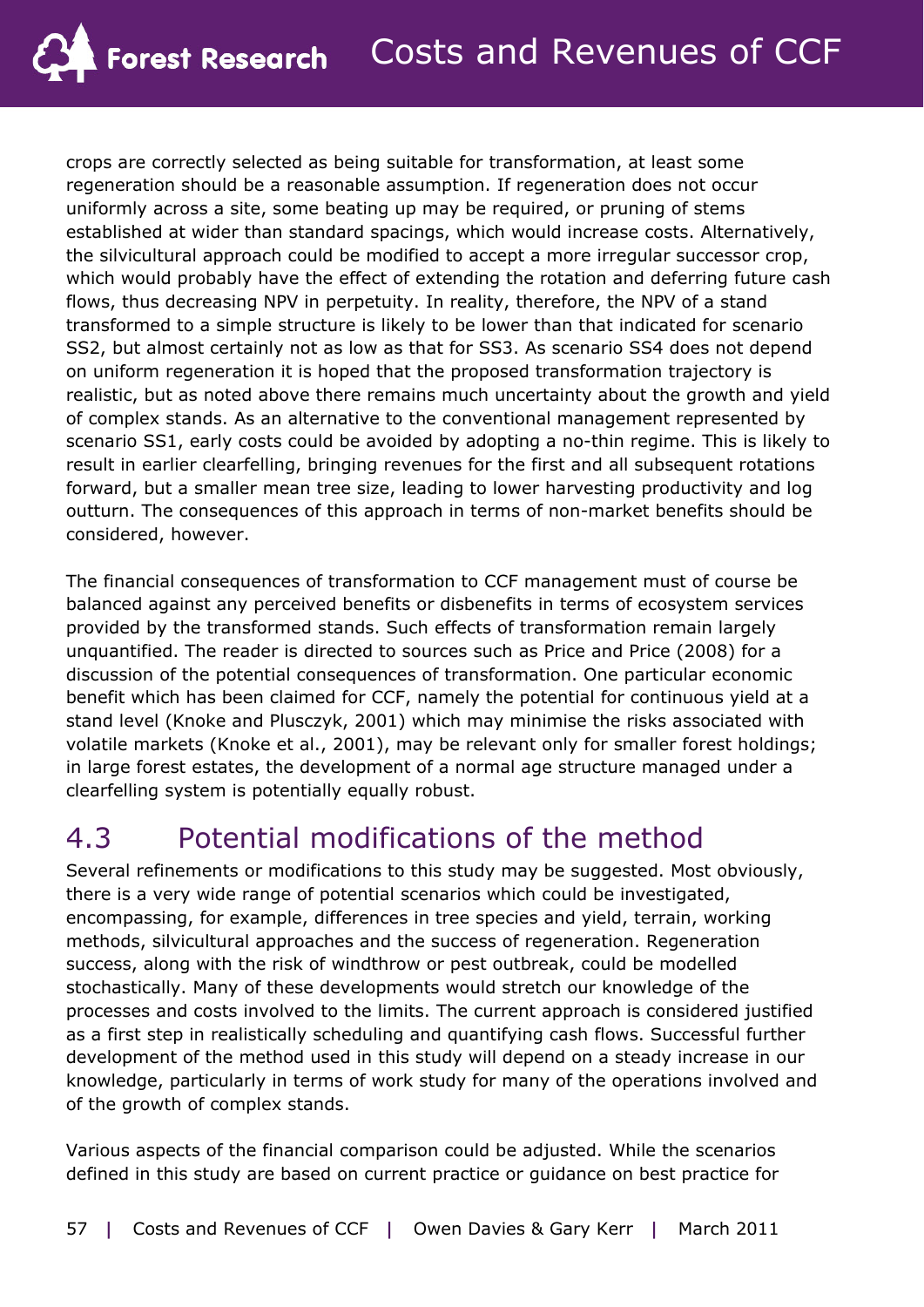transformation, they have not been economically optimised, and it could be argued that an economic comparison is therefore illogical. Other studies have considered scenarios in which rotation lengths are financially optimal, for instance (e.g. Tarp *et al*., 2000; Price and Price, 2006; Tahvonen, 2009). Methods of valuation could also be modified. For the finite time horizons, for instance, liquidation values could be calculated so that costs and revenues can be balanced against the value of the standing crop, an approach used by Hanewinkel (2001) who noted some of the drawbacks of the method.

# 5 Conclusions

Transformation to continuous cover forestry management need not be more costly than conventional clearfelling and replanting. Under the assumptions in this study, increased early thinning revenues and the overlap of rotations may offset increased management overhead costs and harvesting costs in transformation to a simple structure assuming successful natural regeneration. In the short term this approach to management appears less costly than conventional management, and in the long term it is more valuable. Even assuming management costs twice as high as those for conventional management, the long term value of transformation to a complex structure is very close to that for conventional management. The outcomes of this study are relatively insensitive to changes in input values.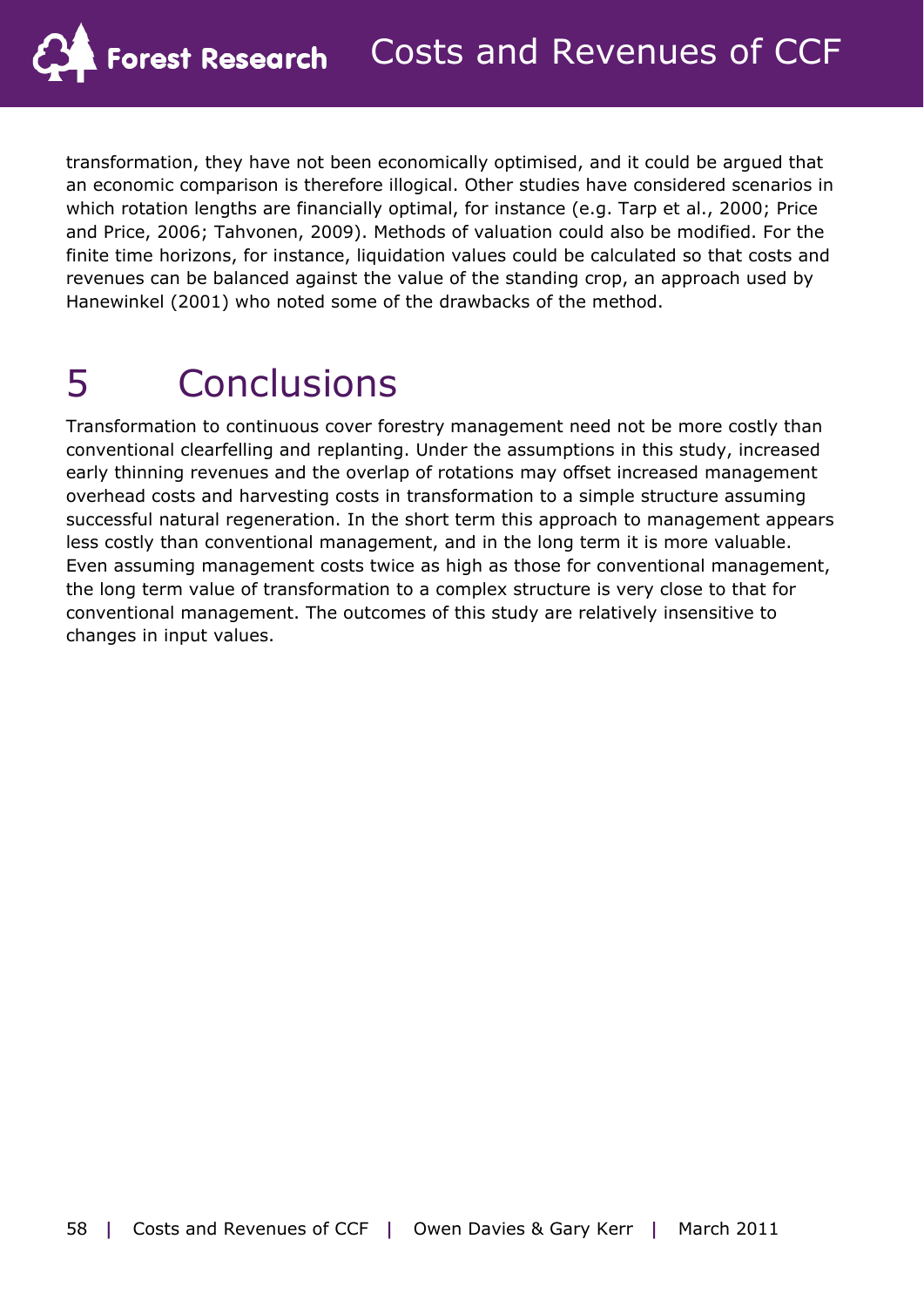# Acknowledgements

The authors wish to thank Bill Mason, Martin Price and Duncan Ireland for their crucial inputs to this work; Colin Edwards, Sophie Hale, Jens Haufe, Hamish Mackintosh and Victoria Stokes for their contributions to the early development of the study; all providers of personal communications for their contributions to quantifying costs and revenues; and Gregory Valatin and members of the Forestry Commission's GB CCF working group for comments on the initial draft. The lead author also wishes to thank Colin Price of Bangor University for his education in cost benefit analysis and the theory and practice of discounting, but freely admits that any errors in this document are the responsibility of the student and not the teacher!

# References

- Andreassen, K., and Øyen, B.-H. (2002). Economic consequences of three silvicultural methods in uneven-aged mature coastal spruce forests of central Norway. *Forestry*, **75**(4), 483-488.
- Bertin, S. (2009). *Physiological ecology of understorey trees in low impact silvicultural systems*. PhD thesis, University of Edinburgh. xxiv + 150 pp.
- Brasier, C., and Webber, J. (2010). Sudden larch death. *Nature*, **466**, 824-825.
- Broadmeadow, M.S.J., Webber, J.F., Ray, D., and Berry, P.M. (2009). An assessment of likely future impacts of climate change on UK forests. In: Read, D.J., Freer-Smith, P.H., Morison, J.I.L., Hanley, N., West, C.C., and Snowdon, P. (Eds.). *Combating climate change – a role for UK forests. An assessment of the potential of the UK's trees and woodlands to mitigate and adapt to climate change*. Edinburgh: The Stationery Office, 67-98.
- Davies, O., Haufe, J., and Pommerening, A. (2008). *Silvicultural Principles of Continuous Cover Forestry: A guide to best practice*. Bangor: Bangor University. 111 pp.
- Edwards, P.N., and Christie, J.M. (1981). Yield models for forest management. *Forestry Commission Booklet 48*. Edinburgh: Forestry Commission. 32 pp.
- Emmingham, W.L., Oester, P., Bennett, M., Kukulka, F., Conrad, K., and Michel, A. (2002). Comparing short-term financial aspects of four management options in Oregon: implications for uneven-aged management. *Forestry*, **75**(4), 489-494.
- Forestry Commission (2004). *The UK Forestry Standard: The Government's Approach to Sustainable Forestry*. Second edition. Edinburgh: Forestry Commission. vi + 74 pp.
- Forestry Commission (2008). Managing continuous cover forests. *Operational Guidance Booklet 7*. Version 3.0. Edinburgh: Forestry Commission. 64 pp.
- Forestry Commission (2010). Plant density: right first time. *Operational Guidance Booklet 4*. Version 2.0. Edinburgh: Forestry Commission. 30 pp.
- Forestry Commission England (2010). Standard costs. *English Woodland Grant Scheme Operations Note 9*. Version 4.0. Forestry Commission England. 13 pp.
- Green, S. (2009). Pine-tree lappet moth breeding in Scotland. *Forest Research Path News*, **19**.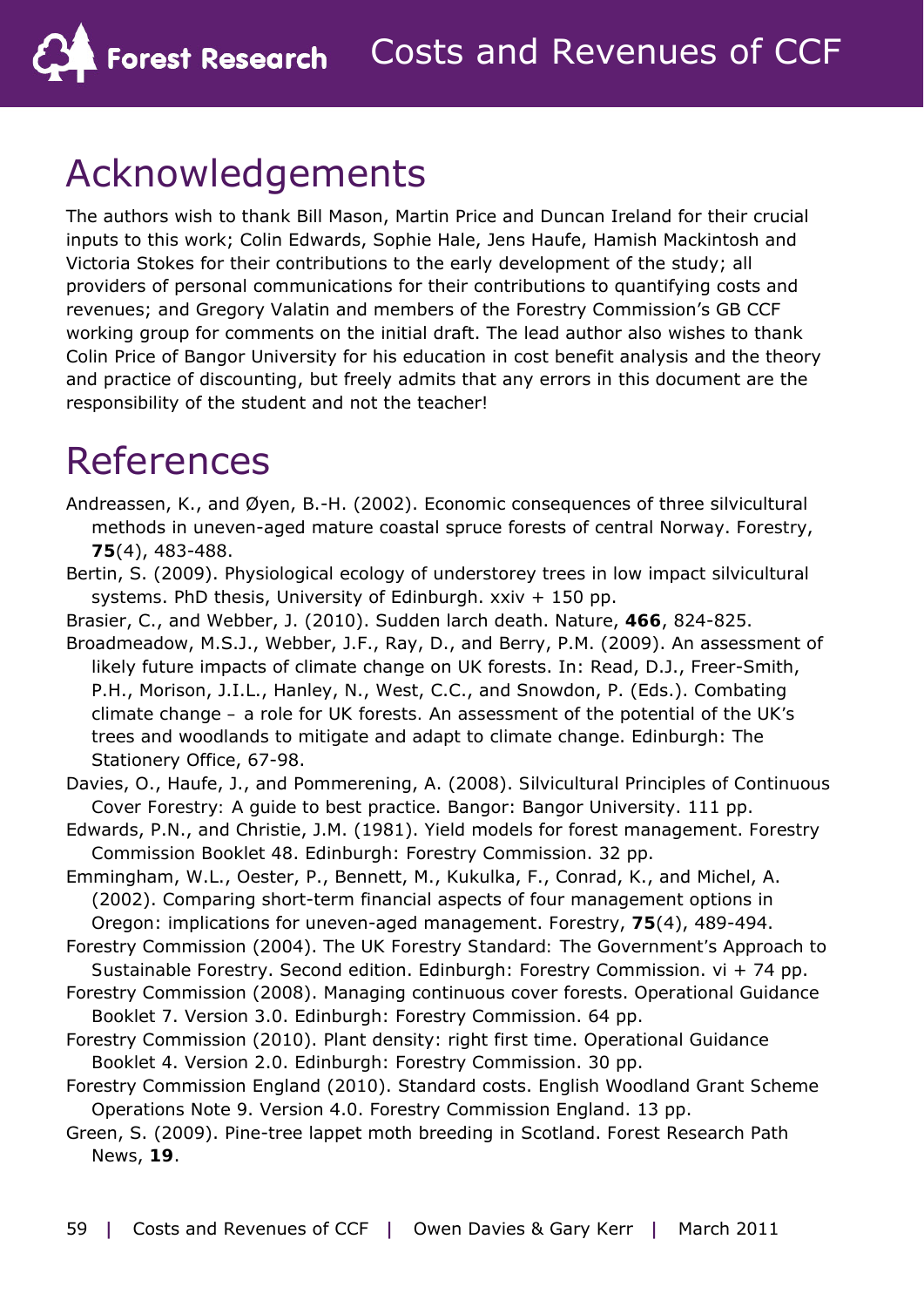Green, S. (2010). *Dendroctanus micans* in northern England. *Forest Research Path News*, **21**.

H.M. Treasury (2003). *The Green Book: Appraisal and evaluation in central government*. London: The Stationery Office.  $vi + 114$  pp.

- Hale, S. (2004). Managing light to enable natural regeneration in British conifer forests. *Forestry Commission Information Note 63*. Edinburgh: Forestry Commission. 6 pp.
- Halsall, L., Gilbert, J., Matthews, R., and Fairgrieve, M. (2006). New forecast of softwood availability in the UK. *Forestry and British Timber*, **35**(11), 14-23.
- Hanewinkel, M. (2001). Economic aspects of the transformation from even-aged pure stands of Norway spruce to uneven-aged mixed stands of Norway spruce and beech. *Forest Ecology and Management*, **151**(1-3), 181-193.
- Hanewinkel, M. (2002). Comparative economic investigations of even-aged and unevenaged silvicultural systems: a critical analysis of different methods. *Forestry*, **75**(4), 473-481.
- Hubert, J., Savill, P.S., and Pryor, S.N. (2000). *The Economic Implications of Continuous Cover Forestry: A report for Woodland Heritage*. Oxford: Oxford Forestry Institute. iii + 37 pp.
- Ireland, D. (In press). Respacing natural regeneration in CCF. *Forestry Commission Project Report*. Technical Development, Forest Research.
- Ireland, D. (2006). Operational experience of continuous cover forestry: UK case studies. *Internal Project Information Note 13/06*. Technical Development, Forest Research. 50 pp.
- Ireland, D. (2008). Transformation thinning in CCF with advanced natural regeneration. Case study: Clocaenog, North Wales. *Internal Project Information Note 21/07*. Technical Development, Forest Research. ii + 16 pp.
- Ireland, D. (2009). CCF operational best practice: Final overstorey removal in uniform shelterwood. *Internal Project Information Note 45/08*. Technical Development, Forest Research. 16 pp.
- Kerr, G., Edwards, C., and Mason, B. (2005). Successful CCF from 48p per year! *Forestry and British Timber*, **34**(1), 16-20.
- Kerr, G., and Haufe, J. (2011). *Thinning Practice: A Silvicultural Guide*. Edinburgh: Forestry Commission. 54 pp.
- Kerr, G., Mason, B., Boswell, R., and Pommerening, A. (2002). Monitoring the transformation of even-aged stands to continuous cover management. *Forestry Commission Information Note 45*. Edinburgh: Forestry Commission. 12 pp.
- Kirby, K.J., Quine, C.P., and Brown, N.D. (2009). The adaptation of UK forests and woodlands to climate change. In: Read, D.J., Freer-Smith, P.H., Morison, J.I.L., Hanley, N., West, C.C., and Snowdon, P. (Eds.). *Combating climate change – a role for UK forests. An assessment of the potential of the UK's trees and woodlands to mitigate and adapt to climate change*. Edinburgh: The Stationery Office, 164-179.
- Kluender, R., Lortz, D., McCoy, W., Stokes, B., and Klepac, J. (1998). Removal intensity and tree size effects on harvesting cost and profitability. *Forest Products Journal*, **48**(1), 54-59.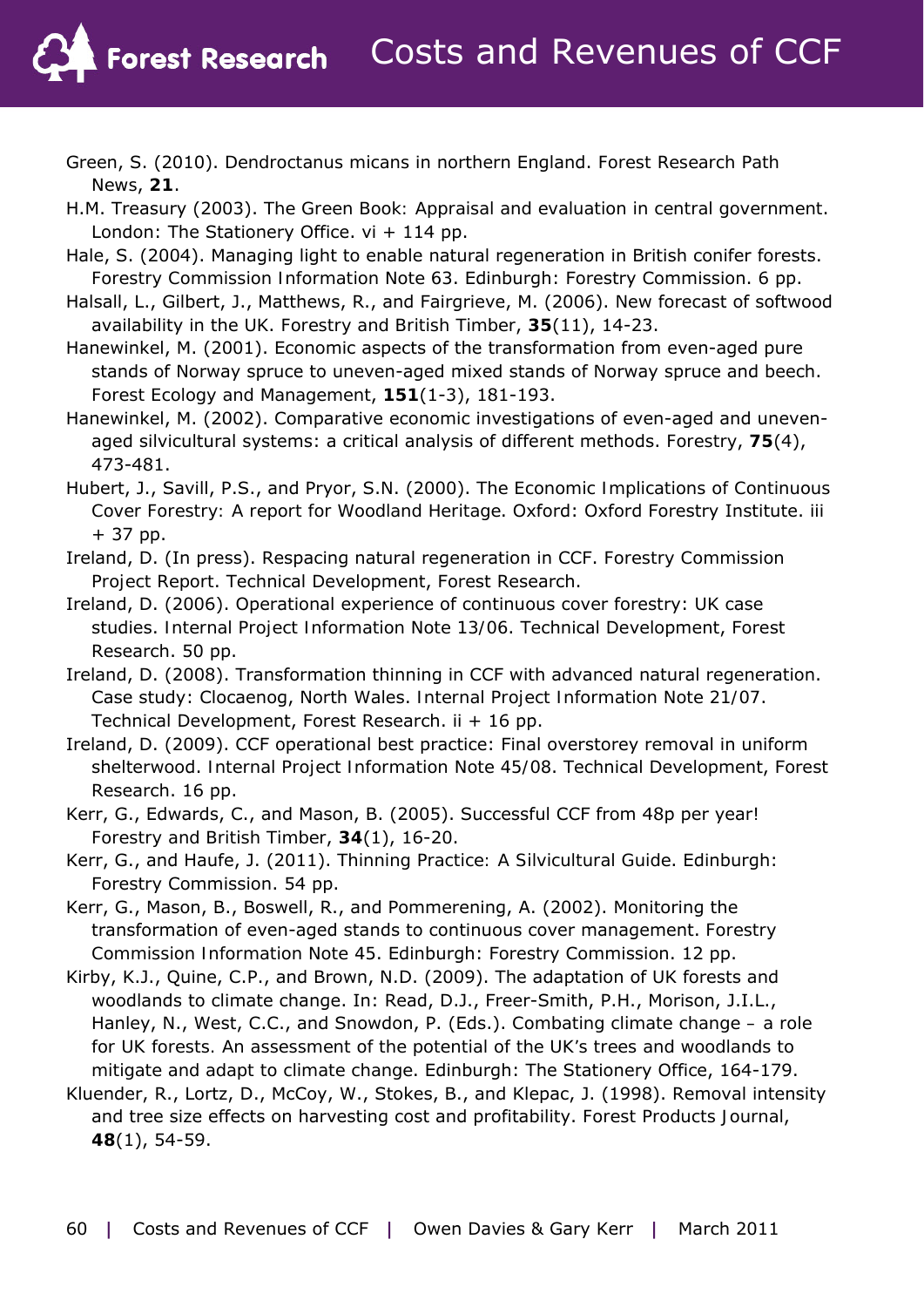- Knoke, T., Moog, M., and Plusczyk, N. (2001). On the effect of volatile stumpage prices on the economic attractiveness of a silvicultural transformation strategy. *Forest Policy and Economics*, **2**(3), 229-240.
- Knoke, T., and Plusczyk, N. (2001). On economic consequences of transformation of a spruce (*Picea abies* (L.) Karst.) dominated stand from regular into irregular age structure. *Forest Ecology and Management*, **151**(1-3), 163-179.
- Krieger, D.J. (2001). *The Economic Value of Forest Ecosystem Services: A Review*. Washington, D.C.: The Wilderness Society. vii + 31 pp.
- Lee, S., and Matthews, R. (2004). An indication of the likely volume gains from improved Sitka spruce planting stock. *Forestry Commission Information Note 55*. Edinburgh: Forestry Commission. 4 pp.
- Lee, S.J. (1992). Likely increases in volume and revenue from planting genetically improved Sitka spruce. In: Rook, D.A. (Ed.). Super Sitka for the 90s. *Forestry Commission Bulletin 103*. London: HMSO, 61-74.
- Lundqvist, L., Chrimes, D., Elfving, B., Mörling, T., and Valinger, E. (2007). Stand development after different thinnings in two uneven-aged *Picea abies* forests in Sweden. *Forest Ecology and Management*, **238**(1-3), 141-146.
- Macdonald, E., Gardiner, B., and Mason, W. (2010). The effects of transformation of even-aged stands to continuous cover forestry on conifer log quality and wood properties in the UK. *Forestry*, **83**(1), 1-16.
- Macdonald, E., and Hubert, J. (2002). A review of the effects of silviculture on timber quality of Sitka spruce. *Forestry*, **75**(2), 107-138.
- Mason, B., and Kerr, G. (2004). Transforming even-aged conifer stands to continuous cover management. *Forestry Commission Information Note 40 (revised)*. Edinburgh: Forestry Commission. 8 pp.
- Mason, B., Kerr, G., Pommerening, A., Edwards, C., Hale, S., Ireland, D., and Moore, R. (2004). Continuous cover forestry in British conifer forests. In: *Forest Research Annual Report and Accounts 2003-2004*. Edinburgh: The Stationery Office, 38-53.
- Mason, B., Kerr, G., and Simpson, J. (1999). What is continuous cover forestry? *Forestry Commission Information Note 29*. Edinburgh: Forestry Commission. 8 pp.
- Mason, W.L. (2002). Are irregular stands more windfirm? *Forestry*, **75**(4), 347-355.
- Matthews, J.D. (1955). Production of seed by forest trees in Britain. In: *Report on Forest Research for the Year Ending March, 1954*. London: HMSO, 64-78.
- Matthews, J.D. (1989). *Silvicultural Systems*. Oxford: Oxford University Press. xii + 284 pp.
- Matthews, R., and Methley, J. (1998). Development of interactive yield models for UK conditions. In: *Forest Research Annual Report and Accounts 1997-98*. Edinburgh: The Stationery Office, 57-61.
- Matthews, R.W., and Mackie, E.D. (2006). *Forest mensuration: a handbook for practitioners*. Edinburgh: Forestry Commission. vi + 330 pp.
- Miller, K.F. (1985). Windthrow hazard classification. *Forestry Commission Leaflet 85*. London: HMSO. 14 pp.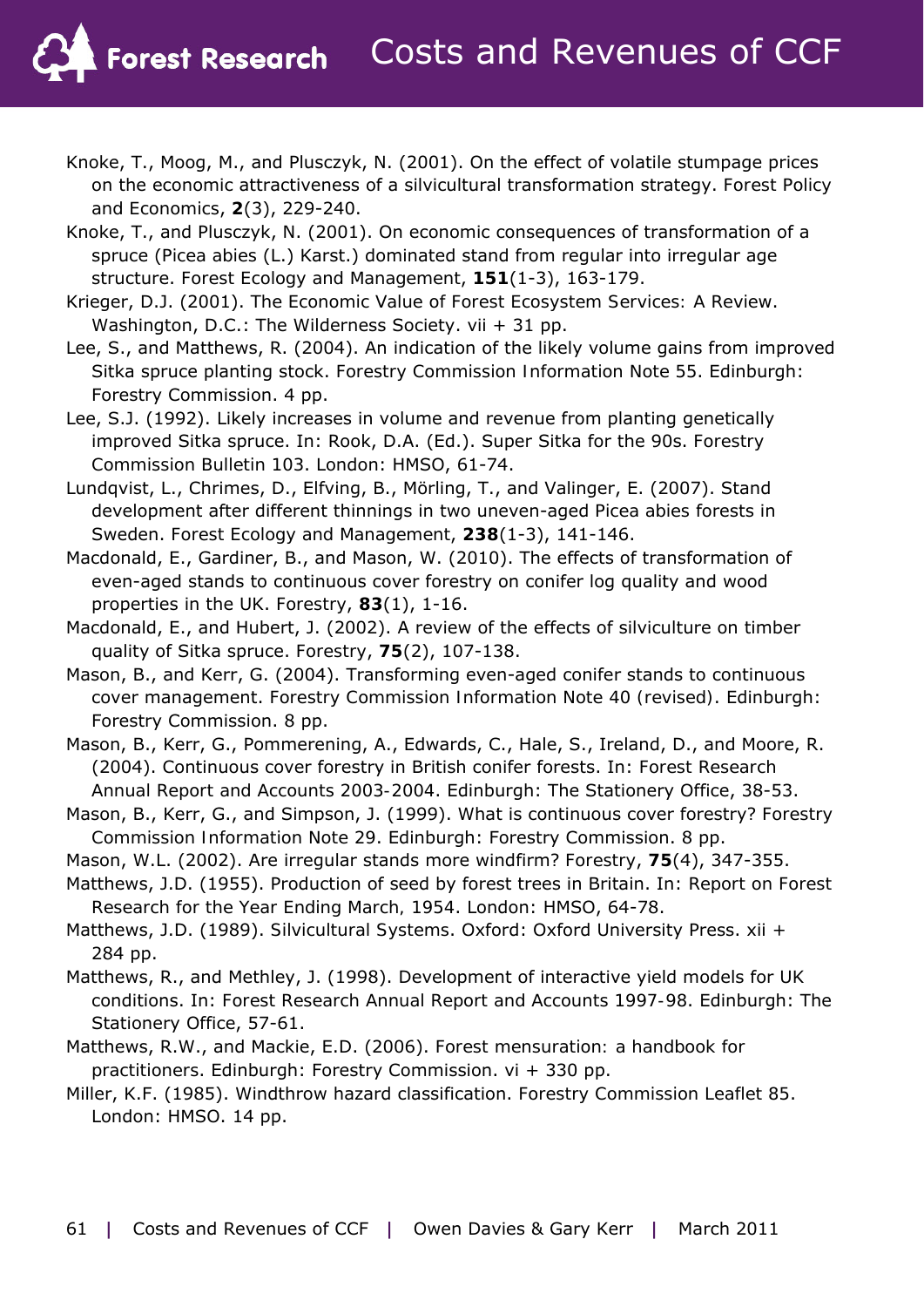- Mochan, S., Lee, S., and Gardiner, B. (2008). Benefits of improved Sitka spruce: volume and quality of timber. *Forestry Commission Research Note 3*. Edinburgh: Forestry Commission. 6 pp.
- Mohr, C., and Schori, C. (1999). Femelschlag oder Plenterung Ein Vergleich aus betriebswirtschaftlicher Sicht. [Irregular shelterwood or selection: An economic comparison.] *Schweizerische Zeitschrift für Forstwesen*, **150**(2), 49-55. In German, translated by W. Linnard.
- Moore, J.R., Lyon, A.J., Searles, G.J., and Vihermaa, L.E. (2009). The effects of site and stand factors on the tree and wood quality of Sitka spruce growing in the United Kingdom. *Silva Fennica*, **43**(3), 383-396.
- Moore, R. (2004). Managing the threat to restocking posed by the large pine weevil, *Hylobius abietis*. The importance of time of felling of spruce stands. *Forestry Commission Information Note 61*. Edinburgh: Forestry Commission. 4 pp.
- Murgatroyd, I. (2010). Bracke T26.a disc scarifier. *Project Report 16*. Technical Development, Forest Research. 12 pp.
- Nixon, C.J., and Worrell, R. (1999). The potential for the natural regeneration of conifers in Britain. *Forestry Commission Bulletin 120*. Edinburgh: Forestry Commission. x + 50 pp.
- Payne, R.W., Murray, D.A., Harding, S.A., Baird, D.B., and Soutar, D.M. (2008). *GenStat for Windows (11th Edition) Introduction*. Hemel Hempstead: VSN International.
- Price, C. (1989). *The Theory and Application of Forest Economics*. Oxford: Blackwell. xii + 402 pp.
- Price, C. (2003). The economics of transformation from even-aged to uneven-aged forestry. In: Helles, F., Strange, N., and Wichmann, L. (Eds.). *Recent Accomplishments in Applied Forest Economics*. Dordrecht: Kluwer, 3-17.
- Price, C. (2010). Tree disease the economic impacts of it all. *Quarterly Journal of Forestry*, **104**(3), 224-230.
- Price, C., and Price, M. (2008). Cost-benefit analysis of continuous cover forestry. In: Bergsend, E., Delbeck, G., and Hoen, H.F. (Eds.). Proceedings of the Biennial Meeting of the Scandinavian Society of Forest Economics Lom, Norway,  $6<sup>th</sup>-9<sup>th</sup>$  April, 2008. *Scandinavian Forest Economics*, **42**, 36-65.
- Price, M. (2009). Woodfuel production from pine thinnings. *Internal Project Information Note 31/08*. Technical Development, Forest Research. 23 pp.
- Price, M., and Price, C. (2006). Creaming the best, or creatively transforming? Might felling the biggest trees first be a win-win strategy? *Forest Ecology and Management*, **224**(3), 297-303.
- Price, M.H. (2007). *Aspects of the economics of transformation. Harvesting productivity: a case study of different intervention types in the conversion of Welsh Sitka spruce to continuous cover forestry*. PhD thesis, Bangor University. xxx + 289 pp. + appendices.
- Rollinson, T.J.D. (1985). Thinning control. *Forestry Commission Booklet 54*. London: HMSO. 56 pp.
- Rook, D.A. (Ed.) (1992). Super Sitka for the 90s. *Forestry Commission Bulletin 103*. London: HMSO. xiii + 75 pp.